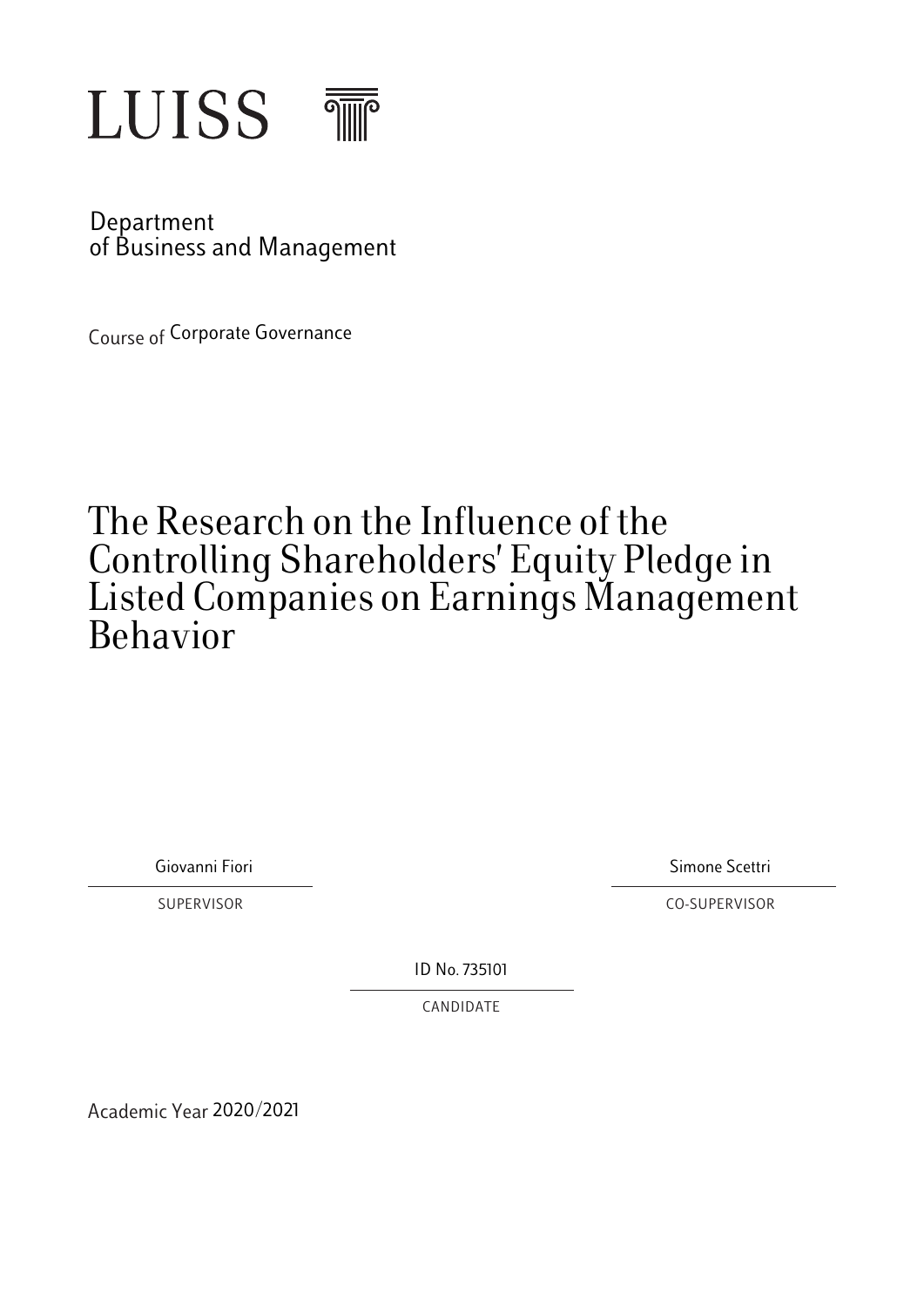# Table of contents

| $\mathbf{1}$<br>2.2 Literature review of domestic and foreign research related to the selected topic15<br>2.2.3 Research on the influence of equity pledge on earnings management 21<br>2.2.4 Research on the influence of equity structure on the equity pledge and earnings management<br>3<br>Status quo, theoretical analysis and related assumptions of the equity pledge in Chinese listed |                |  |
|--------------------------------------------------------------------------------------------------------------------------------------------------------------------------------------------------------------------------------------------------------------------------------------------------------------------------------------------------------------------------------------------------|----------------|--|
|                                                                                                                                                                                                                                                                                                                                                                                                  |                |  |
|                                                                                                                                                                                                                                                                                                                                                                                                  |                |  |
|                                                                                                                                                                                                                                                                                                                                                                                                  |                |  |
|                                                                                                                                                                                                                                                                                                                                                                                                  |                |  |
|                                                                                                                                                                                                                                                                                                                                                                                                  |                |  |
|                                                                                                                                                                                                                                                                                                                                                                                                  |                |  |
|                                                                                                                                                                                                                                                                                                                                                                                                  |                |  |
|                                                                                                                                                                                                                                                                                                                                                                                                  |                |  |
|                                                                                                                                                                                                                                                                                                                                                                                                  | $\overline{2}$ |  |
|                                                                                                                                                                                                                                                                                                                                                                                                  |                |  |
|                                                                                                                                                                                                                                                                                                                                                                                                  |                |  |
|                                                                                                                                                                                                                                                                                                                                                                                                  |                |  |
|                                                                                                                                                                                                                                                                                                                                                                                                  |                |  |
|                                                                                                                                                                                                                                                                                                                                                                                                  |                |  |
|                                                                                                                                                                                                                                                                                                                                                                                                  |                |  |
|                                                                                                                                                                                                                                                                                                                                                                                                  |                |  |
|                                                                                                                                                                                                                                                                                                                                                                                                  |                |  |
|                                                                                                                                                                                                                                                                                                                                                                                                  |                |  |
|                                                                                                                                                                                                                                                                                                                                                                                                  |                |  |
|                                                                                                                                                                                                                                                                                                                                                                                                  |                |  |
|                                                                                                                                                                                                                                                                                                                                                                                                  |                |  |
|                                                                                                                                                                                                                                                                                                                                                                                                  |                |  |
|                                                                                                                                                                                                                                                                                                                                                                                                  |                |  |
|                                                                                                                                                                                                                                                                                                                                                                                                  |                |  |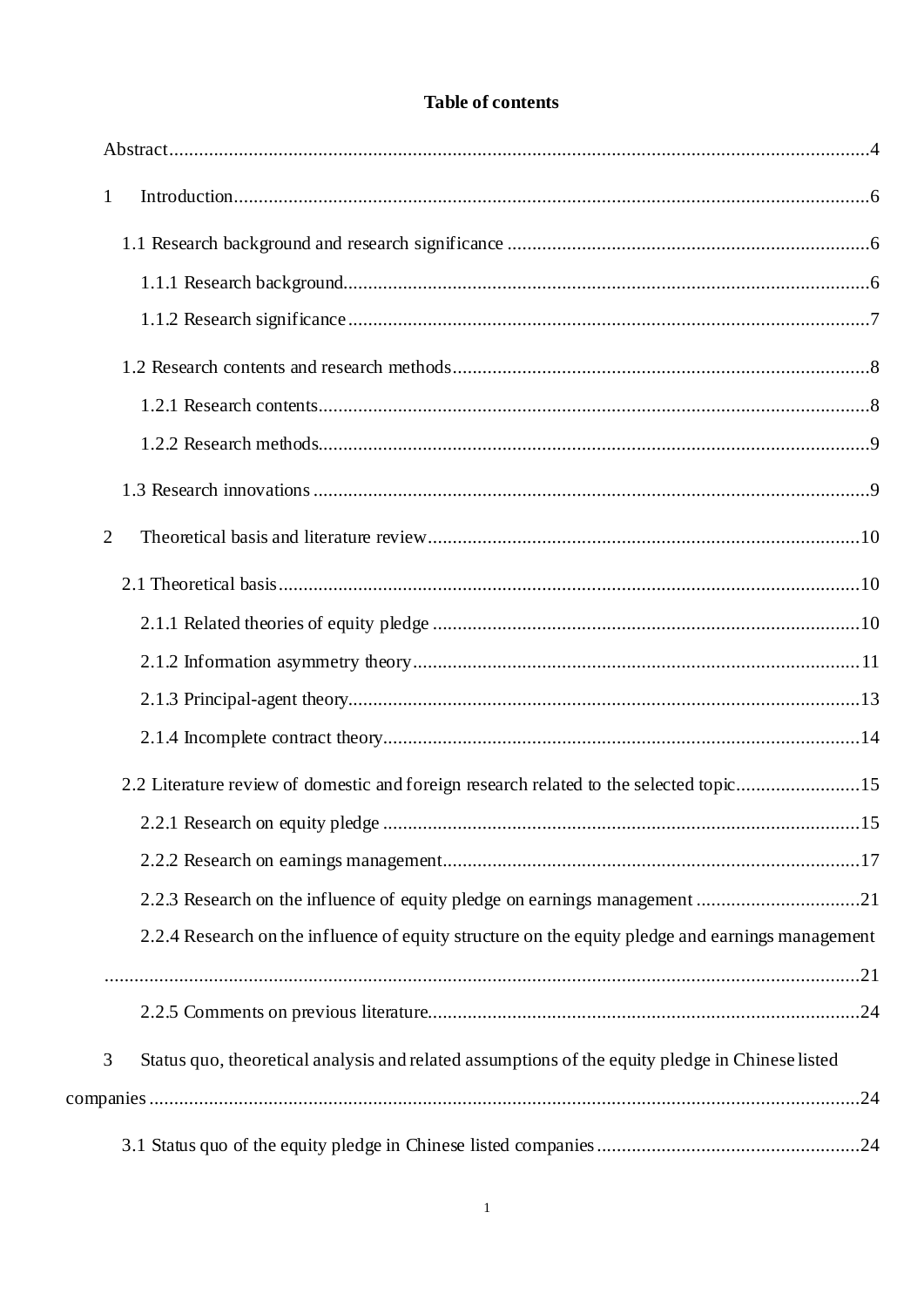| 3.2 Theoretical analysis and related assumptions of the equity pledge and earnings management in                   |
|--------------------------------------------------------------------------------------------------------------------|
|                                                                                                                    |
| 3.2.1 Theoretical analysis and related assumptions of the influence of equity pledge on earnings                   |
|                                                                                                                    |
| 3.2.2 Theoretical analysis and related assumptions of the influence of equity pledge on earnings                   |
|                                                                                                                    |
| Empirical analysis of the influence of controlling shareholders' equity pledge in Chinese listed<br>$\overline{4}$ |
|                                                                                                                    |
|                                                                                                                    |
|                                                                                                                    |
|                                                                                                                    |
|                                                                                                                    |
|                                                                                                                    |
|                                                                                                                    |
| Empirical analysis of the influence of controlling shareholders' equity pledge in Chinese listed<br>5              |
|                                                                                                                    |
|                                                                                                                    |
|                                                                                                                    |
|                                                                                                                    |
|                                                                                                                    |
|                                                                                                                    |
| 6                                                                                                                  |
|                                                                                                                    |
|                                                                                                                    |
|                                                                                                                    |
|                                                                                                                    |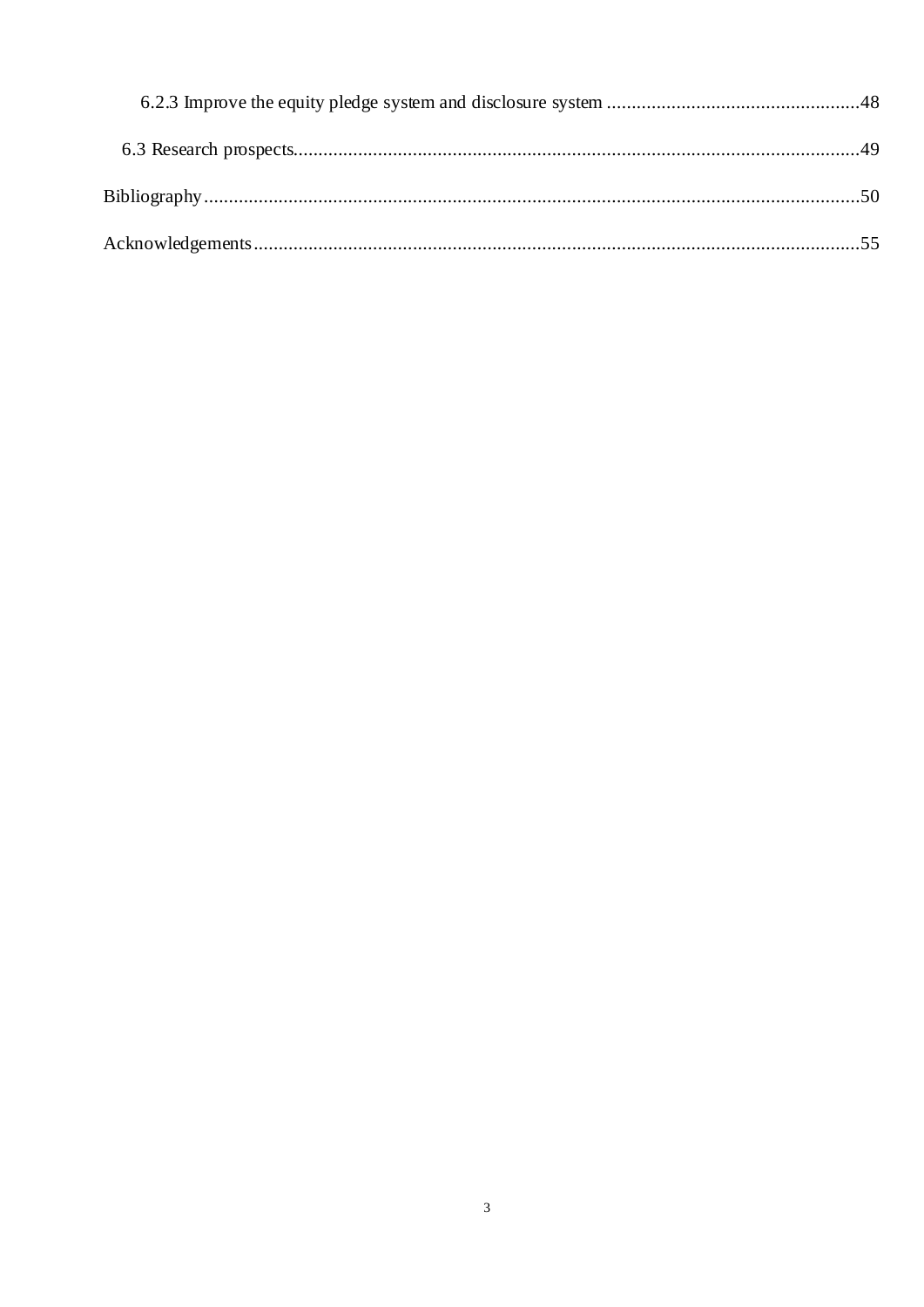## **Abstract**

<span id="page-4-0"></span>Equity pledge is one of the most important financing channels for controlling shareholders in China. It has the advantages of low financing costs, convenient procedures, and not influencing the controlling position. Since 2013, equity pledge behavior has shown a surging development, but it itself implies huge risks, which can easily lead to a series of financial crises in listed companies due to excessive earnings management. Therefore, the research questions in this paper are: (1) whether the controlling shareholders will conduct more accrual and real earnings management activities after the equity pledge financing; (2) from the perspective of different equity structures, whether these factors will have the moderating effect on the relationship between controlling shareholders' equity pledge and earnings management. The research contents of this paper are arranged as follows:

Firstly, this paper sorts out relevant literature and theoretical basis. This paper refers to relevant theories of equity pledge, information asymmetry theory, principal-agent theory and incomplete contract theory, consults relevant domestic and foreign literature on controlling shareholders' equity pledge, earnings management and equity structure, summarizes the characteristics and deficiencies of the existing literature, and finally finds new research direction in this paper.

Secondly, this paper analyzes the status quo of equity pledge of listed companies in China. Statistics shows that from 2008 to 2018, the number of Chinese A-share listed companies that pledged equity continued to increase, and the total market value of pledged stocks also increased significantly. Through theoretical analysis, this paper puts forward the research assumptions.

Thirdly, this paper uses the data from CSMAR database and WIND database to conduct an empirical analysis of the relationship between the controlling shareholders' equity pledge of A-share listed companies from 2008 to 2018 and accrual earnings management or real earnings management. The research indicates that the controlling shareholders' equity pledge will increase the degree of accrual and real earnings management. As the proportion of controlling shareholders' equity pledge increases, the degree of accrual and real earnings management will continue to increase. Furthermore, the equity structure will play a role in moderating the positive relationship between controlling shareholders' equity pledge and corporate earnings management. The higher the degree of equity balance is, the weaker the positive effect of whether the controlling shareholders' equity is pledged and the equity pledge ratio on the degree of accrual and real earnings management will be. The higher the degree of equity concentration is, the stronger the positive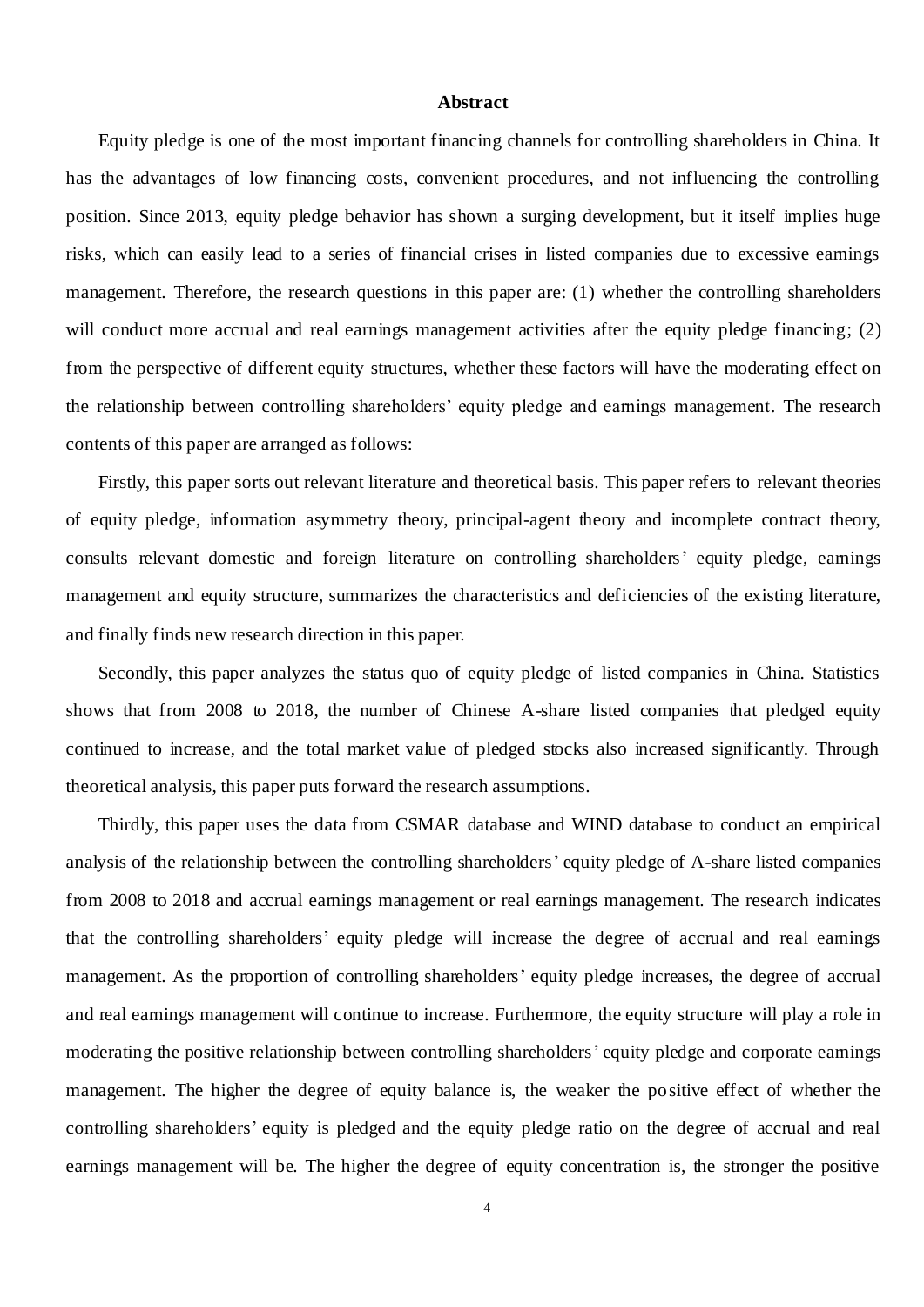effect of whether the controlling shareholders' equity is pledged and the equity pledge ratio on the degree of accrual and real earnings management will be. Compared with state-owned holding companies, whether the controlling shareholders' equity is pledged and the equity pledge ratio in a private company has a more positive effect on accrual and real earnings management.

Finally, this paper puts forward relevant recommendations and future research prospects.

**Keywords:** controlling shareholder, equity pledge, equity structure, real earnings management, accrual earnings management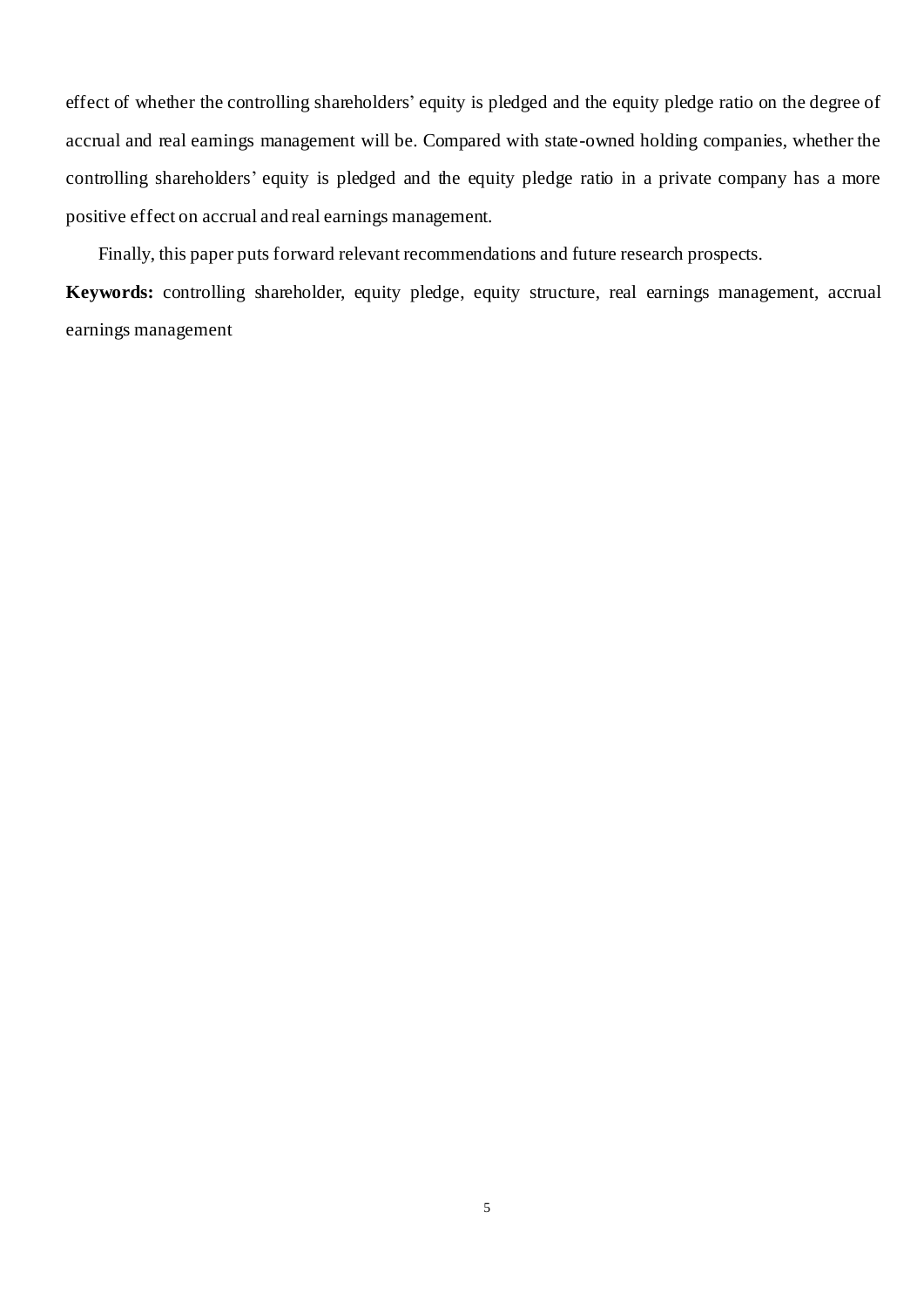#### <span id="page-6-0"></span>**1 Introduction**

#### <span id="page-6-1"></span>**1.1 Research background and research significance**

#### <span id="page-6-2"></span>**1.1.1 Research background**

Equity pledge is one of the most important financing channels for controlling shareholders in China. Compared with other financing methods, equity pledge has the advantage of low financing costs, convenient procedures, and does not affect the controlling position for shareholders, which makes controlling shareholders more inclined to alleviate financial pressure through equity pledge. Since the securities company launched the stock pledge repurchase business in 2013, the business has developed rapidly in a few years, and the transaction volume has shown a significant increase. However, it is alarming that although equity pledge has solved the financing needs of listed companies, it also implies huge risks. For the controlling shareholder of equity pledge, after the pledge if the stock price continues to fall and reaches the warning line, the shareholder will face the risk of the pledged shares being closed-out or even the control right being changed. For listed companies, a series of problems arise while the number of pledged stocks continues to increase. Due to the great uncertainty in the value of the pledged equity, once the stock price hits the warning line, the pledgee will require the controlling shareholder to make up the collateral. If the close-out line is reached and the controlling shareholder is unable to add more collaterals, the pledgee has the right to sell the pledged object in the secondary market to protect the its rights. This will form a negative feedback effect, further trigger stock price fluctuations, and may even make listed companies suffer financial crises and changes in control rights. LeTV's controlling shareholder Jia Yueting made the company's operating environment deteriorate due to large-scale equity pledges, which had extremely adverse effects on the company's operations and management. Therefore, whether the controlling shareholder wants to avoid losing control or to maintain the company's refinancing ability, the controlling shareholder will adopt a series of measures to maintain the value of the pledge. Admittedly, the accounting earnings plays an important role in influencing stock prices. Therefore, the main research question of this paper is whether the controlling shareholder will conduct more accrual and real earnings management activities in order to stabilize the stock price after the equity pledge financing. In addition, the internal and external governance environment has a significant effect on the self-interested behavior of controlling shareholders and the earnings management activities of enterprises. Accordingly, from the perspective of different equity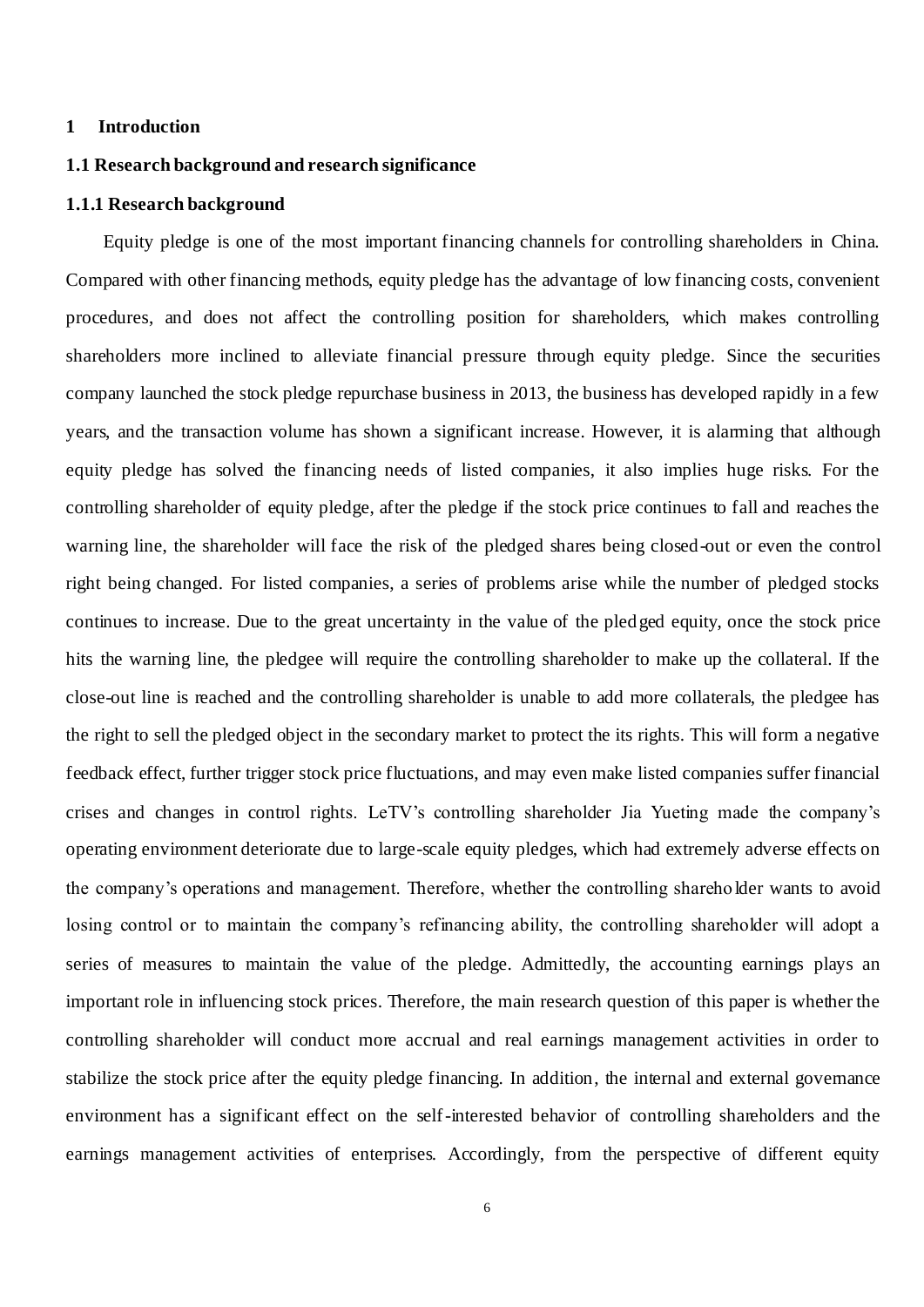structures, what changes will happen to the relationship between controlling shareholders' equity pledge and accrual earnings management or real earnings management? This is the second issue to be solved in this paper.

# <span id="page-7-0"></span>**1.1.2 Research significance**

# (1) Theoretical significance

In terms of the economic consequences of the equity pledge, although some scholars have explored the impact of equity pledges on earnings management, most of them are limited to the study of accrual earnings management. There are only a few empirical studies that incorporate real earnings management into empirical research. With the improvement of accounting standards and stringent legal supervision, real earnings manipulation has gradually attracted the attention of more listed companies due to its hidden features. An increasingly number of companies have shifted from accrual earnings manipulation to real earnings manipulation for profit adjustment. Therefore, it is particularly important to study the influence of equity pledge behavior on both accrual earnings management and real earnings management at the same time. In addition, it is found that currently most scholars directly study the influence of equity pledge on earnings management, but have not considered that the nature of the enterprise itself will have an impact on earnings management. For companies with different equity structures, the influence of the controlling shareholders' equity pledge on earnings management is likely to be different. Therefore, this paper will focus on how the accrual and real earnings management behavior of listed companies will be affected respectively when the controlling shareholders' equity is pledged, broadening the research of earnings management. Furthermore, this paper will explore the moderating effect of different equity structures on the relationship between the controlling shareholders' equity pledge and earnings management.

#### (2) Practical significance

This paper studies the influence of controlling shareholders' equity pledge activities on the company's earnings management, providing corresponding guidance and suggestions for the regulatory authorities and listed companies. Firstly, it provides relevant guidance for the securities regulatory authorities about the supervision of equity pledges in the securities market. Equity pledges can solve financing constraints, but frequent and large equity pledges will probably harm business performance and the interests of small and medium shareholders, and hinder the healthy development of the capital securities market. Therefore, the regulatory authorities should pay more attention to the behavior of the controlling shareholders' equity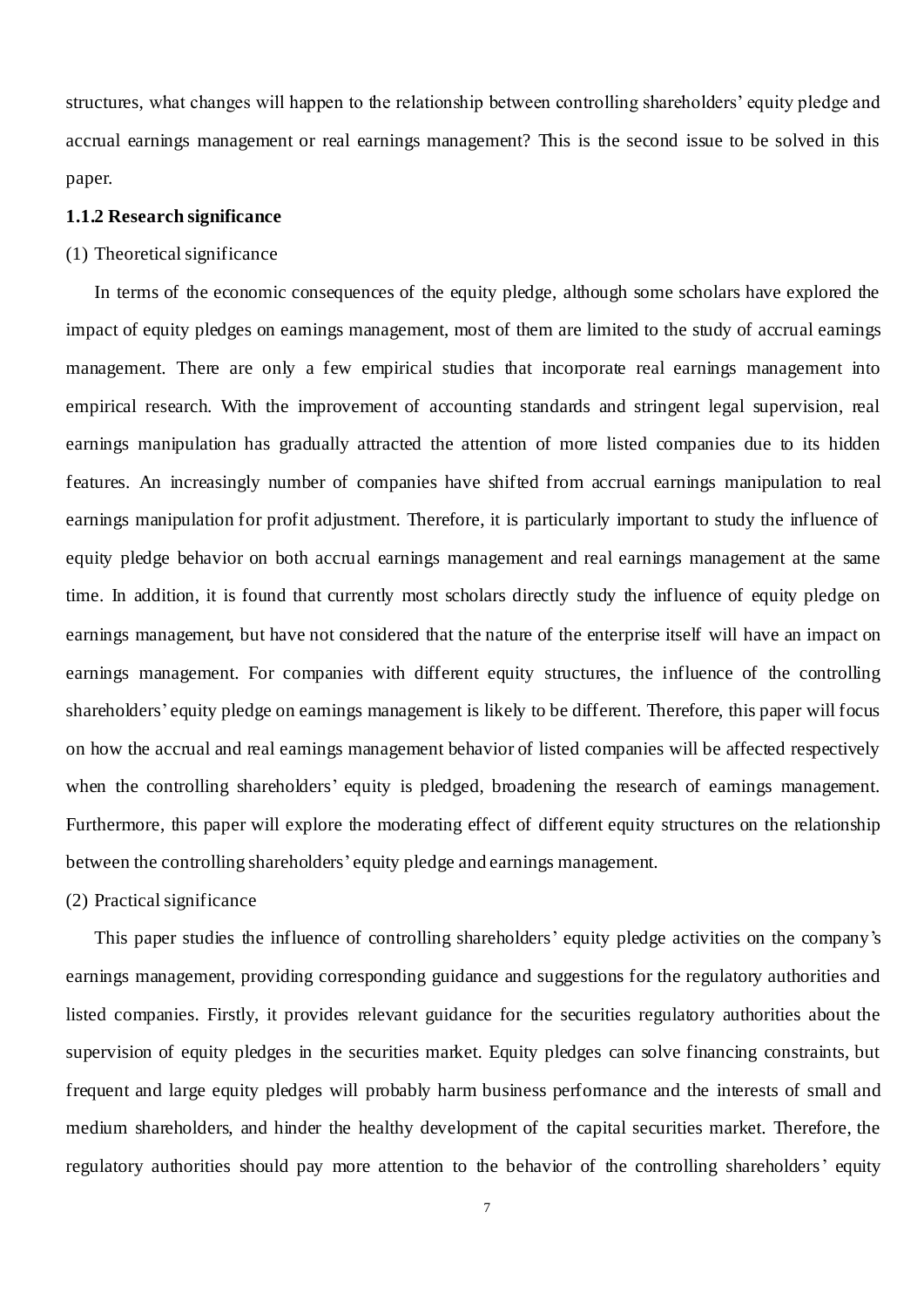pledge, and formulate more stringent laws and regulations related to the equity pledge financing. The purpose is to prevent controlling shareholders from appropriating the interests of small and medium shareholders to satisfy their own personal interests. The second point is to guide listed companies on how to manage corporate earnings reasonably in order to maintain the stability of the stock price and meanwhile promote the healthy and orderly development of the company. Furthermore, the companies can learn from the paper about how to prevent the instability of stock prices that will cause the transfer of corporate control and damage the rights and interests of small and medium shareholders. Therefore, this paper will further proceed with the perspective of equity structures, systematically analyzing the relationship between controlling shareholders' equity pledge and earnings management.

#### <span id="page-8-0"></span>**1.2 Research contents and research methods**

#### <span id="page-8-1"></span>**1.2.1 Research contents**

The first chapter summarizes the research background of the thesis in general, clarifies the theoretical and practical significance, elaborates the research content and research methods, and finds out the innovations of the thesis.

The second chapter is to organize related theories and literature. It mainly refers to relevant theories of equity pledge, information asymmetry theory, principal-agent theory and incomplete contract theory and consults relevant domestic and foreign literature of controlling shareholders' equity pledge, earnings management and equity structure. Finally, a suitable direction is found for the research.

The third chapter focuses on the theoretical analysis and research hypotheses. This part first analyzes the status quo of equity pledge in Chinese listed companies. After that it explores the effect of equity pledge on earnings management, and the moderating effect of equity structure on them, and then puts forward the research hypotheses of this paper through theoretical analysis.

The fourth chapter is the benchmark test. It first establishes regression models and performs regressions based on the research hypotheses mentioned above. After the main regression is completed, it needs to be verified whether the research result meets the research hypotheses or not.

The fifth chapter further tests the moderating effect and carries out the robustness check. It first introduces equity structures--equity balance, equity concentration and ownership property--as moderating variables, and then systematically studies how different equity structures can moderate the relationship between the controlling shareholders' equity pledge and earnings management. Finally, the robustness test is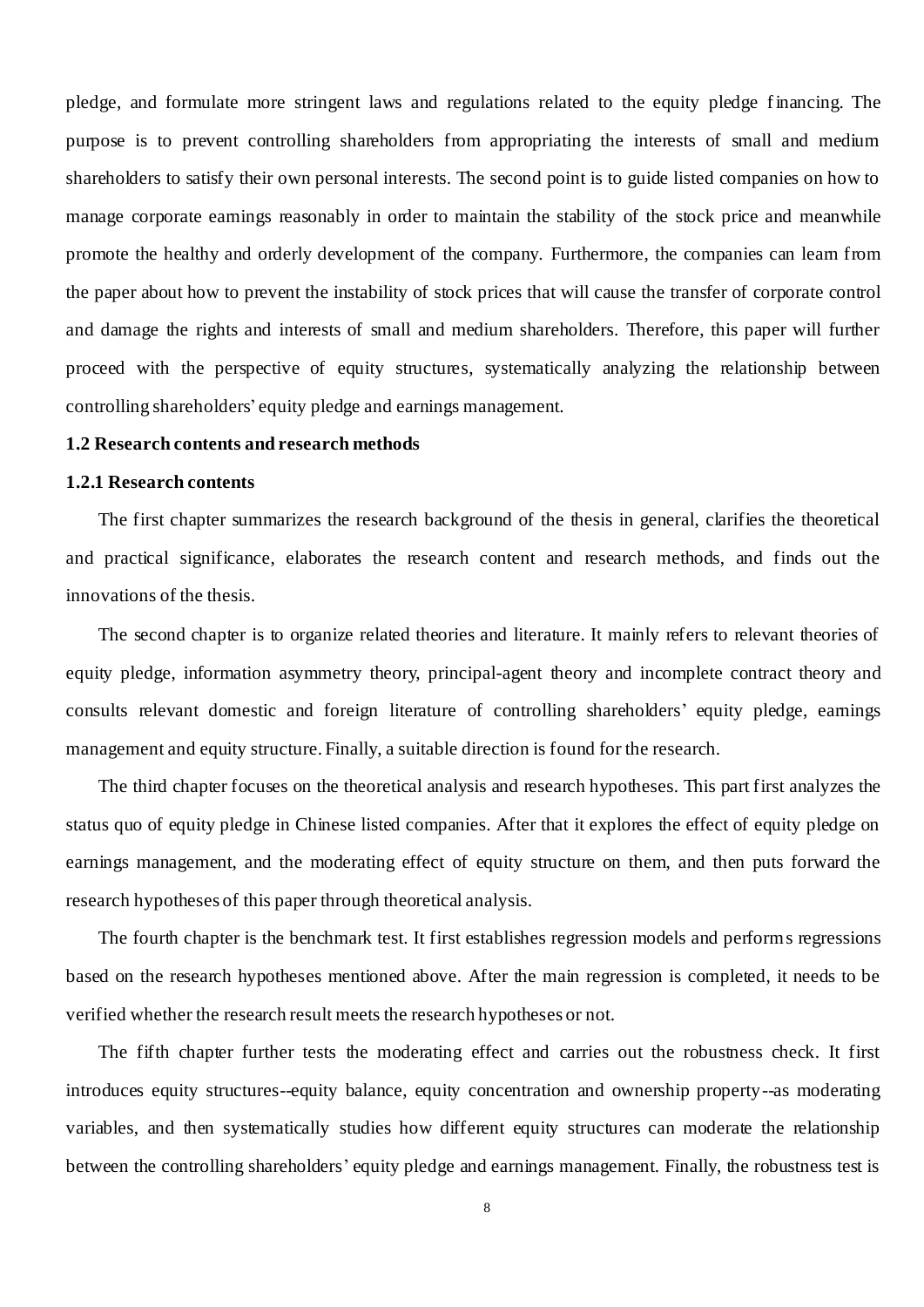carried out to consolidate the main conclusions of the thesis.

The sixth chapter is the research conclusion and recommendations. It analyzes and summarizes the theoretical analysis and empirical results, and then puts forward relevant policy recommendations and possible guidelines for future research.

# <span id="page-9-0"></span>**1.2.2 Research methods**

This paper first summarizes the research theories and literature, based on this puts forward the research hypotheses, constructs multiple regression models, and finally conducts empirical analysis. The methods used in the study of the relationship between the controlling shareholders' equity pledge and earnings management are as follows:

(1) Literature analysis method.

This paper summarizes the characteristics and deficiencies of the existing literature by consulting domestic and foreign related documents on major shareholders' equity pledge, earnings management and equity structure. Furthermore, on the basis of relevant theories of equity pledge, information asymmetry theory, principal-agent theory and incomplete contract theory, it analyzes the correlation between controlling shareholders' equity pledge and earnings management, and then puts forward the research hypotheses.

(2) Empirical analysis method.

This paper uses the data of Chinese A-share listed companies from 2008 to 2018. First, it analyzes the influence of controlling shareholders' equity pledge on accrual and real earnings management. Second, it divides equity structures into equity balance, equity concentration, and ownership property and explores whether these three factors promote or inhibit the influence of the controlling shareholders' equity pledge on accrual and real earnings management. Combining descriptive statistics, two-way fixed effect models, and robustness tests, the results of the empirical research are finally analyzed and summarized.

# <span id="page-9-1"></span>**1.3 Research innovations**

First, this paper introduces the controlling shareholders' equity pledge into the study of earnings management motivation. Academia has been rich in research on corporate earnings manipulation motives, but only a few scholars specifically studied corporate earnings management motives from the perspective of equity pledges, and the researches mainly focus on accrual earnings management. Therefore, this paper enriches the relevant research on corporate earnings management motivation.

Second, in the research on the influence of equity pledge on earnings management, most scholars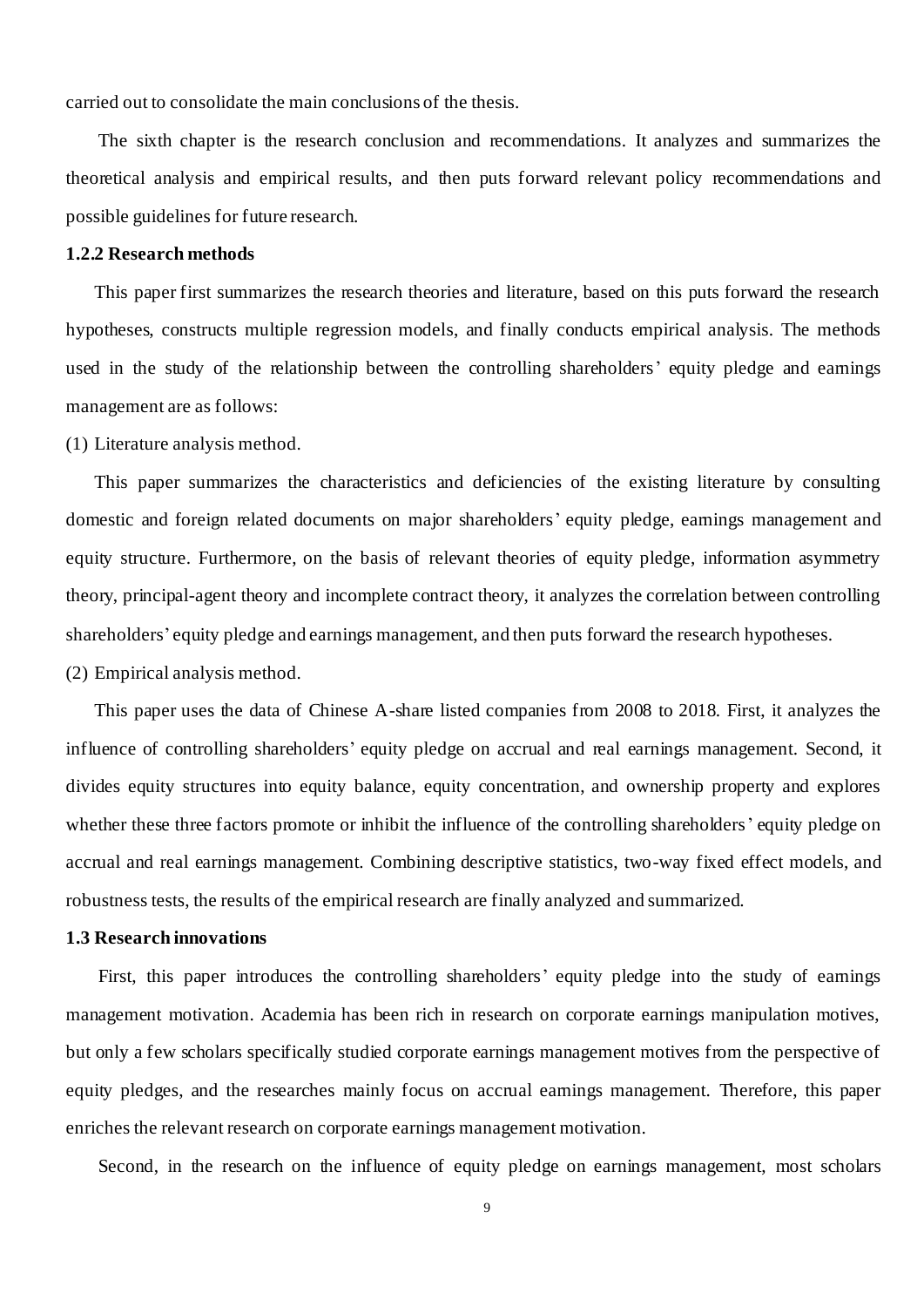ignored the important factor of equity structure. Therefore, the existing literature rarely probes into whether the relationship between controlling shareholders' equity pledge and earnings management is affected by equity structures. Based on theoretical analysis, this paper establishes an empirical model to test the linkage relationship between the company's equity pledge and earnings management, and introduces the equity structure to study its moderating effect on the relationship between the controlling shareholders' equity pledge and earnings management.

#### <span id="page-10-0"></span>**2 Theoretical basis and literature review**

# <span id="page-10-1"></span>**2.1 Theoretical basis**

# <span id="page-10-2"></span>**2.1.1 Related theories of equity pledge**

Equity pledge means that pledgers pledge their equity in order to secure financing from banks and other financial institutions, while banks and other institutions that accept the pledge are called pledgees. Equity pledge originated from European countries and America. In the 1970s and 1980s, equity pledge was effectively used in management buyouts and reverse takeovers.

Financing is the biggest reason for shareholders to pledge equity. When the controlling shareholder is facing a shortage of funds, the most convenient way of financing is to use the stock market for trading, but this will cause the controlling shareholder to lose the dominant power and the stock price of the listed company will drop sharply. At the same time, due to the impact of the financial crisis, banks' bad debts have surged. In order to reduce risks, banks have strengthened loan approval process, which will inevitably increase the difficulty of debt financing. However, equity pledges will not lead to these problems. First of all, according to the relevant provisions and judicial interpretations of the "Guarantee Law" and the "Property Law", the pledge of equity only restricts the right of the pledger to transfer stocks and the pledgee only obtains a limited right of compensation, which will not affect the management and other rights of shareholders. Secondly, compared with other forms of collaterals, the equity of listed companies is transparent and easy to obtain. In addition, the equity pledge is characteristic of convenient repurchase procedures, flexible deadlines, quick availability of funds, and fewer restrictions on the use of funds.

Every coin has two sides. When we find many advantages of equity pledge and enjoy the convenience brought by these advantages, we should also foresee its dangers. Otherwise, it will be unfavorable to maintain the stability of the capital market, and the legitimate rights and interests of small and medium shareholders cannot be effectively protected. From the perspective of the pledgee, before the pledge activity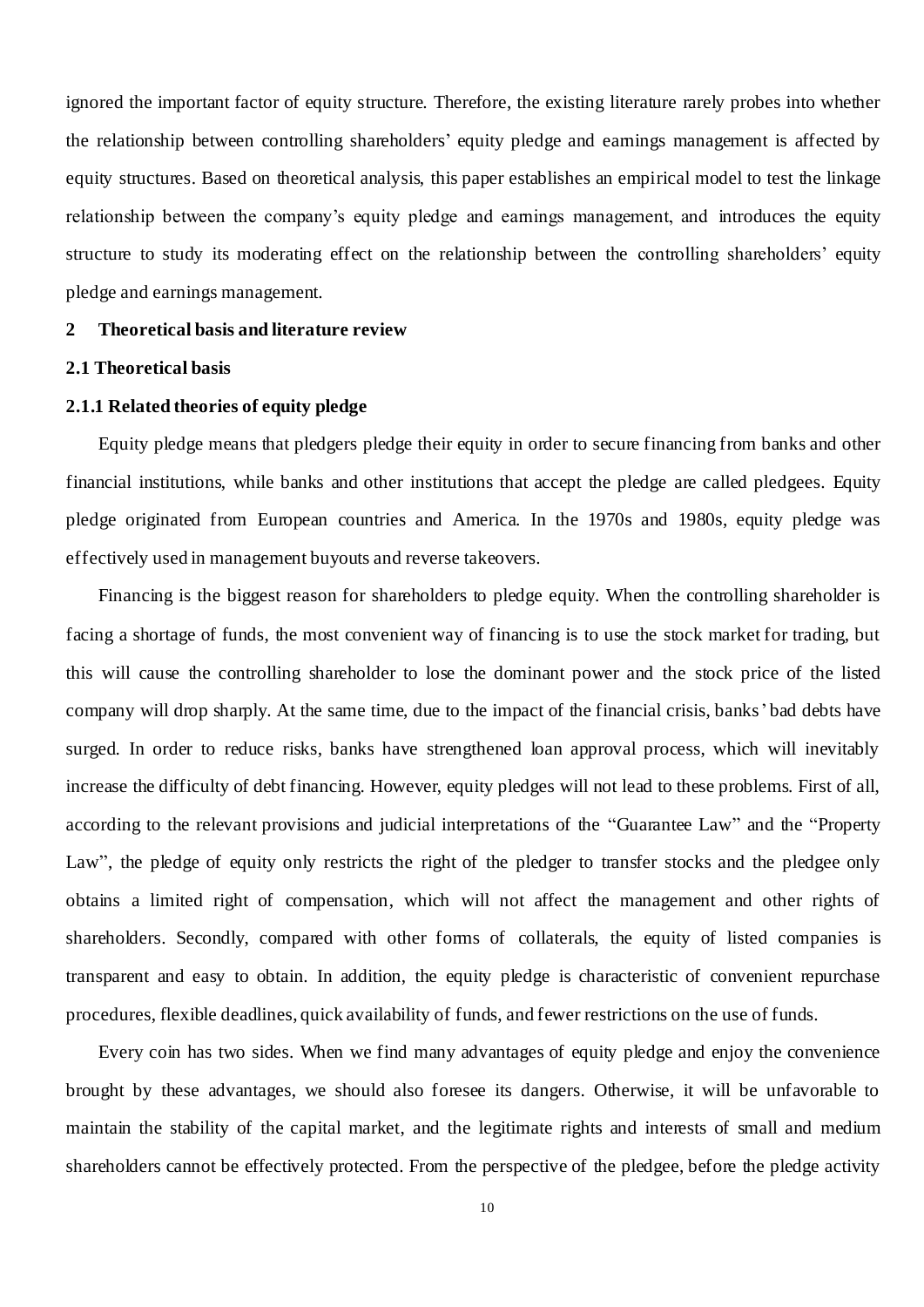the pledgee needs to have an accurate estimate and judgment on the value of the pledged company's equity and the subsequent change in the price of the equity. Once the pledgee makes a judgment error, such as reaching a deal with the pledger when the stock price is inflated, the pledgee will bear the risk of stock price slumps. When the stock price remains at a high position, the claims of pledgees can be fully protected. However, when the stock price drops to a low level, even if the pledgee has the priority to obtain compensation, the full repayment may not be available. The reason is that the price of the pledged goods is not adequate to cover the claims, and the pledger cannot supplement the pledge because probably he transfers the property in advance. At this time, if the pledgee continues to hold the claims, he will not only face complicated procedures, but also fail to obtain a complete repayment in the end. Therefore, the equity pledge brings certain risks to the pledgee. From the perspective of the pledger, the more fluctuated the stock price is, the greater the probability of the drop in the company's stock price will be. When the stoc k price is lower than the "close-out line", the pledgee will consider closing the position to make up for the loss because he enjoys the priority right of compensation. At this time, the shareholder, as the pledger, will inevitably face the risk of losing control of the company. From the perspective of small and medium shareholders of the enterprise, equity pledge may lead to the risk of hollowing out the enterprise. When the pledger pledges the equity held in his hands to obtain financing, it creates the separation of cash flow rights and control rights. Under such circumstances, shareholders who have not lost their management rights and decision -making rights will further carry out hollowing activities, which will infringe on the interests of small and medium shareholders. When the stock price drops to the value of funds that they obtained through the pledge, they will choose to transfer the equity. Consequently, the risk will be successfully passed on to the financial institution and other shareholders. At the same time, controlling shareholders can also use the funds obtained through equity pledge to purchase the company's equity, thus increasing their control rights at a small cost. This behavior also seriously damages the interests of small and medium shareholders and the company.

# <span id="page-11-0"></span>**2.1.2 Information asymmetry theory**

The information asymmetry theory belongs to the field of microeconomics. Kenneth J. Arrow first discovered and proposed this theory in 1963. Subsequently, through the investigation of the second -hand car market in 1970, George A. Akerlof made a more systematic summary of the information asymmetry theory, and published the relevant representative work "The Market for Lemons".

The information asymmetry theory refers to the fact that in daily transactions, the information related to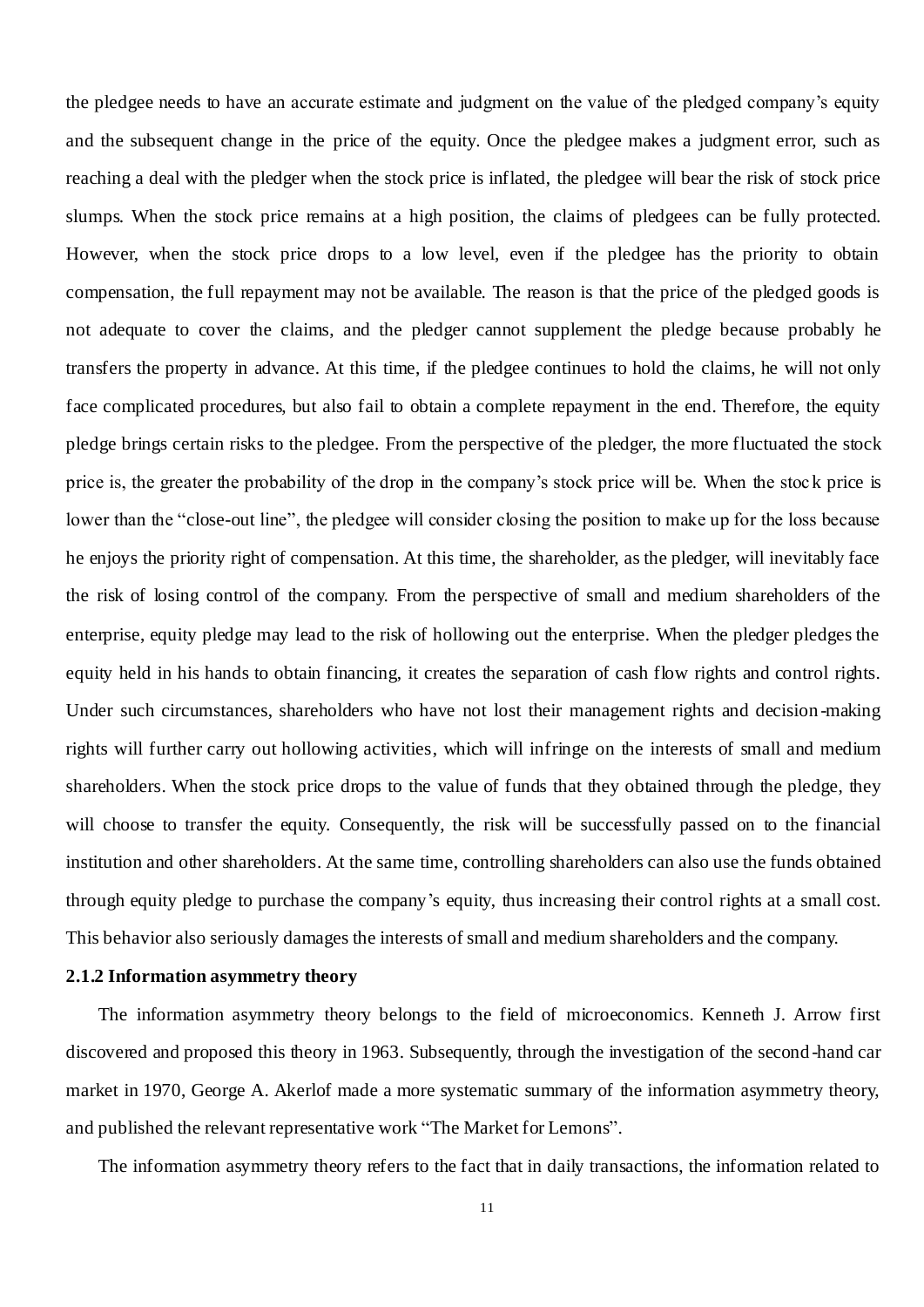the transactions is not equal between both parties. The information-superior party will hide part of the true information in order to obtain excess returns, thus damaging the information-inferior party's interests. Similarly, in market transactions, there is a buyer's market and a seller's market. Normally the seller's market will use information advantages to seek personal gains while the buyer's market will take measures to make up for the loss caused by the lack of information. According to the time factor, information asymmetry can be divided into information asymmetry beforehand and information asymmetry afterwards. Information asymmetry beforehand causes adverse selection, and information asymmetry afterwards causes moral hazard. Adverse selection means that under the premise of information asymmetry, the information superior will modify the real information or will not disclose the real information to harm the interests of other stakeholders and obtain excess benefits. For the controlling shareholder and managers of a company, they have a grasp of the current development status and future development plan of the company. In order to attract external investors, they often manipulate external information to make the company seem to have higher investment value. Moral hazard occurs after the relevant contract is signed, which means the superior party of the information will harm the interests of the other party. If there are loopholes in the terms of the contract when the contract is signed, one party may make use of the loopholes to make choices that are beneficial to itself. In the capital market, external creditors and small and medium shareholders have limited access to corporate internal information. Based on the information disclosed by corporate financial reports, the controlling shareholder has the scope to harm the contractual counterparty's interests and seek persona l gains.

Information asymmetry theory is widely used in capital markets, especially in securities trading and credit trading. The controlling shareholders' equity pledge is a typical transaction in the capital market. Although the controlling shareholder signs a pledge agreement with financial institutions, the controlling shareholder of a company understands the company's development and its own debt solvency better than financial institutions, which leads to the information asymmetry between the controlling shareholder and financial institutions. The management of a listed company has all the information related to the company's operating conditions, as well as other information on how to affect the stock price. External investors cannot fully and correctly judge the current operating status of the company and the future value of the company through public information. Furthermore, in the era of information explosion, the authenticity of relevant information requires further investigation. Therefore, in the case of information asymmetry, it will induce the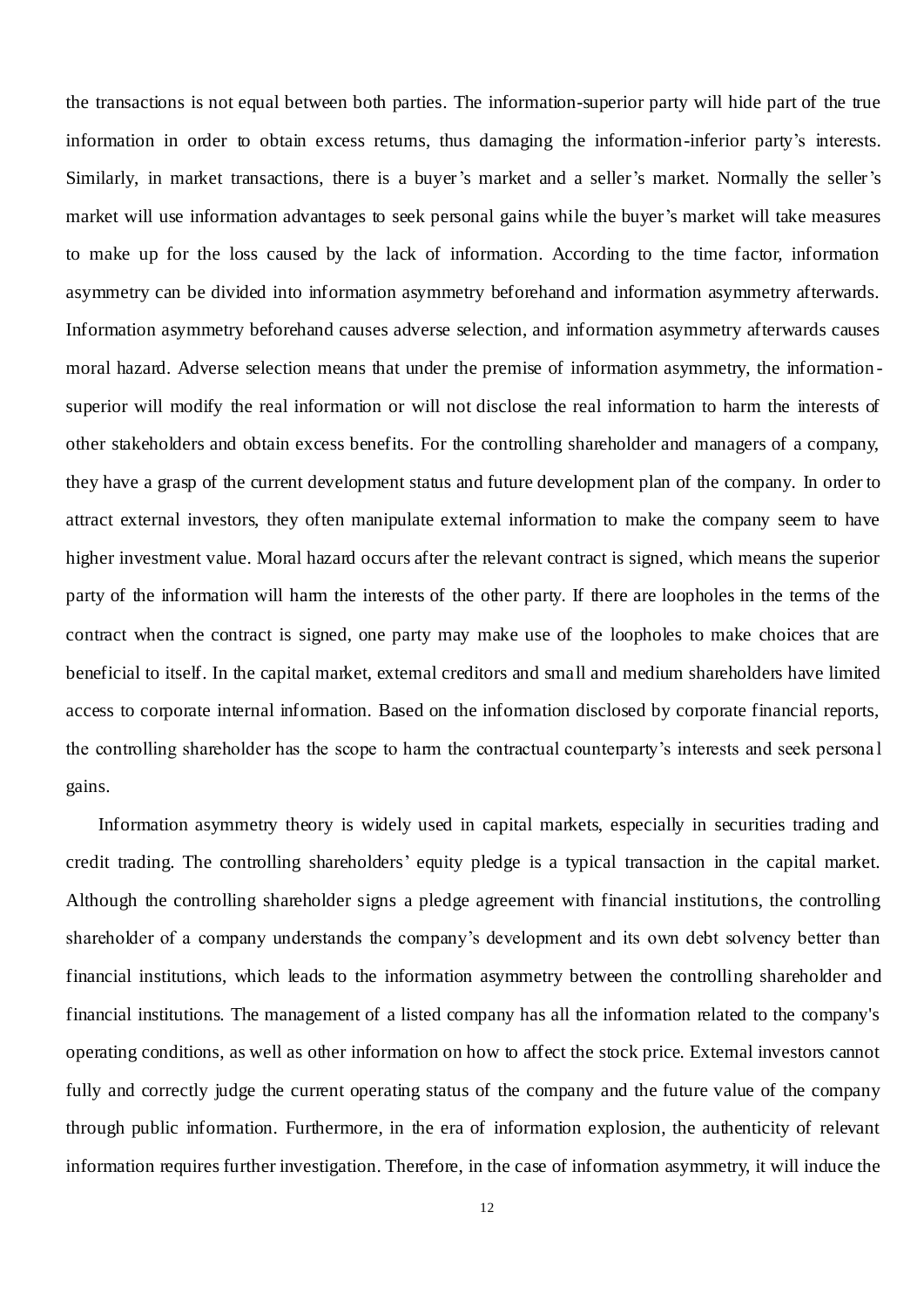listed companies to conduct earnings management. The controlling shareholder will also take advantage of his absolute power to seek for relevant information that other external stakeholders cannot obtain, collude with the company's management, and manage corporate earnings to achieve the purpose of manipulating stock prices, thus influencing the correct judgment of external investors on the company's value.

#### <span id="page-13-0"></span>**2.1.3 Principal-agent theory**

In the 1930s, Bele and Means discovered that business owners had difficulties in handling business operations at the same time. Based on this finding, they proposed the concept of "principal-agent" and advocated the separation of management rights and ownership, which means the corporation had better transfer the management rights and retain the ownership. The early theory of neoclassical economics believes that there is no conflict between the principal and the agent, and the information channels of everyone in the enterprise are the same. In this case, the interests of all the parties in the enterprise are also the same. However, such an absolutely idealized situation will not exist in reality. With the continuous development of social productivity, the division of labor in society becomes more and more detailed, and therefore the role of professional managers occurs. Due to the limited energy of the enterprise owner, he will select competent and experienced managers to help him to operate the business, thus transferring the business right to maximize personal value and corporate wealth. The formation of this contractual relationship resulted in the separation of ownership and management rights, which was the original form of "principal-agent".

It is obvious that there is a serious disparity between the contractual parties in terms of interest relations and information resources. Corporate owners and agents have different demands. Owners care about the value of the company and the company's performance while the agents focus more on personal interests. The agents manage the company pursuing minimum efforts and maximum personal returns, together with incomplete contracts and imperfect supervision. Consequently, it will worsen the conflicts between the principal and the agent, which adversely affect the overall interests of the company. For companies with a relatively dispersed shareholding structure, most of the shareholders are just investors, so they have no motivation to manage the daily operations of the company. The power of daily business activities basically belongs to professional agents, but the agents will only make investments that are beneficial to them, which may do damage to the enterprise. This is the first type of agency problem.

With the development of the capital market, the second type of agency problem has become more and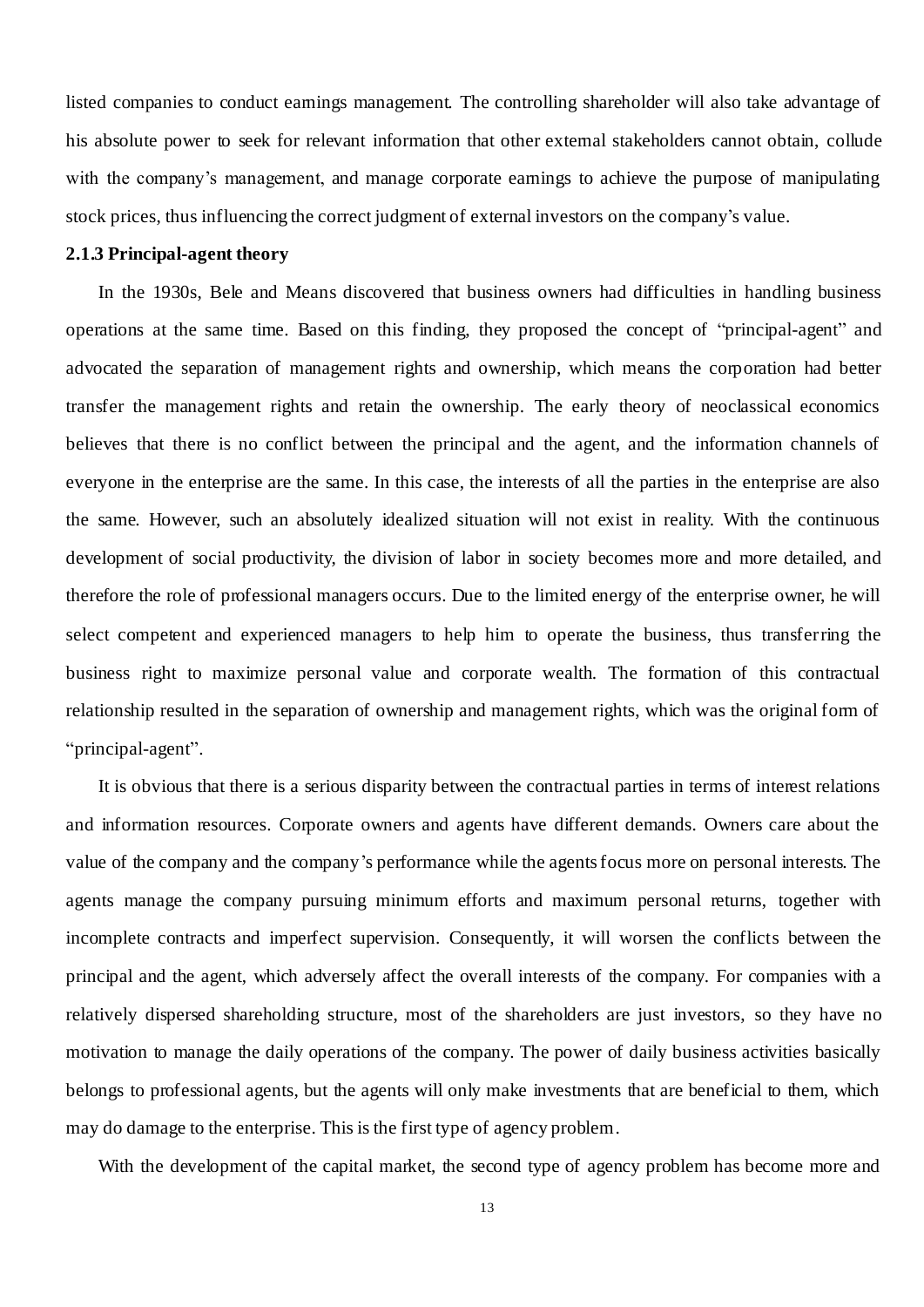more serious, which is the agency conflict between large shareholders and small and medium shareholders. Large shareholders often hold the control of the company, which means large shareholders make use of their controls to influence the management to operate the company in accordance their wishes. In order to secure their jobs, the management is willing to take the intentions of the large shareholders into consideration when making business decisions. Theoretically speaking, the more concentrated equity the major shareholders have, the more consistent the interests of the company are. However, in reality, major shareholders tend to have more complex intentions. Large shareholders have the motivation to appropriate the interests of small and medium shareholders. Especially when the company encounters a financial crisis, large shareholders often make operating decisions at the cost of the interests of small and medium shareholders to satisfy their own demands.

The controlling shareholders' equity pledge is likely to cause the second type of agency problem. Large shareholders obtain funds from the pledgee. After the pledge of equity, the separation of control rights and cash flow rights increases the motivation of large shareholders to encroach on the rights and interests of small and medium shareholders. During the pledge period, if the stock price falls and touches the close-out line, the pledged equity will be disposed of by the pledgee, which will lead to the slump in the stock price and damage the interests of other small and medium shareholders. In addition, earnings information is the basis for external pledgees and investors to judge the financial status of the enterprise. Therefore, large shareholders have sufficient motivation to utilize information asymmetry to control corporate earnings during the equity pledge process, thus increasing the agency problem between them and small and medium shareholders.

#### <span id="page-14-0"></span>**2.1.4 Incomplete contract theory**

The GHM model mentioned in two articles written by Sanford Grossman and Oliver Hart in 1986 and Oliver Hart and John Moore in 1990 is the basis for incomplete contract theory. Incomplete contract theory indicates that, it is impossible to control all risks in transactions by system and supervision, so the contract signed is an incomplete contract.

Hart explained the incompleteness of the contract from three aspects. First, in a complex and unpredictable world, it is difficult for people to think too far, and it is impossible to fully predict the various situations that may occur in the future and make plans respectively. Second, even if every single plan can be made, it is difficult for the contractual parties to reach an agreement on these plans. Third, even if the parties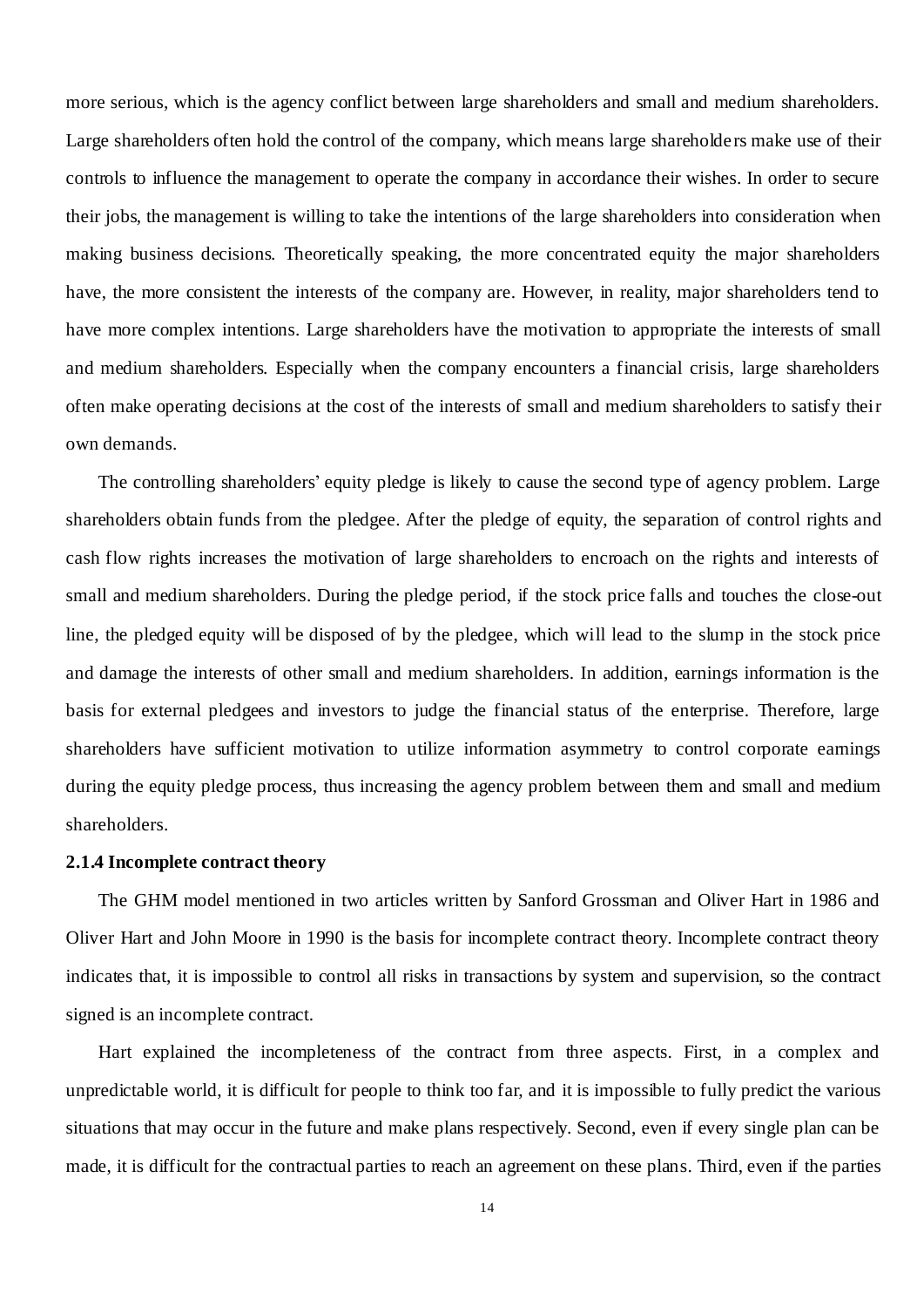can reach an agreement on these plans, it is doubtful that when there are disputes between them, whether the external authority can clarify the true meaning of the contract terms and enforce them.

From the description of the incomplete contract theory, it is obvious that the equity pledge contract signed by the controlling shareholder and the financial institution is an incomplete contract. Financial institutions cannot accurately predict the changes in the company's stock price in the future through the materials submitted by the company. There is a risk that the stock price will fall. Although some risks have been avoided by setting the warning line and the close-out line, the bank will still face heavy capital losses if the listed company does not perform well, and the controlling shareholder cannot afford the loan personally. At the same time, it can be concluded that the relevant contract between the controlling shareholder and the small and medium shareholders is also not completed. Small and medium shareholders cannot reasonably predict the selfish behaviors of controlling shareholders after the equity pledge, which creates opportunities for controlling shareholders to influence corporate stock prices by manipulating earnings.

During the equity pledge period, the company's earnings information reflects the company's operating conditions. Since other stakeholders are in an inferior position in terms of information, it is difficult to judge whether there is the earnings manipulation. Therefore, the controlling shareholder will take advantage of the contract incompleteness to collude with the professional managers of the company. They conspire to manipulate the company's earnings, so that the market value of the company can remain unchanged or even increase during the pledge process.

# <span id="page-15-0"></span>**2.2 Literature review of domestic and foreign research related to the selected topic**

# <span id="page-15-1"></span>**2.2.1 Research on equity pledge**

In the Anglo-American capital market, the equity of listed companies is highly dispersed, and controlling shareholders rarely hold high-proportion shares. Therefore, the pledge of controlling shareholders' equity is not common in Western countries. The western academia does not pay much attention to it and related academic research is not sufficient (Wang et al., 2013). The existing research on equity pledge of foreign countries mainly focuses on emerging economies, especially the research on Taiwan's capital market. Domestic scholars' research on equity pledge mainly focuses on the field of law. In recent years, more and more domestic scholars in the field of management have begun to study controlling shareholders' equity pledge, mainly focusing on the motivation and economic consequences of the pledge.

(1) The motivations of controlling shareholders' equity pledge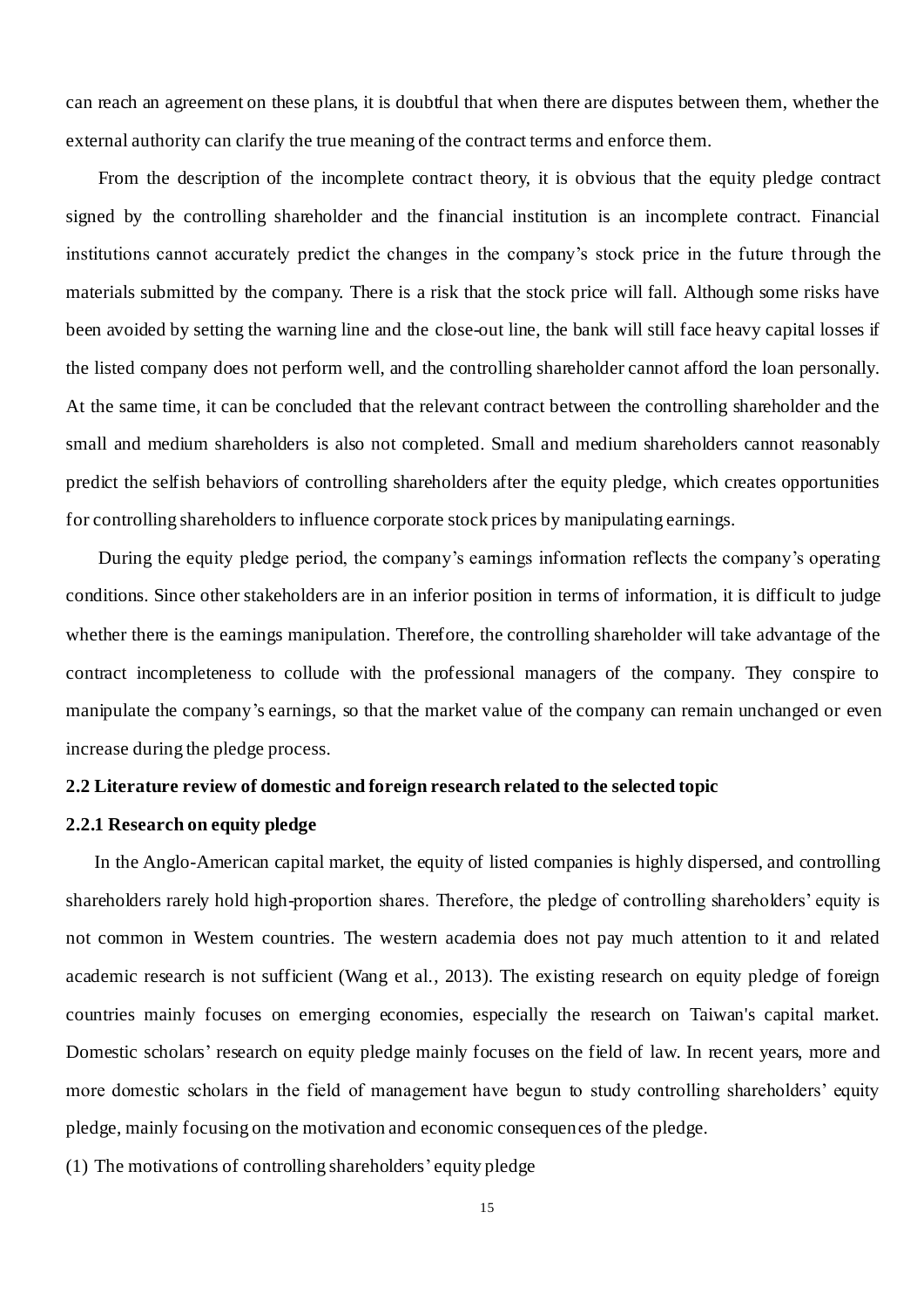The controlling shareholders' equity pledge mainly includes the three motivations. The first one is to meet the financing needs. Wang and Song (2015) believe that compared with other financing methods such as stock issuance, allotment, and bond issuance, equity pledge is less subject to policy regulatory restrictions and the approval process is more convenient. When listed companies have financing needs and do not have real estate and other mortgages, the financing goal can be quickly achieved through equity pledge. For the pledgee, equity pledge is a form of guarantee. The subject matter of the guarantee is the stock of a listed company, which has good transparency and liquidity, so it is convenient for timely monitoring and position closing. Wang et al. (2013) study the equity financing samples of A-share listed companies from 2009 to 2012 and find that, compared with state-owned enterprises, private enterprises are more inclined to adopt equity pledge measures to obtain funds to ease the financial pressure because of other financing constraints. The second one is to "empty" the company. The research of Joh (2003) and Friedman (2003) indicates that the majority shareholders have a strong motivation to transfer resources from companies with low cash flow rights to companies with high cash flow rights through financing methods such as equity pledges, in order to realize the "empty" of the company. Based on the equity pledge theoretical model of Friedman (2003), Peng et al. (2011) point out that the controlling shareholder has the motivation to empty the company. The better the financial status of the listed company is, the more opportunities the controlling shareholder has to obtain benefits from the company through equity pledge. The third one is to maintain or increase control. Kao et al (2004) use Taiwanese companies as a research sample, and conclude that the funds obtained by controlling shareholders through equity pledge are not intended for the development of listed companies, but for purchasing shares of listed companies to maintain or increase equity. This motivation is particularly obvious when the listed companies are facing a hostile takeover. Similarly, Cheng and Zhang (2018) claim that controlling shareholders are more inclined to increase their holdings of the stocks after equity pledges.

(2) The economic consequences of controlling shareholders' equity pledge

The research on the economic consequences of controlling shareholders' equity pledge mostly focuses on the influence of equity pledge on company value, operating performance, earnings management, dividend policy, and auditor's risk response. From the perspective of company value and operating performance, a large number of scholars believe that equity pledge will cause the separation of control rights and cash flow rights, which will cause agency problems between controlling shareholders and small and medium shareholders, and then adversely affect the value and operating performance of listed companies. Chen (2001)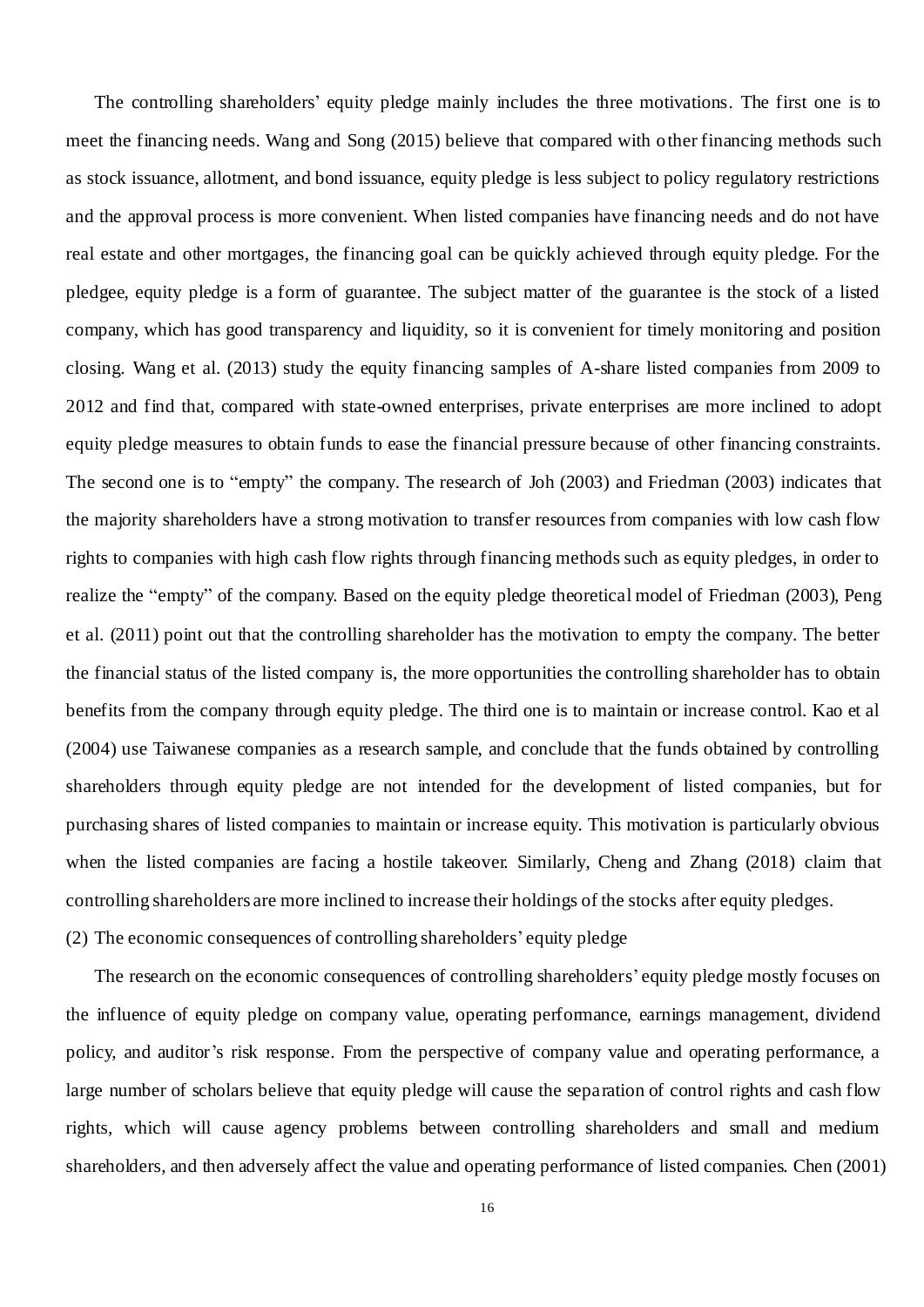conducts research on the data of listed companies in Taiwan, and finds that the controlling shareholders' equity pledge behavior will affect the company's investment efficiency, increase the company's risk, and reduce the company's value. From the perspective of earnings management, Chen and Lu (2017) study Chinese listed companies in the growth enterprise market (GEM) and find that compared with GEM listed companies where the controlling shareholders do not pledge equity, the GEM listed companies with the controlling shareholders' equity pledge have stronger upward earnings management motives, and are inclined to conduct real earnings management. From the perspective of dividend policy, Liao et al. (2014) study the samples of listed companies that had pledged equity from 2007 to 2012 and conclude that the proportion of pledged shares of controlling shareholders is negatively correlated with the distribution of cash dividends. The reason may be that the equity pledge has led to an increase in the degree of separation between the controlling shareholders' control rights and cash flow rights. Therefore, the controlling shareholder is unable to obtain dividends related to cash flow rights, and then he is less inclined to issue cash dividends. From the perspective of auditors' risk response, Zhang et al. (2017) and Zhang (2016) take Chinese A-share listed companies from 2007 to 2014 as a research sample. The empirical results indicate that compared with listed companies without equity pledge by controlling shareholders, listed companies with equity pledge face higher audit fees, and the equity pledge ratio is positively correlated with audit fees.

#### <span id="page-17-0"></span>**2.2.2 Research on earnings management**

Listed companies generally have the motivation of whitewashing financial statements through earnings management for special purposes (Wang, 2005). Earnings management not only misleads the market's judgment on the company's value, but also affects research and analysis based on the financial data disclosed by listed companies. The academia has been paying close attention to the earnings management behavior of enterprises, and many scholars have put forward their own views from the perspective of the motivation and method selection of earnings management.

# (1) The motivation of earnings management

Regarding the motivations of earnings management, the first one is the capital market motivation, which mainly includes IPO motivation, additional issuance and allotment motivation, avoiding loss and delisting motivation. Lin et al. (2000) use companies listed on the Shanghai and Shenzhen Stock Exchanges between 1992 and 1995 as a sample to analyze their financial surplus before and after the IPO and f ind that the financial profits of these companies are in the highest level one or two years before the IPO and then the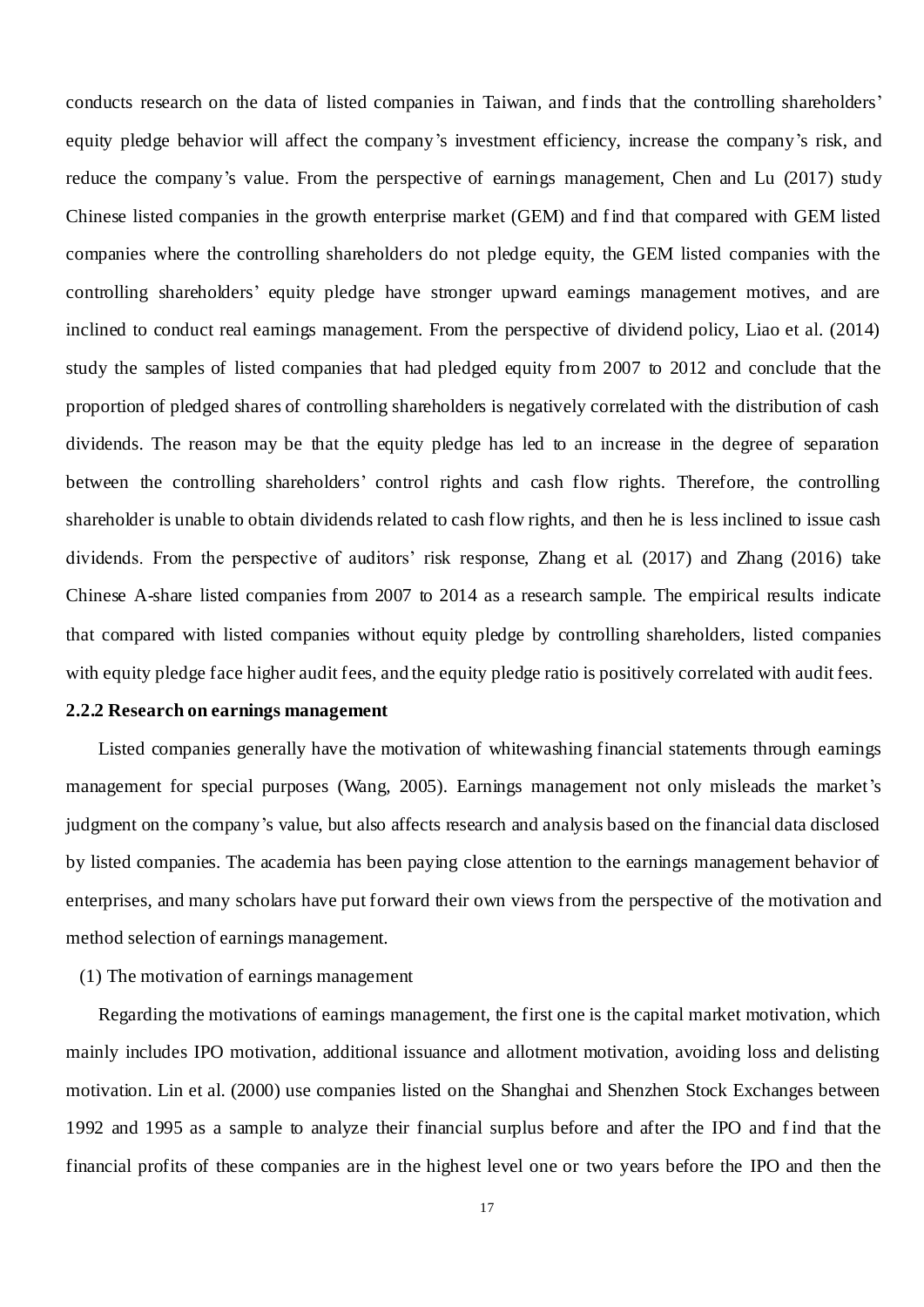financial profits will experience a significant decline after the IPO year. Yang (2013) conducts a research on the earnings management of 281 sample companies listed on the Growth Enterprise Market from 2009 to 2010 during the IPO process, and find that companies will adopt a variety of earnings management methods during the IPO phase. Teoh et al. (1998) compare the data of two years before and after the additional issuance of US companies and conclude that the companies that have higher net income before the issuance will experience negative abnormal accrual profits after the issuance. Lu (2003) investigates the impact of the allotment policy on companies' accrual profits, and the result is that companies will adjust accrual profits based on the allotment policy, confirming that the earnings management behavior of listed companies in China is induced by the policy. According to the relevant provisions of China's Securities Management Law, if a listed company continues to lose money for a long period and cannot make profits within the specified time limit, the listed company may be specially dealt with or even terminate its listing. Therefore, companies with serious losses and on the verge of bankruptcy have a strong incentive to use earnings manipu lation methods to recover losses and avoid delisting penalties (Cai et al., 2012). Lu (1999) takes 22 loss-making listed companies on the Shanghai Stock Exchange as a sample and finds that in order to avoid losses, the company will adjust its earnings upwards in the year before the first loss. In order to avoid continuous losses, the company will adjust the surplus downward in the first loss year.

The second one is contract motivation, which can be divided into management salary motivation and debt contract motivation. Listed companies formulate equity incentives or performance index policies to stimulate the enthusiasm of executives. When management predicts the poor performance of the company, in order to achieve performance targets and maintain remuneration, they have greater incentives to carry out earnings management (Healy, 1985; Flora Guidry, Andrew J Leone, Steve Rock, 1999; Liu et al., 2003). Li et al. (2007) collect data samples from Shanghai and Shenzhen listed companies and do the regression with modified cross-sectional Jones model, finding a significantly positive correlation between management compensation and earnings management. In addition, many scholars at home and abroad have put forward their own views on the motivation of debt contracts. The obligatory relationship between the company and its creditors is maintained through debt contracts. On the one hand, debt contracts improve the company's governance level, and on the other hand induce management's earnings management behavior. Roychowdhury (2006) and Li (2011) indicate that companies with higher debt levels have stronger motivations for real earnings management. In order to avoid violating the debt contract, companies will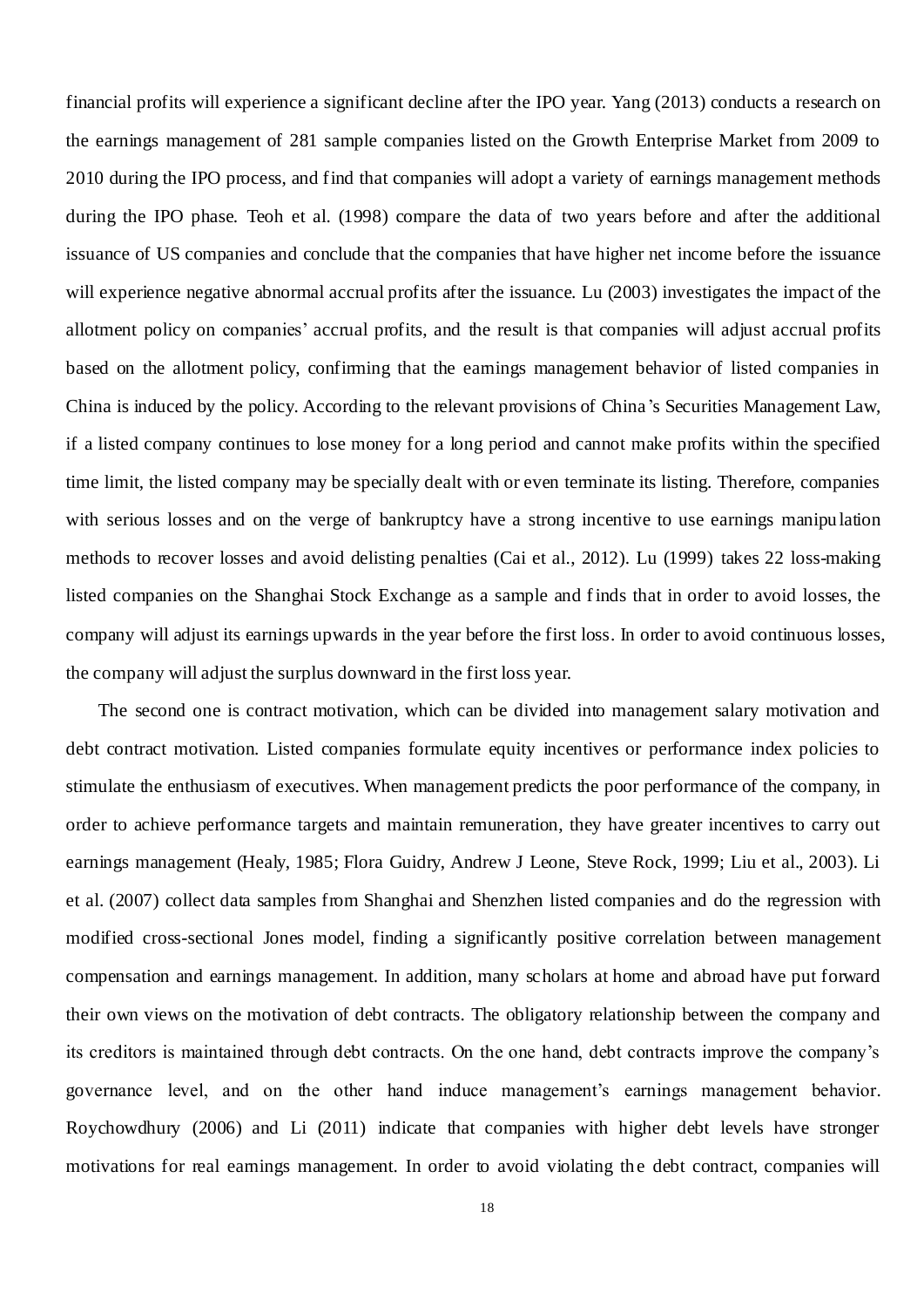conduct more real earnings management to reduce the cost of debt. Research by Qin and Fang (2019) argue that companies tend to implement negative earnings management after debt default exposures to reduce reputation loss and legal risks caused by default exposures, thereby controlling the costs and risks of debt defaults.

Finally, there is the political cost motivation. One reason for the political cost motive is that companies expect to reduce taxes and avoid political supervision through earnings management. Johnes (1991) carries out a survey on the US government and finds that in the industries where companies applying for import tax reduction and exemption, managers would reduce their surplus through downward earnings management behavior, so that they can obtain the opportunity of import tax reduction or exemption. Chinese scholar Li et al. (2011) further establish a surplus model of tax avoidance motivation. The result shows that the company's real earnings management will increase with the increase in the tax rate, while the accrual earnings management will increase with the drop in the tax rate. The political supervision has a huge impact on the corporate earnings management. For monopolistic companies with outstanding performance, in order to avoid anti-monopoly, anti-dumping and other political sanctions, companies often have the motivation to adopt downward earnings management and reduce financial earnings level. Cahan (1992) claims that when companies receive anti-monopoly reviews from regulatory agencies, they will adopt downward earnings management behaviors and lower their financial profits to avoid anti-monopoly sanctions.

# (2) Choice of Earnings Management Methods

Academia generally divides corporate earnings management methods into accrual earnings management and real earnings management. In the early stage of research on earnings management at home and abroad, the main focus is on accrual earnings (Fields et al., 2001). However, since Schipper (1989) and Roychowdhury (2003) included real earnings management in corporate earnings management research, the scope of research on corporate earnings management has extended from accrual earnings management to real earnings management. Cohen and Zarowin (2010) discover that the two earnings management methods have a mutual substitution relationship, which means the one earnings management method increases, the other one decreases. Hashemi et al. (2011) argue that there is a complementary relationship between the two earnings management methods, which means listed companies may use accrual earnings management and real earnings management at the same time for the purpose of earnings manipulation. Facing the choice of earnings management methods, most scholars believe that company managers will choose between the two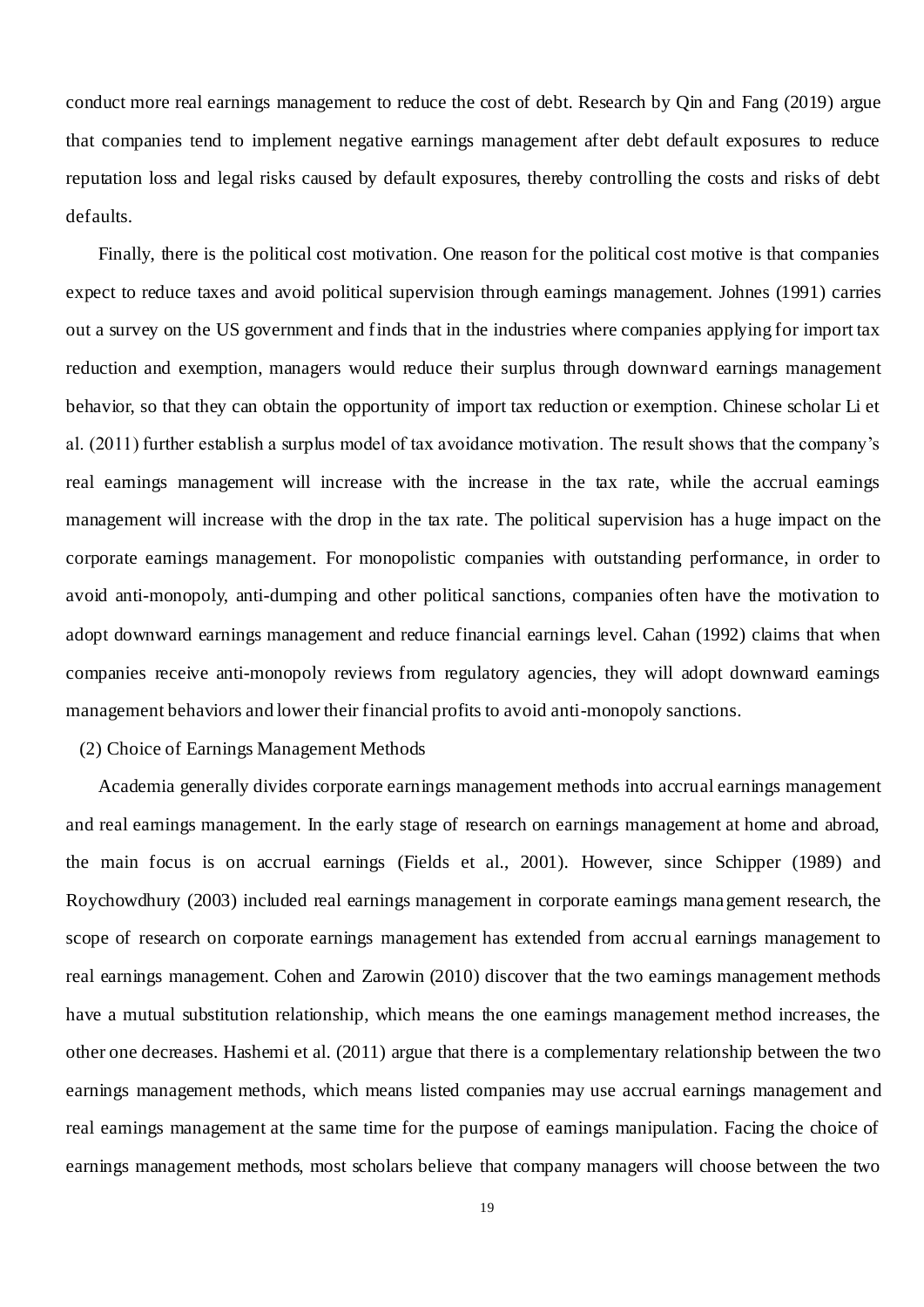earnings management methods (Cohen et al., 2008; Badertscher, 2011). When managers choose between the two earnings management methods, they generally consider the following two aspects: one is the motivatio n to implement earnings management, and the other is the risks and costs of implementing earnings management.

Listed companies will choose earnings manipulation methods according to their motives for earnings management. Zhang et al. (2018) find that listed companies tend to adopt accrual earnings management to meet short-term report whitewashing purposes. Lu (1999) proposes that China's loss-making listed companies mainly conduct accrual earnings management. Xie et al. (2018) believe that among the companies implementing performance-based equity incentive plans, the companies with performance just meeting with exercise conditions have a higher level of real earnings management, and such companies are more inclined to implement negative accrual earnings management.

In addition, Wang and Song (2015) argue that the risks and costs of earnings management will also affect the way managers choose to manipulate earnings. The risks and costs of implementing earnings management are mainly affected by the internal and external governance environment of listed companies. The tightening of the governance environment is an important reason why the company's earnings management changes from accrual earnings management to real earnings management. For example, Cohen et al. (2014) find that after the introduction of the Sarbanes-Oxley Act, the company's accrual earnings management dropped significantly, while the real earnings management level increased dramatically. With the improvement of accounting standards and the tightening of the regulatory environment, listed companies that manipulate earnings through accrual earnings management are more likely to be investigated by regulatory agencies, and therefore the risks and costs are greater. Liu et al. (2011) conduct an empirical test on the A-share market data and find that companies have begun to adopt more real earnings management to manipulate profits because it is difficult to implement accrual earnings management after the issue of new standards. Ye and Liu (2018) claim that analyst attention can play a role in preventing companies from conducting accrual earnings management. Therefore, listed companies tend to choose more real earnings management.

It is concluded from the above existing studies that although accrual earnings management is easy to implement, the behavior is easily detected by external investors and auditors. When the external governance environment becomes stricter, the risk and cost of the implementation of accrual earnings management are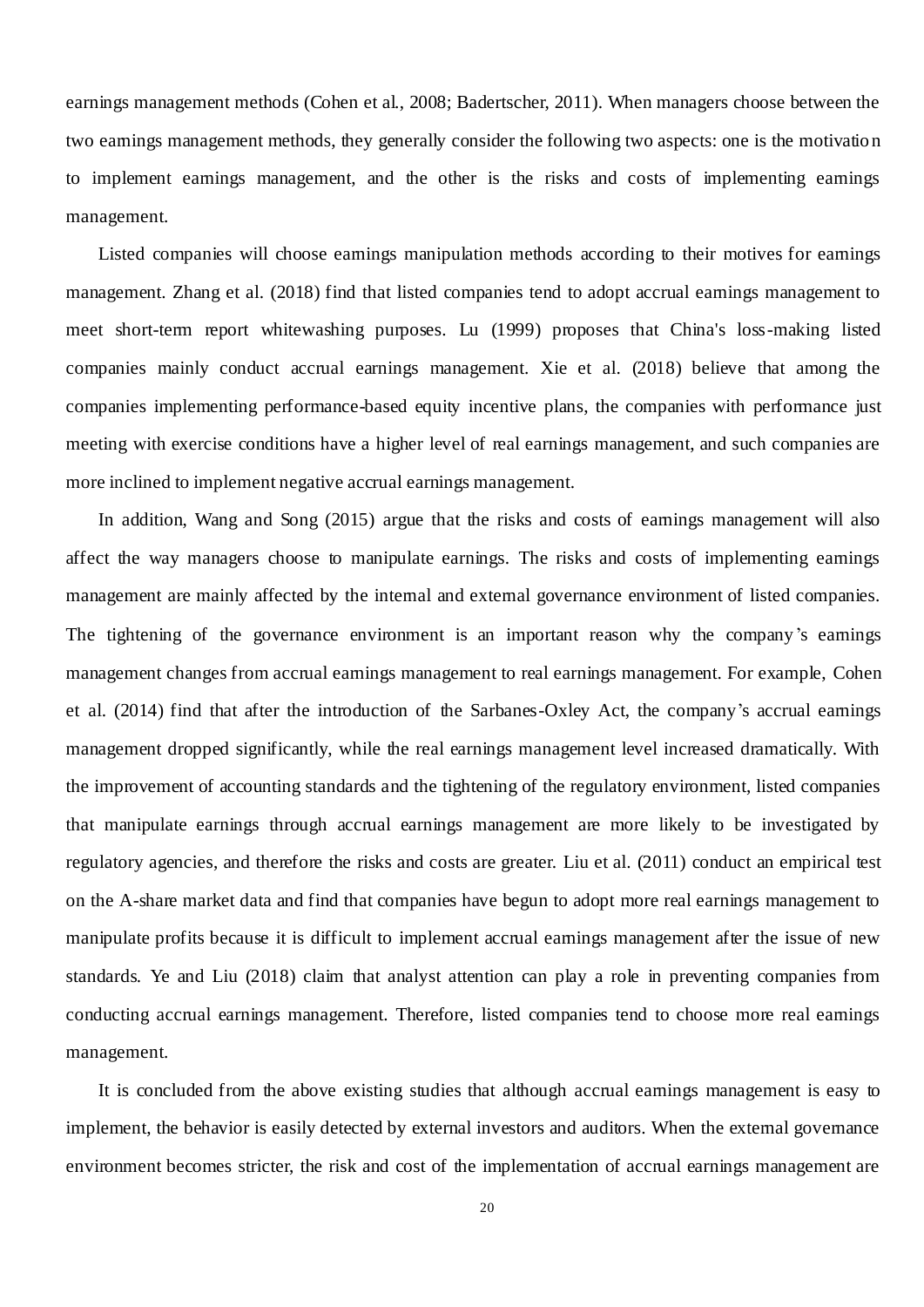increasingly high. Therefore, the listed companies become reluctant to choose the accrual earnings management to manipulate accounting earnings. As the real earnings management is implemented through real trading activities, it is difficult for external investors and audit institutions to distinguish it from operating activities that do not have any manipulation purpose. Therefore, an increasingly number of listed companies begin to switch from accrual to real earnings management.

#### <span id="page-21-0"></span>**2.2.3 Research on the influence of equity pledge on earnings management**

The literature review above regarding the motivations of the earnings management are all inferred from the perspective of listed companies' own interests. However, these research results are only part of the possible motivations for earnings management, and to a certain extent they restrict the interpretation power of the relevant literature on the corporate earnings management behavior. Therefore, recent literature has started to focus on the special phenomenon of controlling shareholders' equity pledge, looking for other possible earnings management motives.

Wang and Song (2015) indicate that after major shareholders pledge their equity, the earnings management behavior of listed companies change from "accrual earnings management'" to more concealed "real earnings management". Huang and Han (2014) find that the relationship between equity pledge and earnings management is affected by the ownership property. Major shareholders' equity pledges in stateowned holding companies face low risk of control transfer. Therefore, compared with private listed companies, state-owned holding companies have weaker earnings management motivations. Xie et al. (2017) argue that listed companies tend to use more hidden accounting policies such as capitalizing development expenditures under the background of major shareholders' equity pledges. In further research, they find that improving the quality of external audits can reduce this hidden earnings management behavior.

# <span id="page-21-1"></span>**2.2.4 Research on the influence of equity structure on the equity pledge and earnings management**

(1) The influence of the equity balance

Bennedsen and Wolfenzon (2001) believe that the private interests of major shareholders will be balanced by several powerful shareholders, so that the major shareholders will not hollow out the company. Bloch and Hege (2001) argue that when multiple large shareholders compete with each other in an enterprise, the decision is approved at the general meeting of shareholders. This reduces the selfish behavior with the unanimous approval of the majority of the shareholders. Zhu et al. (2010) use the 2003-2006 data of A-share listed companies as a sample. It concludes that there is an inverse relationship between earnings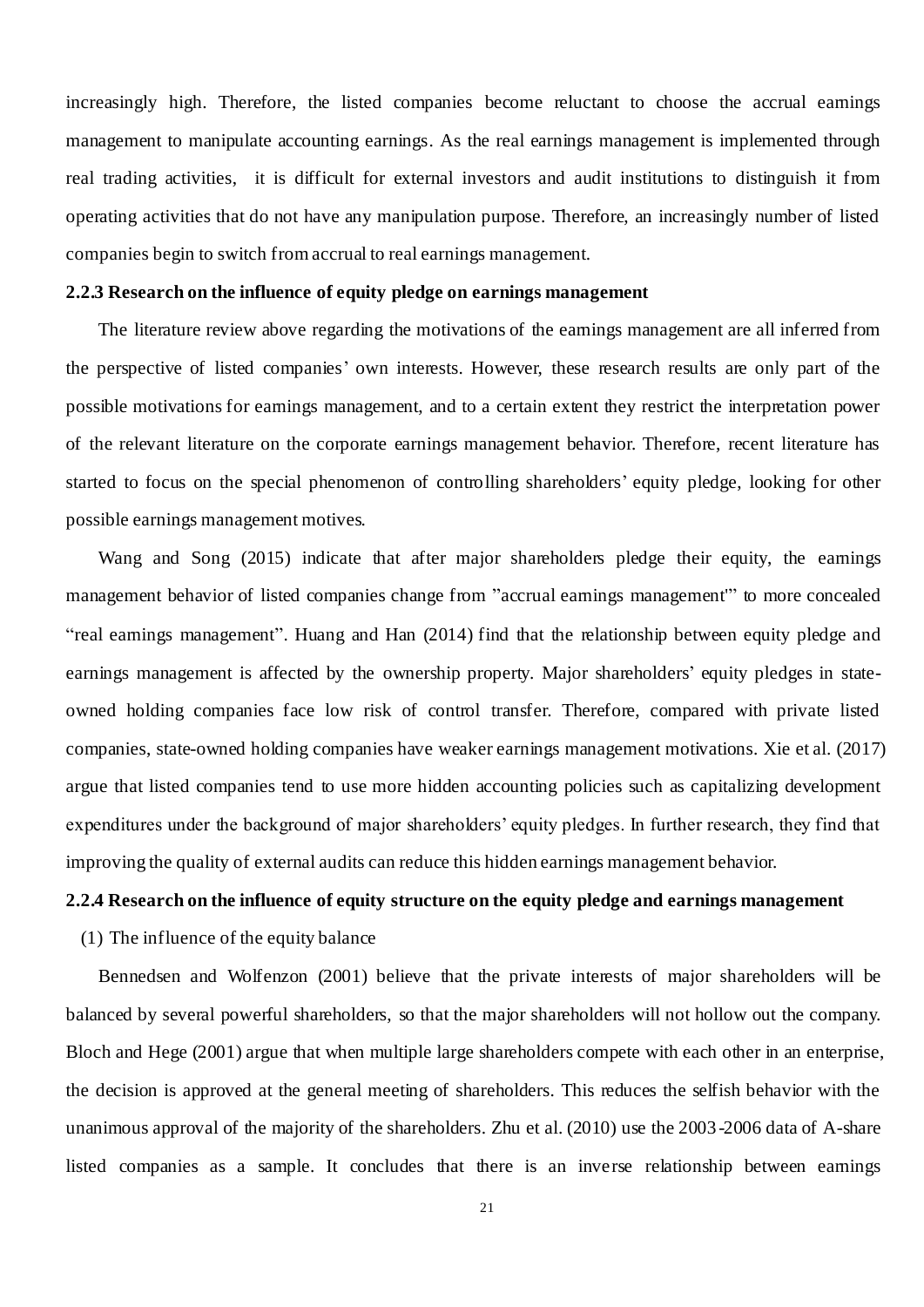management and the degree of equity balance. Appropriate degree of equity balance is beneficial to restricting the opportunistic behavior of major shareholders. Lin and Xu (2012) find that the earnings management behavior such as reducing costs is significantly diminished through the enhancement of equity balance, which proves the effectiveness of equity balance on restricting earnings management. Chen and Lu (2017) argue that a certain amount of equity diversification can limit the motivation of major shareholders' embezzlement, and the positive relationship between controlling shareholders' equity pledge and real earnings management is weakened by the impact of equity balance. Wang (2016) selects 1039 companies with major shareholders' equity pledges as samples and finds that when the degree of the company's equity balance is low, the degree of equity balance has a positive relationship with major shareholders' equity pledge. However, when the degree of equity balance is high, the degree of equity balance has a negative relationship with the major shareholders' equity pledge, and this negative relationship requires the degree of equity balance with more than 60%.

# (2) The influence of the equity concentration

Johnson (2000) first proposes the term "tunnel". He believes that the concentration of large shareholders' equity would lead to the encroachment of the interests of small and medium shareholders. Jiang et al. (2010) use Chinese listed companies from 1996 to 2006 as a sample, and find that major shareholders make use of inter-company related loans to harm the company interests. When the control right of major shareholders is significantly higher than the cash flow right, the major shareholders' motivation to damage stakeholders' interests is more serious (Shleifer and Vishny, 1997). Huang (2014) claims that the equity pledge by major shareholders damages the interests of the pledgee. Through empirical research, he finds that the amount of equity pledge by major shareholders is positively correlated with equity concentration. Through an empirical study of Chilean listed companies, Yang (2010) carries out an empirical study on listed companies excluding financial companies, and argues that the shareholding ratio of the largest shareholder is negatively related to earnings quality. However, LefortF (2008) believes that excessive equity diversification will lead to a decline in the quality of corporate earnings. Antonio (2011) carries out the research from the internal equity structure of the enterprise, and concludes that certain equity concentration has a positive effect on earnings quality. This effect is produced through the positive effect on internal audit and the board of directors. Koh (2003) explores a positive correlation between equity concentration and earnings management. However, Gu and Ouyang (2008) use A-share listed companies in 2002 as a sample and find that earnings management will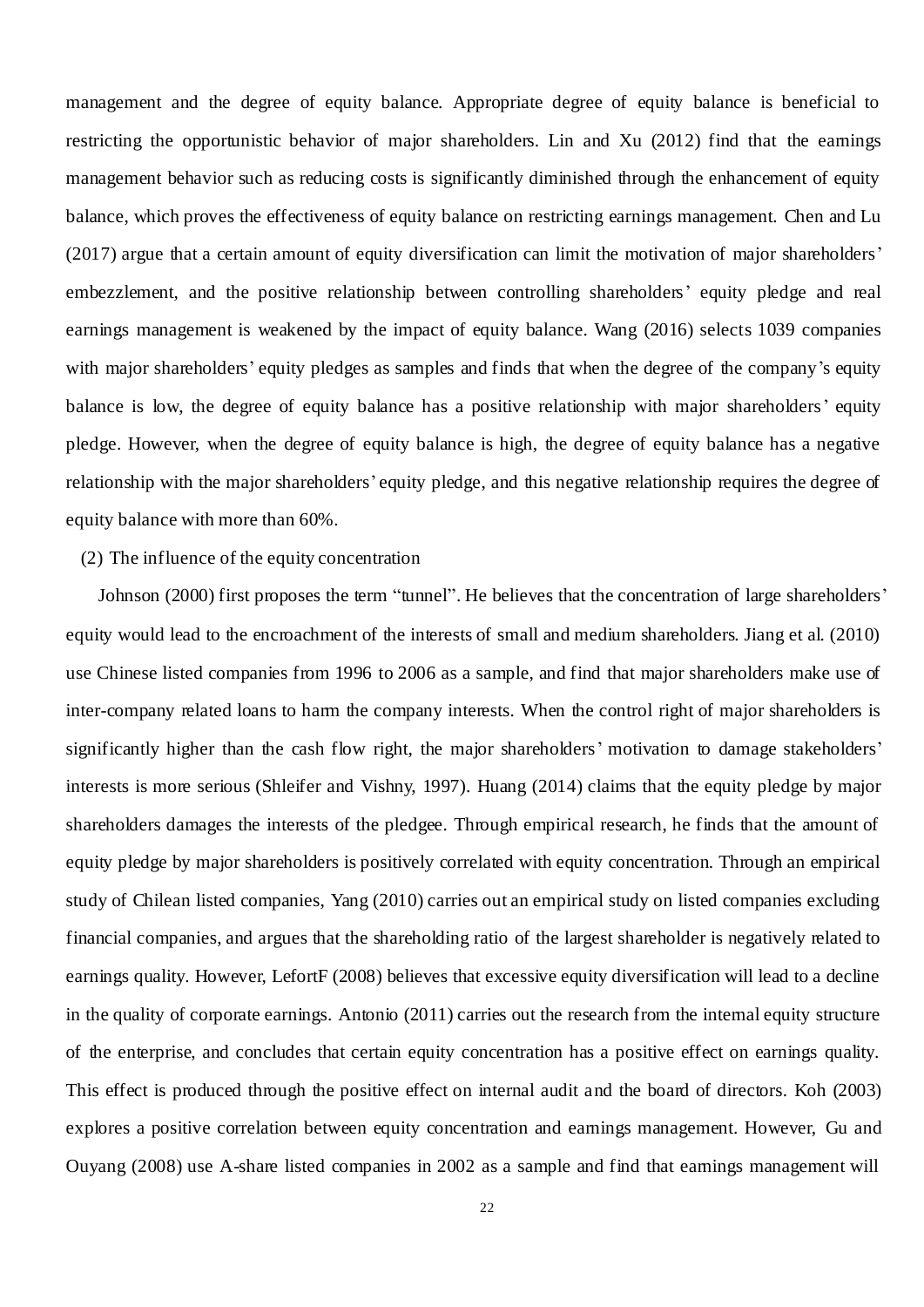first decline and then rise as the proportion of the largest shareholder's shareholding increases. Guan and Li (2004) conduct an empirical study on the data of 421 companies listed on the Shanghai Stock Exchange for three consecutive years and find that there is a significant correlation between equity concentration and earnings management. The relationship between the two is in a U-shaped distribution, which means highconcentrated or low-concentrated equity will both lead to an increase in the degree of earnings management. Jian and Liu (2013) point out that the credibility of corporate earnings information has a significant relationship with controlling shareholders. The stronger the controlling shareholder's actual control is, the lower the earnings credibility of the company will be.

# (3) The influence of the ownership property

Fisman (2001) believes that "political relations" can affect the allocation of social resources, and stateowned enterprises are more likely to enjoy loan policies from banks. Khwaja and Mian (2005) also argue that "political relations" affects the long-term financing of companies. Companies with "political relations" are more likely to obtain loans from banks even if such companies have a higher default rate. Huang and Han (2014) build an empirical model to study the relationship among earnings management, major shareholders' equity pledge and capital embezzlement. The study indicates that in state-owned listed companies, the major shareholders' equity pledge is not directly related to the embezzlement, and earnings management is not necessarily chosen after the equity pledge. On the contrary, in private companies, the pledge of major shareholders' equity may lead to the occurrence of corporate earnings management and capital embezzlement. Wang and Song (2015) believe that managers in state-owned enterprises have a limited tenure, and their promotion and salary are mainly related to enterprise performance. Therefore, managers have an incentive to manipulate enterprise performance. In addition, the authors further study the moderating effect of the ownership property on major shareholders' equity pledge and earnings management, and find that compared with private enterprises, state-owned enterprises receive smaller financing constraints, so the state-owned property weakens the influence of major shareholders' equity pledge on earnings management. Xie and Liao (2018) claim that the transfer of equity in state-owned enterprises will attract the attention of relevant state departments. Even if the stock price drops, the creditor believes that the enterprise will handle it through non-market methods. Therefore, compared with state-owned enterprises, the private company has a stronger positive correlation between pledge equity and earnings management.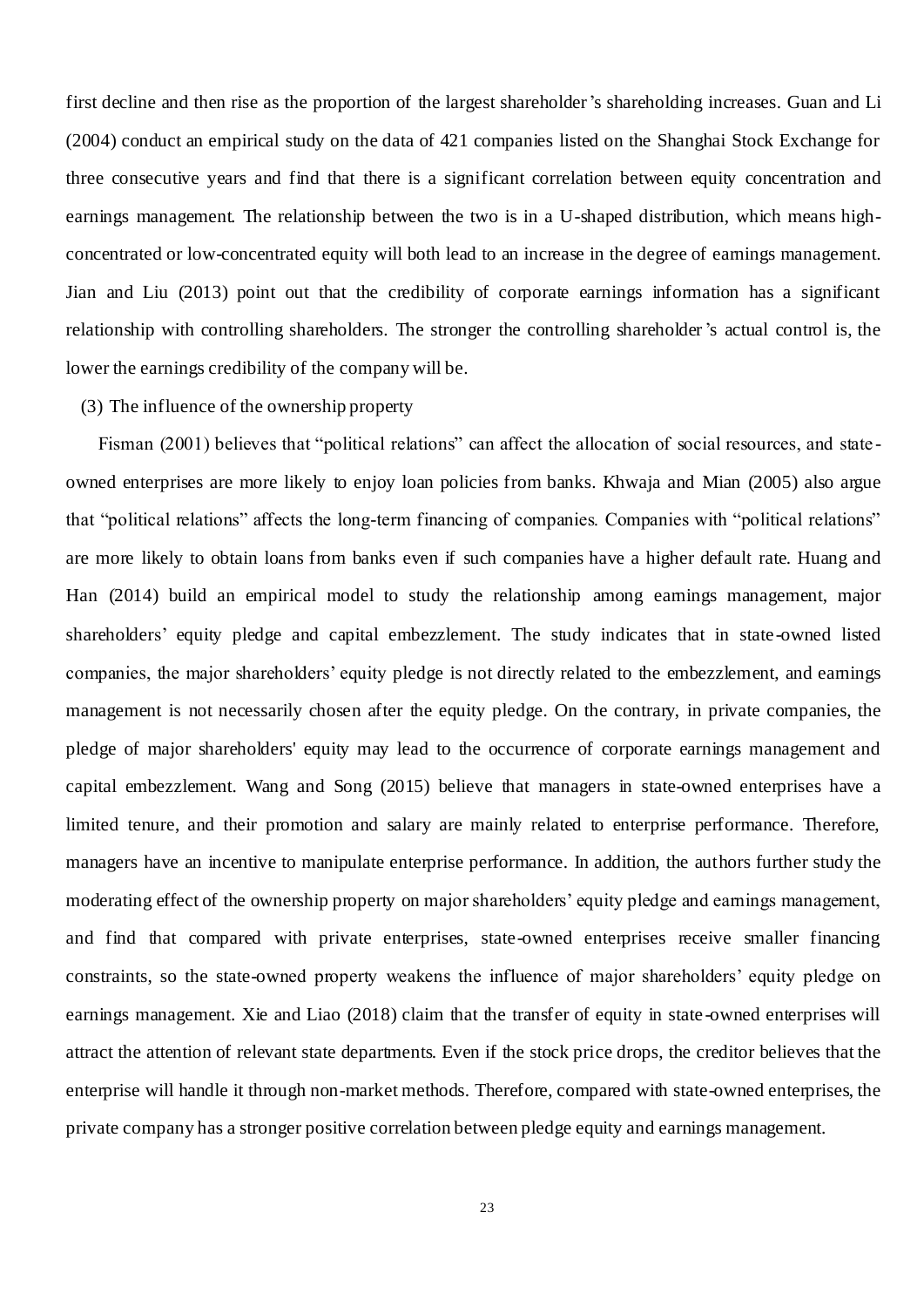#### <span id="page-24-0"></span>**2.2.5 Comments on previous literature**

Based on previous research findings, the researches on equity pledge mainly focus on the agency problems brought about by equity pledge and the influence of equity pledge on company value and performance. The researches on the motivation of earnings management are generally based on the perspective of listed companies' own interests. It is obvious that these research results are only part of the possible motivations for earnings management, which restricts the research scope of ea rnings management behavior of enterprises. Although some scholars have started with the special phenomenon of controlling shareholders' equity pledge to find other possible earnings management motivations independent of the listed company itself, the research results generally measure the degree of accrual earnings management. Another way of earnings management, real earnings management is rarely incorporated into the research. In addition, for companies with different equity structures, there are obvious differences in the effect of controlling shareholders' equity pledge on earnings management. Evidently, the current literature on the impact of equity pledge on corporate earnings management rarely focuses on this research perspective. This paper will focus on related research and analysis in these two directions. It first explores the relationship between the equity pledge and accrual earnings management or real earnings management. On this basis, this paper will further introduce the equity structure expressed by equity balance, equity concentration, and the ownership property as moderating variables, and systematically analyzes how different equity structures play the moderating role in the relationship between equity pledge behavior and earnings managemen t. This paper will enrich the literature on controlling shareholders' equity pledge, earnings management, and equity structure to a certain extent, and provide more sufficient empirical evidence for related research.

# <span id="page-24-1"></span>**3 Status quo, theoretical analysis and related assumptions of the equity pledge in Chinese listed companies**

<span id="page-24-2"></span>**3.1 Status quo of the equity pledge in Chinese listed companies**

24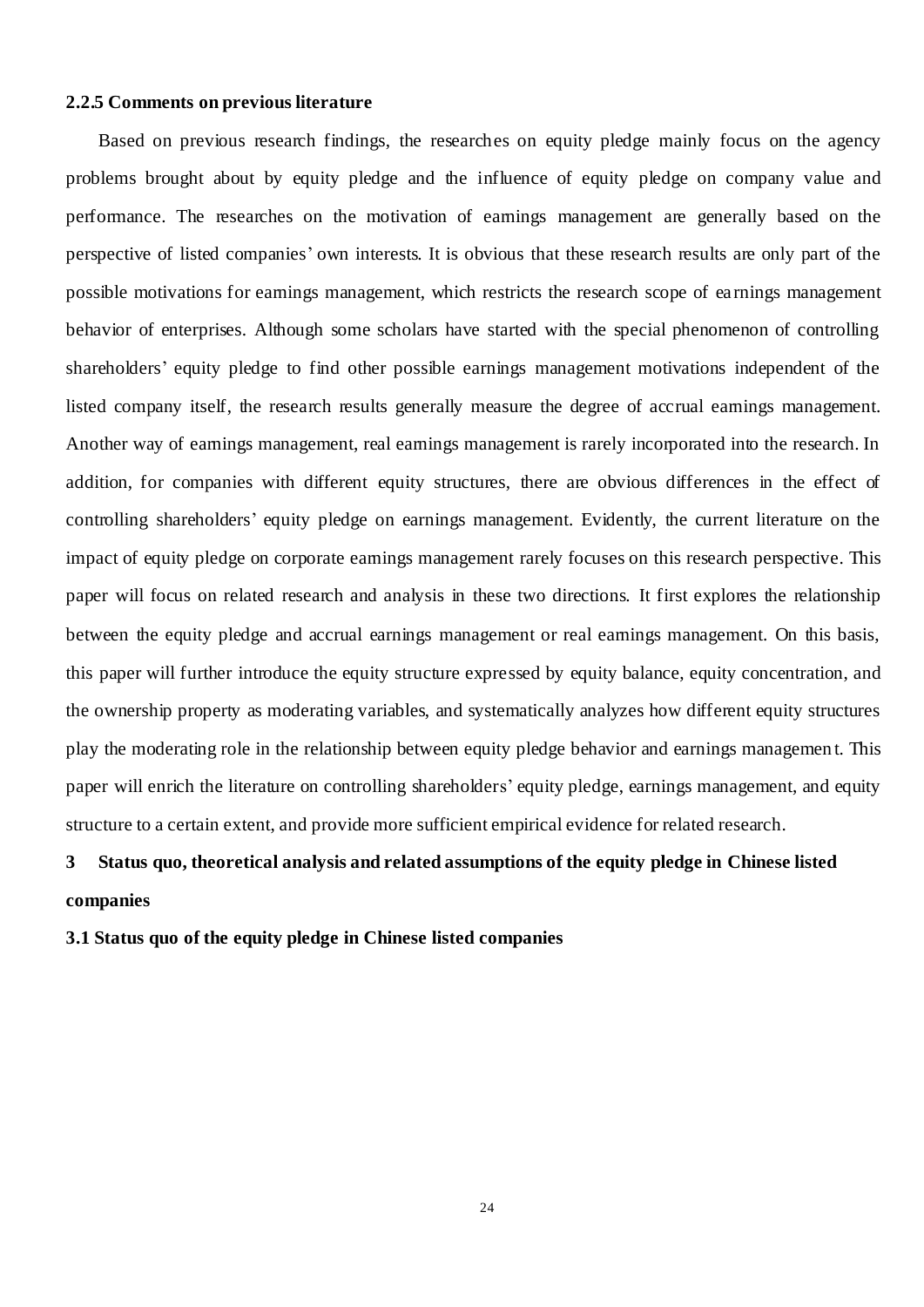

**Figure 1:** 2008-2018 Chinese A-share listed companies'equity pledge status

Data source: Compiled based on data from the CSMAR database

From Figure 1, it can be concluded that from 2008 to 2018, the number of companies that carried out equity pledges in the Chinese A-share market continued to increase, from 242 in 2008 to 1,477 in 2018. The year 2011 was an obvious turning point. The number of companies that pledged equity increased by 107, with a growth rate of 37.80%. The market value of pledged stocks also increased significantly, from 13.1 billion yuan in 2010 to 17.93 billion yuan in 2011, with a growth rate of 36.87%. In addition, another inflection point of the total market value of equity pledges appeared in 2018. The total market value of equity pledges dropped significantly compared to 2017, from 51.09 billion yuan in 2017 to 49.62 billion yuan in 2018, with a decrease of 8.16%. The possible reason is that in 2018, the number of blown-up stocks was increasing, so the capital market has become aware of the crisis of equity pledges. In general, whether from the number of companies that have pledged equity or the total market value of the equity pledge, there is an increasing trend in the development of equity pledges in Chinese A-share listed companies.

# <span id="page-25-0"></span>**3.2 Theoretical analysis and related assumptions of the equity pledge and earnings management in Chinese listed companies**

# <span id="page-25-1"></span>**3.2.1 Theoretical analysis and related assumptions of the influence of equity pledge on earnings management**

Although the equity pledge financing is a personal borrowing behavior, the controlling shareholders'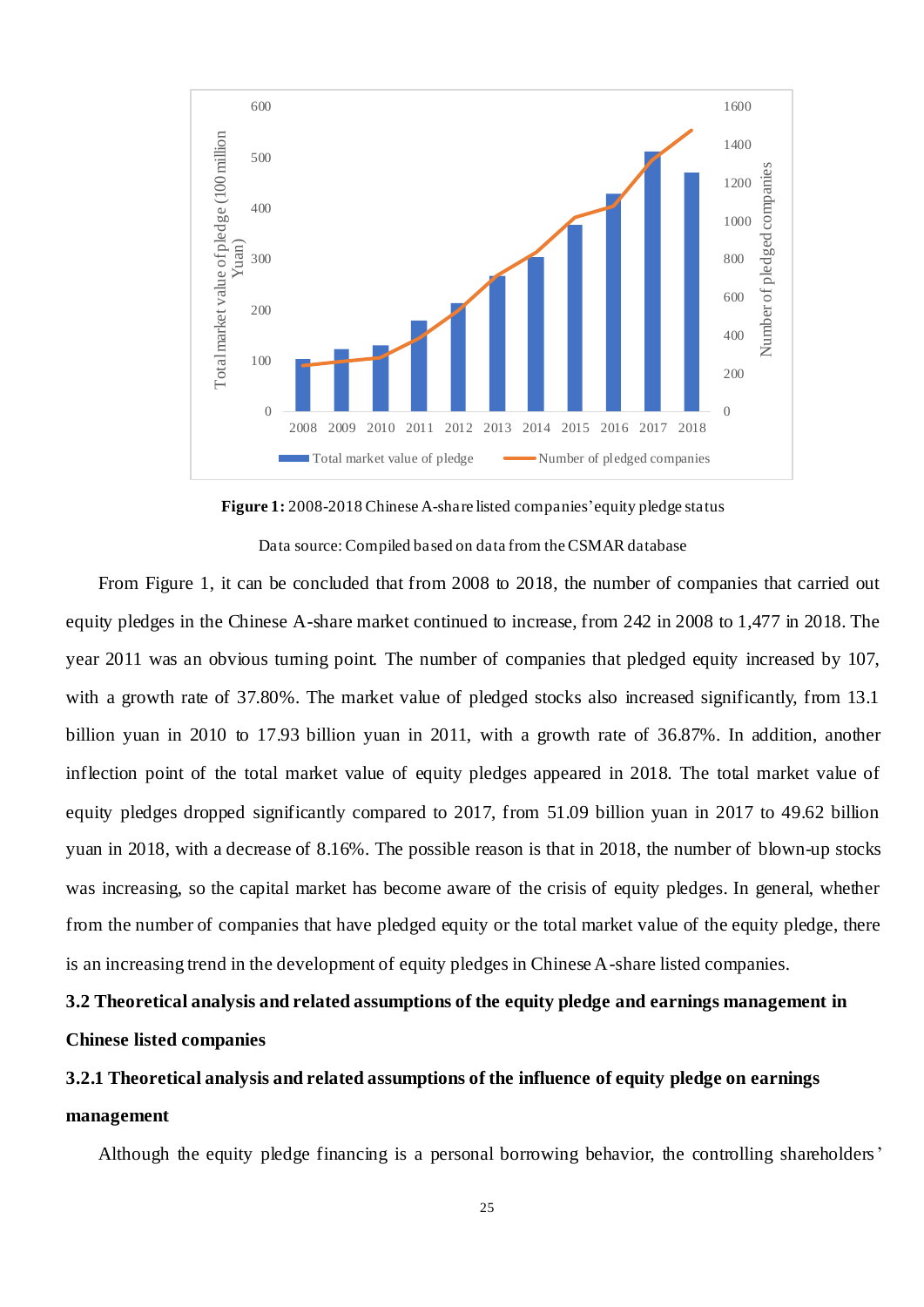equity pledge has a deep effect on the governance of listed companies. No matter where the funds from equity pledge are invested, the act of equity pledge itself reflects the financial distress of the controlling shareholder or the listed company, which is not necessarily good news for investors. Moreover, the media reports further expand this signal, making investors more sensitive and pay more attention to the performance of listed companies (Zheng et al., 2014). At the same time, the pledgee is also pleased to see the stability or rise of the stock price due to the difficulty of disposing of the pledged equity and recovering the claims. In other words, if the stock price falls below the close-out line, and the controlling shareholder cannot make up for the difference between the loan and the value of the pledge, the pledgee may not be able to realize the complete claims through the sale of the collateral. The reason is that once the market liquidity is insufficient, the collateral may be sold at a discount, and the amount of cash may not fully cover the main debt. Therefore, in order to avoid potential risks caused by equity pledge, the controlling shareholder has a strong motivation to manipulate earnings upwards during the equity pledge (Xie et al., 2016). Previous studies on equity pledge and earnings management mostly focused on the perspective of accrual earnings management. With the continuous development of the capital market, most accrual earnings management methods are easily identified by audit institutions and investors. The upwards accrual adjustment faces higher risks of regulatory review and class action, and are subject to the level of earnings management in previous periods (Gunny, 2010). The implementation and adjustment of real earnings management has high autonomy and therefore the controlling shareholder is inclined to implement real earnings management after the equity pledge. This paper believes that although accrual earnings management has shortcomings such as easily being discovered and lack of flexibility in adjustments, the controlling shareholder has not abandoned the accrual earnings management method after the equity pledge. Certain choice of accounting policies depends on the professional judgment of the management, such as the timing of the capitalization or expenditures. This type of accrual earnings management method does not require external announcements, so it is not easily identified by regulators and investors (Xie et al., 2017). Therefore, the controlling shareholders will also prefer this type of hidden accrual earnings management after the equity pledge. Based on above analysis, this paper proposes the following hypotheses:

*H1a: Whether the controlling shareholders' equity is pledged is proportional to the accrual and real earnings management.*

*H1b: The controlling shareholders' equity pledge ratio is proportional to the accrual and real*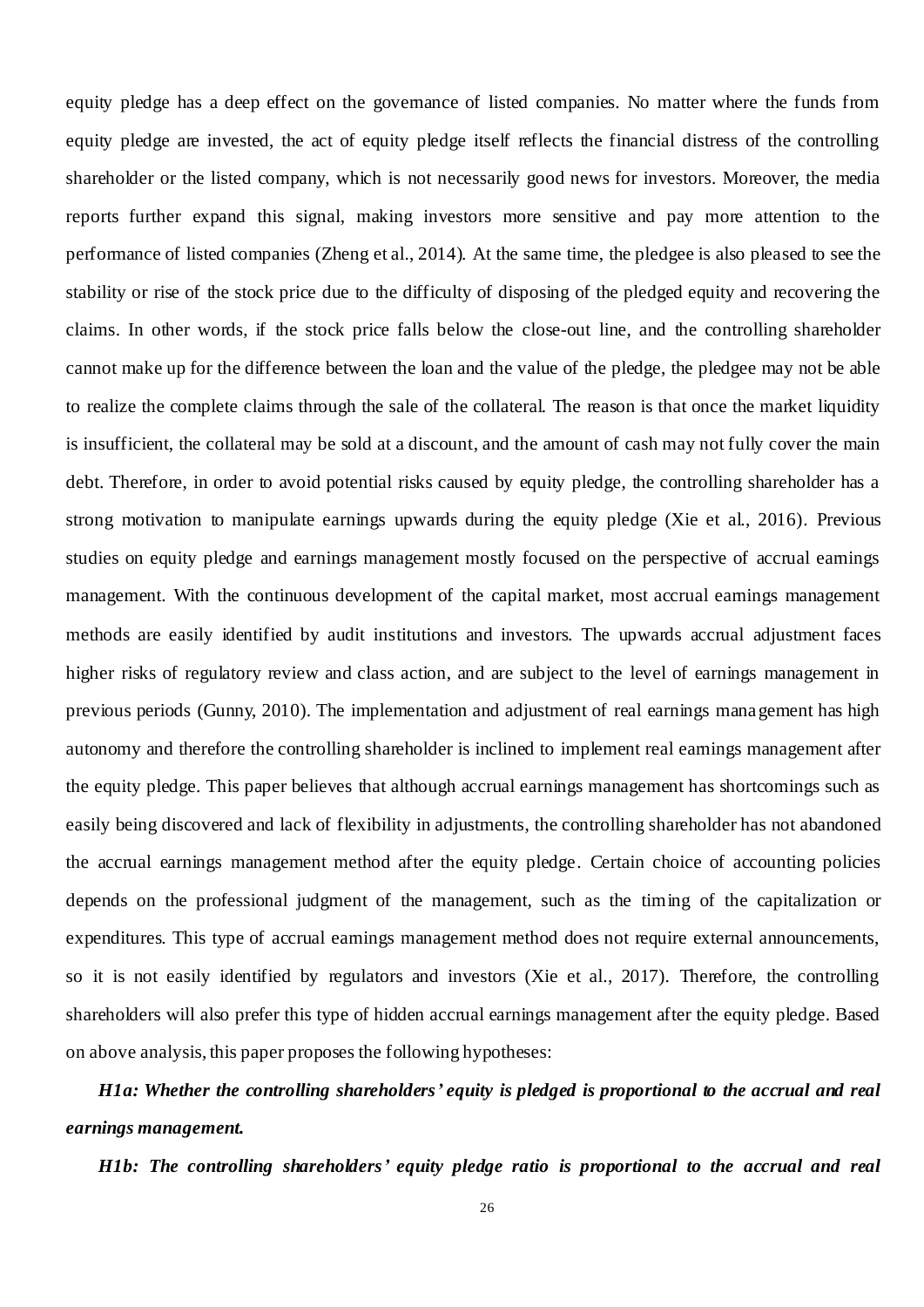# <span id="page-27-0"></span>**3.2.2 Theoretical analysis and related assumptions of the influence of equity pledge on earnings management from the perspective of equity structure**

The equity structure plays an extremely important role in the internal governance of the company. The company's equity structure directly affects the financing decisions of equity pledges and the equity structure also has an effect on the company's earnings manipulation. Equity balance, equity concentration and ownership property are the core of the research on equity structure. The effectiveness of the company's equity structure will promote the positive effect of controlling shareholders' equity pledge financing, and at the same time improve the company's earnings quality. This paper will explore the moderating effect of equity structure on the relationship between equity pledge and earnings management from three perspectives: the degree of equity balance, the degree of equity concentration and the ownership property.

 $(1)$  The moderating effect of equity balance on the relationship between controlling shareholders' equity pledge and earnings management

Effective equity balance plays a critical role in corporate governance. Compared with the negative effect of "one share dominance" on the company, the ownership structure of multiple shareholders is more beneficial to improving the corporate operation decisions and corporate value. On one hand, in order to protect their own interests and reduce risks, major shareholders will discuss on the equity pledge, and mobilize small and medium shareholders to actively participate in the company's operation and decision making, so that the funds raised through equity pledge are beneficial to the development of the company. On the other hand, the mutual balance of multiple major shareholders can restrain the encroachment of small shareholders by major shareholders, and therefore improve the corporate governance structure. In addition, equity balance can form effective supervision of management, thereby curbing the opportunistic behavior of corporate managers, reducing the managers'motivation for earnings management and alleviating the agency problem between shareholders and management. Therefore, this paper proposes the following assumptions:

# *H2a: The degree of equity balance weakens the positive correlation between whether the controlling shareholders' equity is pledged and accrual or real earnings management.*

*H2b: The degree of equity balance weakens the positive correlation between the controlling shareholders' equity pledge ratio and accrual or real earnings management.*

 $(2)$  The moderating effect of equity concentration on the relationship between controlling shareholders'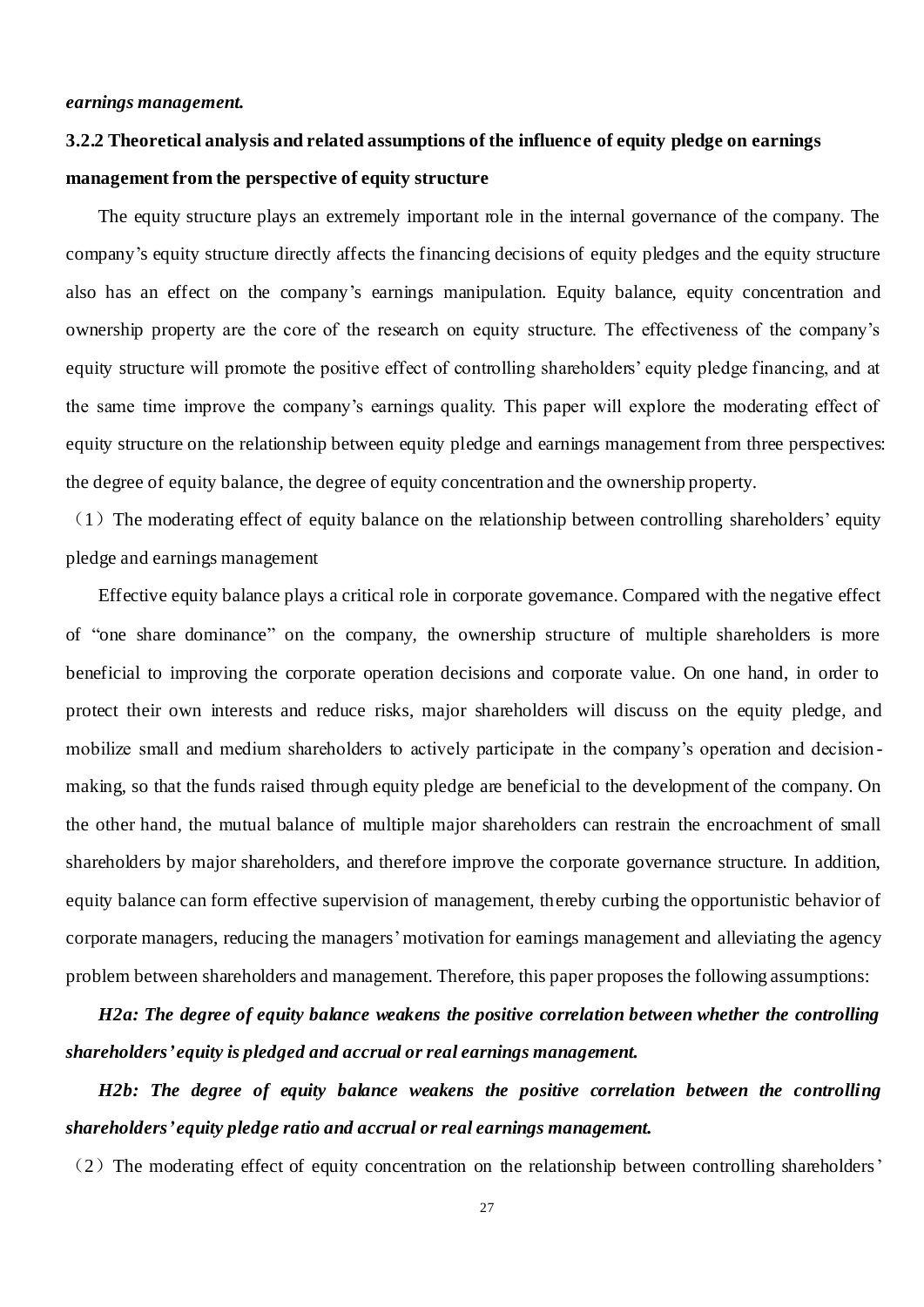equity pledge and earnings management

Shareholders with different shareholding ratios have different demands. The control right of a company is often grasped in the largest shareholder with a high shareholding ratio. The controlling shareholder tends to make use of equity pledges to transfer "static equity" to "dynamic capital" to maximize capital efficiency. After the equity pledge, the controlling shareholder will have greater incentives to collude with the management to manipulate earnings for their own interests. Accordingly, the following assumptions are made:

*H3a: The degree of equity concentration enhances the positive correlation between whether the controlling shareholders' equity is pledged and accrual or real earnings management.*

*H3b: The degree of equity concentration enhances the positive correlation between the controlling shareholders' equity pledge ratio and accrual or real earnings management.*

(3)The moderating effect of ownership property on the relationship between controlling shareholders' equity pledge and earnings management

On one hand, since state-owned enterprises are supported by the government and relative policies, lenders have low demand for earnings information. The availability of financing for state-owned companies is higher than that of private listed companies. In addition, state-owned companies also have advantages in financing costs, financing periods and other aspects. Because of the superiority of their own conditions, state-owned enterprises have less motivation for earnings management when they pledge equity. On the other hand, compared with private enterprises, controlling shareholders of state-owned enterprises face less risk of transfer of control rights after the equity pledge. The reason is that in order to prevent the loss of state-owned assets, state-owned shareholders will not be forced to close their positions when the stock price drops to the close-out line, and instead they are more inclined to take non-market measures to eliminate risks. Conversely, the controlling shareholders of private enterprises are confronted with the transfer of control rights, so they have a strong incentive to manage earnings after the equity pledge. Based on the above analysis, the following hypotheses are proposed:

*H4a: Compared with state-owned enterprises, whether the controlling shareholders' equity is pledged in a private enterprise has a more significantly positive correlation with accrual and real earnings management.*

*H4b: Compared with state-owned enterprises, the controlling shareholders' equity pledge ratio in a*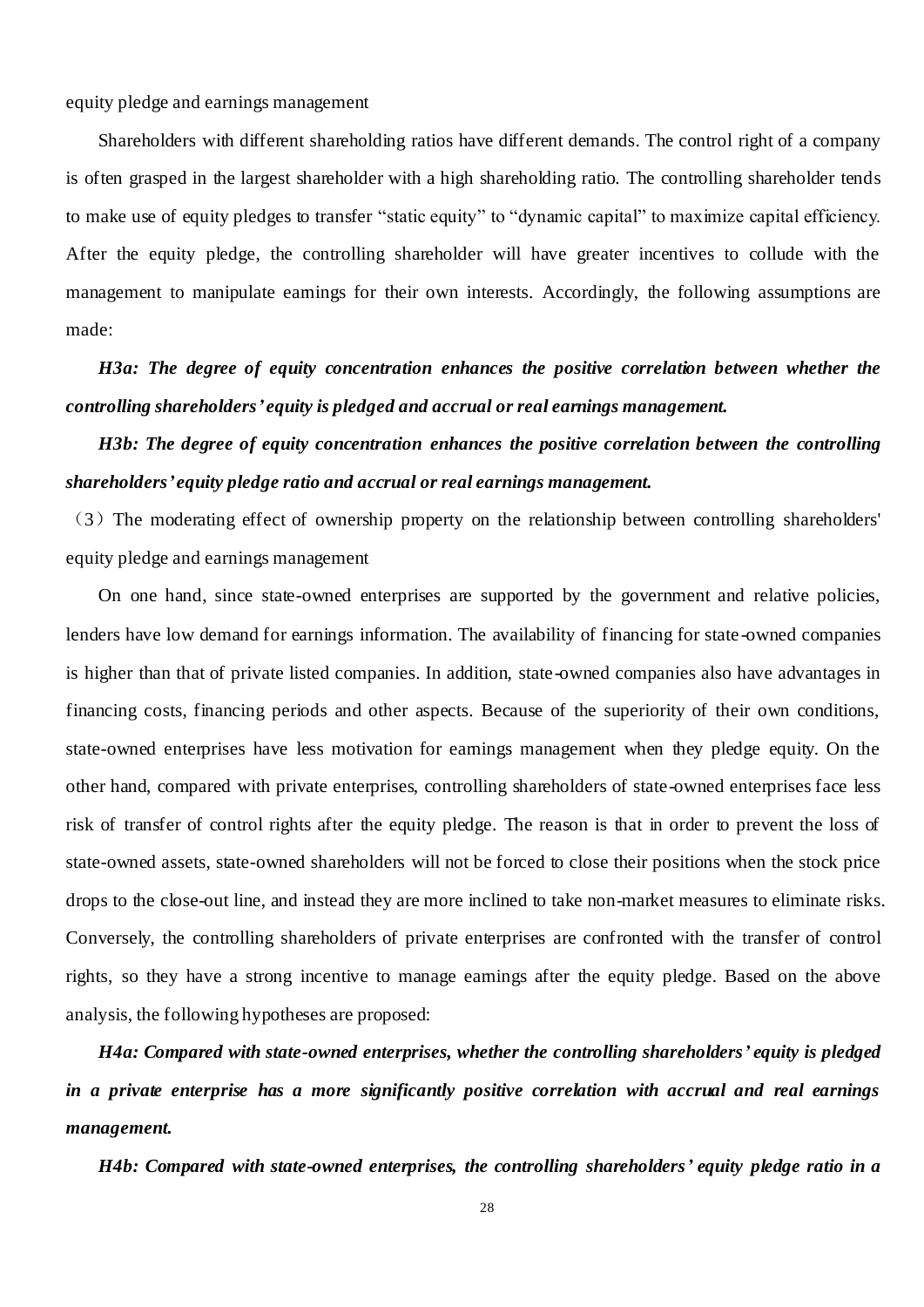*private enterprise has a more significantly positive correlation with accrual and real earnings management.*

<span id="page-29-0"></span>**4 Empirical analysis of the influence of controlling shareholders' equity pledge in Chinese listed companies on earnings management**

# <span id="page-29-1"></span>**4.1 Data source and indicators analysis**

#### <span id="page-29-2"></span>**4.1.1 Data source**

The data in this paper is collected from the CSMAR database and the WIND database. The data of controlling shareholders' equity pledge come from the WIND database, and the data of earnings management and other data come from the CSMAR database. This paper uses the data of A-share listed companies for 11 consecutive years from 2008 to 2018. In order to improve the accuracy of the empirical process, the original sample data is screened. The ST and \*ST companies and companies with omitting data are eliminated, and finally 16,335 companies are obtained as research subjects. All sample data are processed with STATA15.0 and EXCEL2016 software.

#### <span id="page-29-3"></span>**4.1.2 Variables explanation**

(1) Explained variables

# ⚫ Accrual Earnings Management (DA and DD)

This paper refers to the modified Jones model of Dechow et al. (1995) and the model proposed by Dechow et al. (2002) to obtain accrual earnings management indicators DA and DD. Accrual earnings management refers to the use of changes in accounting estimates and accounting policies to adjust the company's earnings after actual business or trading activities. The methods adopted are all within the scope permitted by accounting standards such as the changes in the inventory evaluation method, the adjustments in the scope of the consolidated statement, the changes in the depreciation method, the changes in the allowance for assets impairment. The above methods are usually selected at the end of each year. The reason is that at the end of the year, the manager will compare the expected surplus with the actual surplus, and find the gap between them. Next the manager will figure out the direction and method of the surplus adjustment, and then modify the corresponding accounting data. Accrual earnings management only changes accounting policies and accounting estimates, which will affect the distribution of the company's earnings. By contrast, the overall income and cash flow will not be changed, and basically the company's long-term decisions will not be altered. However, the benefits of accrual earnings manipulation fade over time. If more accrual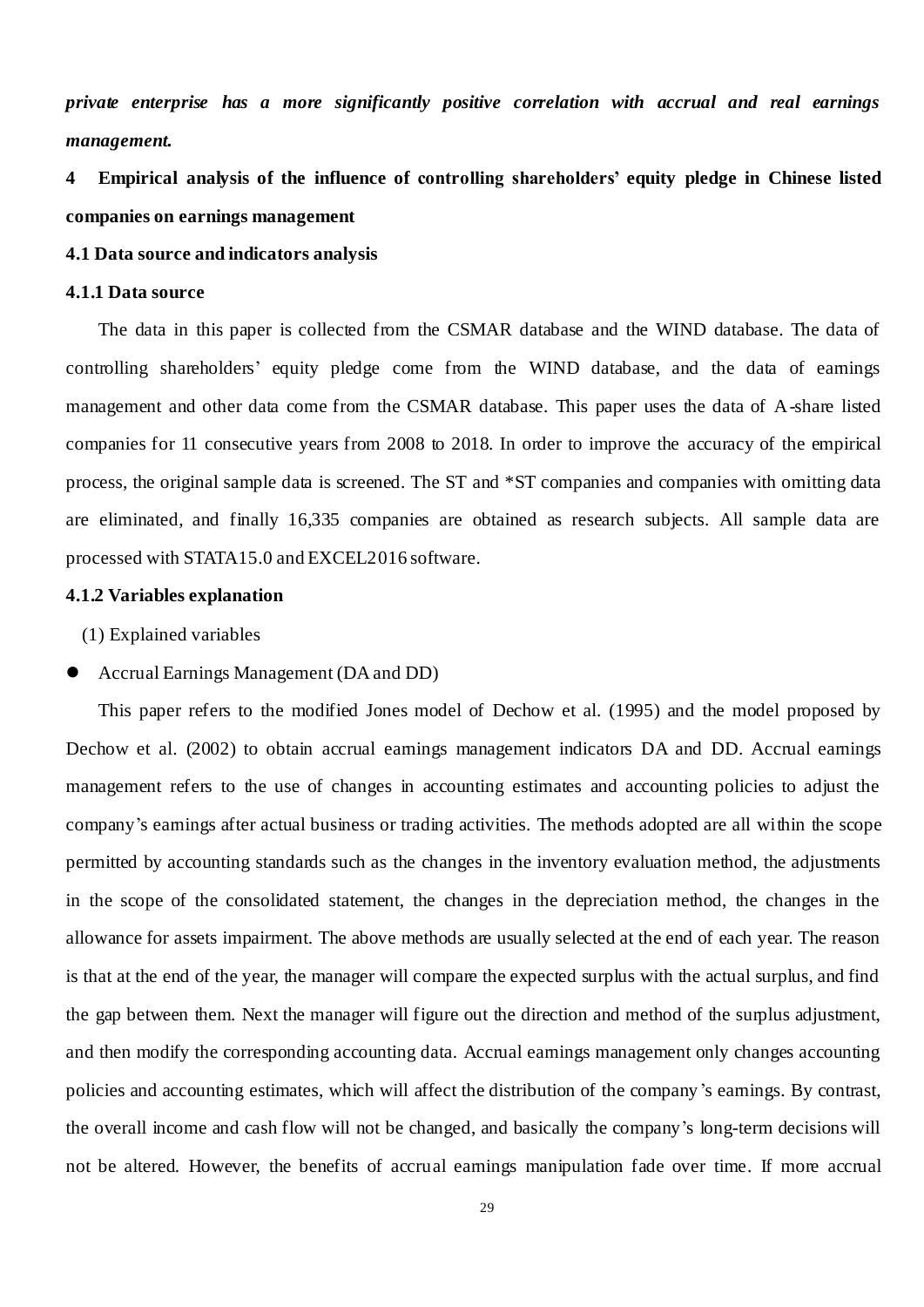earnings management is implemented in the early stage to increase profits, it will be difficult to use accrual earnings management to manipulate profits later. Therefore, accrual earnings management methods are suitable for short-term manipulation, such as controlling shareholders' equity pledge motives and obtaining IPO qualifications.

This paper first refers to the modified Jones model of Dechow et al. (1995), which uses the manipulable accrual profit DA to construct the accrual earnings management index:

$$
\frac{TA_{it}}{A_{it-1}} = \beta_0 \frac{1}{A_{it-1}} + \beta_1 \frac{\Delta REV_{it} - \Delta REC_{it}}{A_{it-1}} + \beta_2 \frac{PPE_{it}}{A_{it-1}} + \varepsilon_{it} (1)
$$

In formula (1),  $TA_{it}$  is the total accrual profits of the company i in year t, which is equal to the changes in accounts receivable plus the changes in inventory minus the changes in accounts payable minus the changes in taxes payable plus the changes in other current assets.  $A_{it-1}$  is total assets of company i at the end of year t-1.  $\Delta REV_{it}$  is the change in the operating profits of the company i in year t,  $\Delta REC_{it}$  is the change in the accounts receivable of the company i in year t, and  $PPE_{it}$  is total fixed assets of the company i in year t. According to the regression result of (1), the absolute value of the regression residual is used to measure the degree of earnings management, which is  $DA_{it} = |\varepsilon_{it}|$ .

To ensure the robustness of the empirical regression, this paper also uses the accrual earnings management indicator DD proposed by Dechow et al. (2002) to construct the model:

$$
\frac{TA_{it}}{A_{it-1}} = \beta_0 \frac{1}{A_{it-1}} + \beta_1 \frac{CFO_{it-1}}{A_{it-1}} + \beta_2 \frac{CFO_{it}}{A_{it-1}} + \beta_3 \frac{CFO_{it+1}}{A_{it-1}} + \varepsilon_{it} (2)
$$

In formula (2),  $TA_{it}$  is the total accrual profit of the company i in year t, which is equal to the change in accounts receivable plus the change in inventory minus the change in accounts payable minus the change in taxes payable plus the change in other current assets.  $A_{it-1}$  is total assets of company i at the end of year t-1.  $CFO_{it}$  is the net cash flow from operating activities of company i in year t. According to the regression result of (2), the absolute value of the regression residual is used to measure the degree of earnings management, which is  $DD_{it} = |\varepsilon_{it}|$ .

⚫ Real Earnings Management (RM)

This paper refers to the method of Roychowdhury (2006) to measure the company's real earnings management level. Firstly, model (3), model (4), and model (5) listed as follows are estimated by industry and by year. The residual items estimated in the model are the company's abnormal net operating cash f low (ACFO), abnormal production costs (APROD) and abnormal discretionary expenses (ADISEXP). The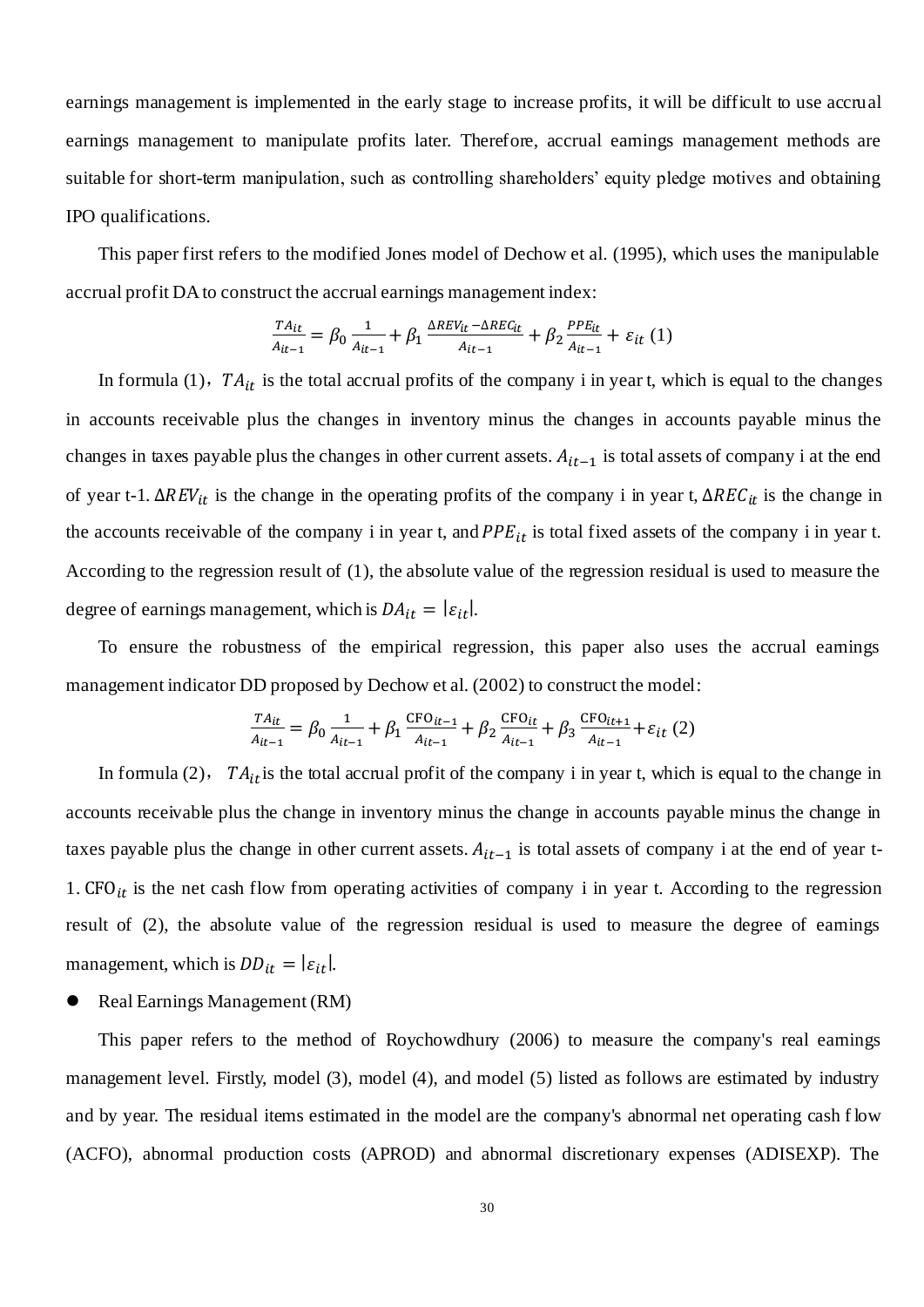valuation models are as follows:

$$
CFO_{it} = \alpha_0 + \alpha_1 \left(\frac{1}{A_{it-1}}\right) + \beta_1 \left(\frac{S_{it}}{A_{it-1}}\right) + \beta_2 \left(\frac{\Delta S_{it}}{A_{it-1}}\right) + \varepsilon_{it} (3)
$$
  
\n
$$
PROD_{it} = \alpha_0 + \alpha_1 \left(\frac{1}{A_{it-1}}\right) + \beta_1 \left(\frac{S_{it}}{A_{it-1}}\right) + \beta_2 \left(\frac{\Delta S_{it}}{A_{it-1}}\right) + \beta_3 \left(\frac{\Delta S_{it-1}}{A_{it-1}}\right) + \varepsilon_{it} (4)
$$
  
\n
$$
DISEXP_{it} = \alpha_0 + \alpha_1 \left(\frac{1}{A_{it-1}}\right) + \beta_1 \left(\frac{S_{it-1}}{A_{it-1}}\right) + \varepsilon_{it} (5)
$$

 $S_{it}$  is the operating income of company i in year t.  $\Delta S_{it}$  is the change in operating income of company i in year t, which is equal to the difference between operating income in year t and operating income in year t-1.  $A_{it-1}$  represents the total assets of company i at the end of year t-1.  $CFO_{it}$  represents the net operating cash flow of company i in year t.  $PROD_{it}$  represents the production costs of company i in year t. DISEXP<sub>it</sub> represents the discretionary expenses of company i in year t. Since listed companies in China do not separately disclose R&D expenses and advertising expenses, and include these two items in sales expenses and administrative expenses instead, the sum of sales and administrative expenses can approximate discretionary expenses.

Nest, the indicator RM is respectively composed of abnormal net operating cash flow (ACFO), abnormal production costs (APROD) and abnormal discretionary expenses (ADISEXP). The specific RM index calculation formula is as follow:

$$
RM = (-1) \times ACFO + (-1) \times ADISEXP + APROD
$$
 (6)

The larger the RM value is, the more preferable real earnings management is to the company. Although stock prices will be affected by various information, company earnings information has been one of the most important information for investors to evaluate stock prices for a long time. In order to manage the market value, stabilize or even increase the stock price, the controlling shareholder who has pledged equity will naturally pay more attention to the company's earnings, and when necessary, will directly prompt listed companies to manipulate earnings upward through earnings management. Unlike accrual earnings management, real earnings management is suitable for long-term manipulation. The enterprise establishes real operating activities to affect the profit level of the current period. It includes reducing production costs, manipulating cash flow from operating activities, and reducing discretionary expenses. First, enterprises can dilute the fixed costs of unit product through expanding production, which helps to reduce the average cost and increase the overall sales profit margin. Second, companies can increase short-term sales, expand sales discounts and accelerate revenue recognition to manipulate their corporate cash flow. Third, enterprises can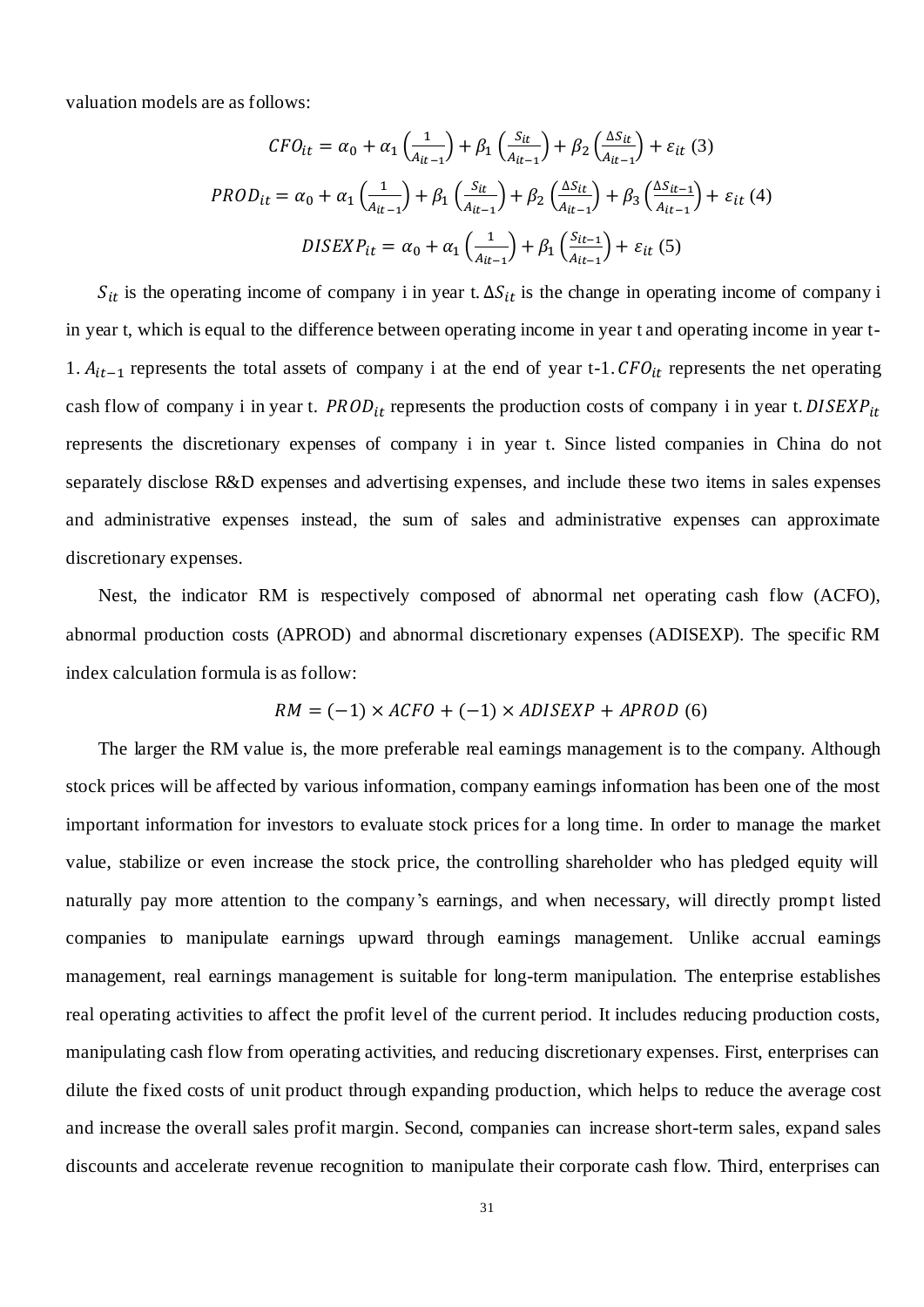reduce discretionary expenses such as research and development expenses, advertising expenses, and employee training expenses to reduce short-term expenses. Although the real earnings management is more concealed and difficult to be discovered by the regulatory authorities, it is detrimental to the value creation of the company, which does harm to other major shareholders who have not pledged equity.

# (2) Explanatory variables

In terms of equity pledge, firstly construct the dummy variable PLD. When the controlling shareholder still has equity pledge at the end of the year, assign a value of 1, otherwise it will be 0. Secondly, construct the equity pledge ratio PLD\_R, which is expressed by the proportion of the number of controlling shareholders' equity pledge to the company's share capital.

Equity pledge refers to the behavior of the pledger to obtain loans from financial institutions such as banks or provide guarantees through pledging their own equity. For pledgers (company's shareholders) of the equity pledge, they will obtain a certain amount of funds after the equity is pledged, but they will not lose the corresponding control of the pledged equity. If the pledger is the controlling shareholder, he only loses the dividend rights and the right of property claims, and his dominant position will not change. For pledgees (banks and other financial institutions), the pledge of the shareholders is equity, and the value of equity is closely related to the stock price of the listed company. Since the relevant information of stocks is open and transparent, financial institutions can monitor stock prices timely to evaluate the value of collateral. Once the stock price drops and approaches the warning line, the banks and other financial institutions can require the company's shareholders to supplement pledges to maintain the value of equity unchanged. When the stock price falls to the close-out line, banks and other financial institutions can auction the equity to repay debt. If there is surplus after the auction, the surplus will be returned to the pledger. If it is still insufficient to repay the entire debt, the pledgee has the right to demand that the pledger should pay the insufficient amount. Therefore, from the perspective of shareholders or banks and other financial institutions, the financing method of equity pledge can not only alleviate the financing constraints of the pledger, but also protect the interests of the pledgee. However, while equity pledge brings convenience, it may also lead to moral hazard and market risk. Moral hazard mainly refers to the fact that after the controlling shareholder has pledged his equity, he has an incentive to hollow out the listed company. The controlling shareholder exerts significant influence through the general meeting of shareholders so that he can appropriate the interests of other small and medium shareholders, and maximizes his own interests. Market risk means that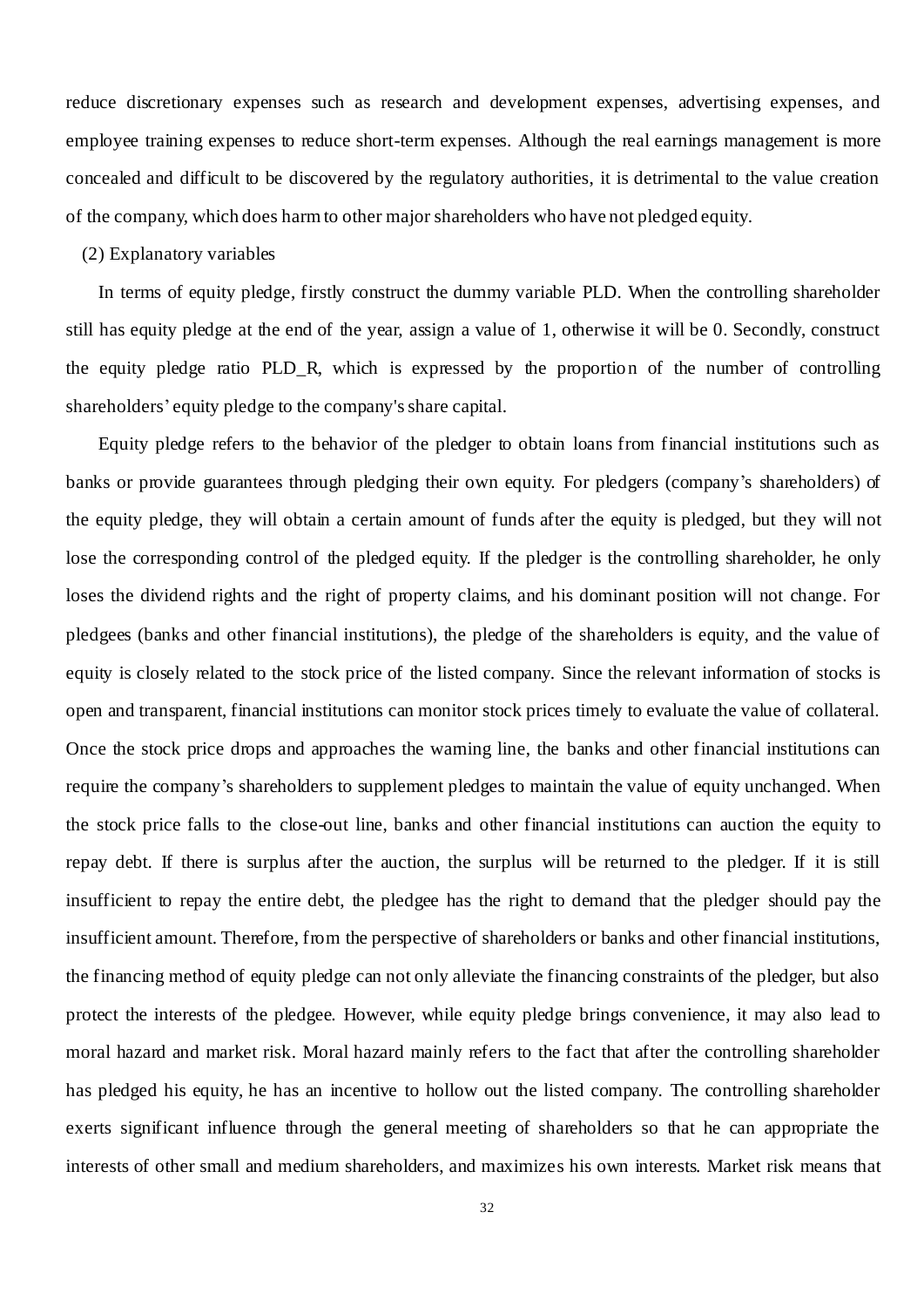the company's stock price will be affected by the market and other external environments. The behavior of controlling shareholder's equity pledge transmits a certain market signal that the controlling shareholder is facing financial difficulties, which indirectly affects the company's stock price.

# (3) Other variables

The moderating variable is composed of the following indicators: the degree of equity balance (EB), expressed by the ratio of summarizing the second to fifth largest shareholders' shareholding ratio to the first largest shareholder's shareholding ratio; the degree of equity concentration (CRL), represented by the ratio of the number of shares held by the largest shareholder to the total number of shares; the ownership property (SOE), if the property of the company is a state-owned enterprise, assigns a value of 1, otherwise it is 0.

The controlled variables are composed of the following indicators: enterprise size (SIZE), represented by the natural logarithm of total assets at the end of the year; number of employees (LABOR), represented by the natural logarithm of the number of employees at the end of the year; debt-to-asset ratio (LEV), represented by the ratio of total debts to total assets at the end the year; return on equity (ROE), expressed by the ratio of net income to the total equity at the end of the year; the book-to-market value ratio (BTM), represented by the ratio of total assets at the end of the year to the sum of market value of equity and market value of net debt; independent director ratio (DURA), represented by the ratio of independent directors to the total number of board members; high-quality auditing (BIG4), if the auditor is a Big Four accounting firm, the value is 1, otherwise it is 0.

| Types of<br>variables   | Name                                       | Short<br>name       | Calculation method and description                                                                                                                                                                                              |
|-------------------------|--------------------------------------------|---------------------|---------------------------------------------------------------------------------------------------------------------------------------------------------------------------------------------------------------------------------|
|                         | Accrual<br>earnings<br>management          | DA                  | Modified Jones model from Dechow et al. (1995): the absolute<br>value of the regression residual                                                                                                                                |
| Explained<br>variables  | Accrual<br>earnings<br>management          | <b>DD</b>           | Dechow et al. (2002): the absolute value of the regression residual                                                                                                                                                             |
|                         | Real earnings<br>management                | <b>RM</b>           | Roychowdhury's approach (2006): abnormal production costs-<br>abnormal operating cash flows-abnormal operating expenses                                                                                                         |
| Explanatory<br>variable | Equity pledge<br>Equity pledge<br>ratio    | <b>PLD</b><br>PLD R | If the controlling shareholder still has the pledged shares at the end<br>of the year, the value is $1$ , otherwise it is $0$ .<br>The amount of controlling shareholders' equity pledge / The<br>company's total share capital |
| variable                | Moderating The degree of<br>equity balance | EB                  | Sum of the second to fifth largest shareholders' shareholding ratio /<br>The first largest shareholder's shareholding ratio                                                                                                     |

**Table 1:** Variables introduction

33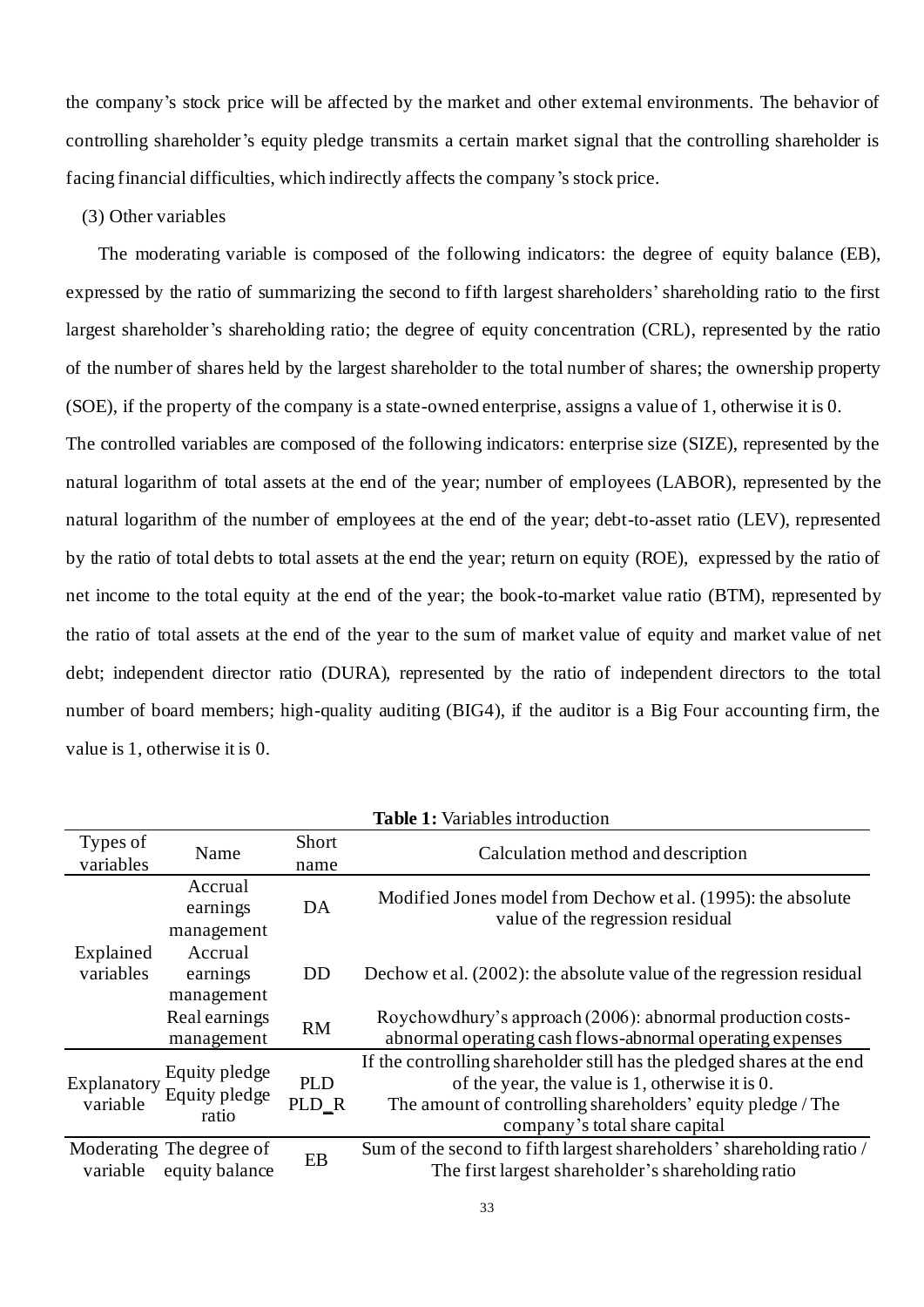|                        | The degree of<br><b>CRL</b><br>equity<br>concentration |             | The number of shares held by the largest shareholder / The total<br>number of shares         |
|------------------------|--------------------------------------------------------|-------------|----------------------------------------------------------------------------------------------|
|                        | The<br>ownership<br>property                           | <b>SOE</b>  | State-owned enterprise assigns 1, otherwise 0                                                |
|                        | The size of<br>the enterprise                          | <b>SIZE</b> | Natural logarithm of total assets at the end of the year                                     |
|                        | The number<br>of employees                             |             | LABOR Natural logarithm of the number of employees at the end of the year                    |
|                        | Debt-to-asset<br>ratio                                 | <b>LEV</b>  | Total debts at the end of the year/Total assets at the end of the year                       |
| Controlled<br>variable | Return on<br>equity                                    | <b>ROE</b>  | Net income/Total equity at the end of the year                                               |
|                        | Book-to-<br>market ratio                               | <b>BTM</b>  | Total assets at the end of the year /<br>(market value of equity + market value of net debt) |
|                        | Independent<br>director ratio                          | <b>DURA</b> | The ratio of independent directors to the total number of board<br>members                   |
|                        | High-quality<br>auditing                               | BIG4        | If the auditor is a Big Four accounting firm, the value is 1,<br>otherwise it is 0           |

#### <span id="page-34-0"></span>**4.1.3 Descriptive Statistics**

Table 2 shows the descriptive statistics of the main variables. The mean value of real earnings management in the explained variables is -0.0074, and the mean value of the two measures of accrual earnings management is 0.32378 and 0.0702 respectively, indicating that Chinese listed companies have adopted a variety of earnings management methods. In terms of explanatory variables, from 2008 to 2018, the average number of companies that pledged equity accounted for 39.30%, indicating that equity pledges are common in Chinese A-share listed companies. For the equity pledge ratio PLD\_R, this paper excludes the amount of PLD=0 in the empirical study, because companies that have not pledged equity are the majority, which can more accurately demonstrate the relationship between equity pledge ratio and earnings management. Among the moderating variables, the average value of the degree of equity balance is 1.1511, and the average value of the degree of equity concentration is 0.4803, indicating that the largest shareholder generally has strong control rights among Chinese listed companies.

| <b>Table <math>\boldsymbol{\Sigma}</math>:</b> Descriptive statistics<br><b>VARIABLES</b><br>Min<br>Obs<br>Std. Dev.<br>Max<br>Mean |        |           |        |           |        |  |  |  |
|-------------------------------------------------------------------------------------------------------------------------------------|--------|-----------|--------|-----------|--------|--|--|--|
| DD                                                                                                                                  | 16,335 | 0.32378   | 0.7021 | 0.0002    | 1.4184 |  |  |  |
| DA                                                                                                                                  | 16,335 | 0.0702    | 0.1221 | 0.0003    | 1.6819 |  |  |  |
| RM                                                                                                                                  | 16,335 | $-0.0074$ | 0.2754 | $-2.3091$ | 7.122  |  |  |  |

**Table 2:** Descriptive statistics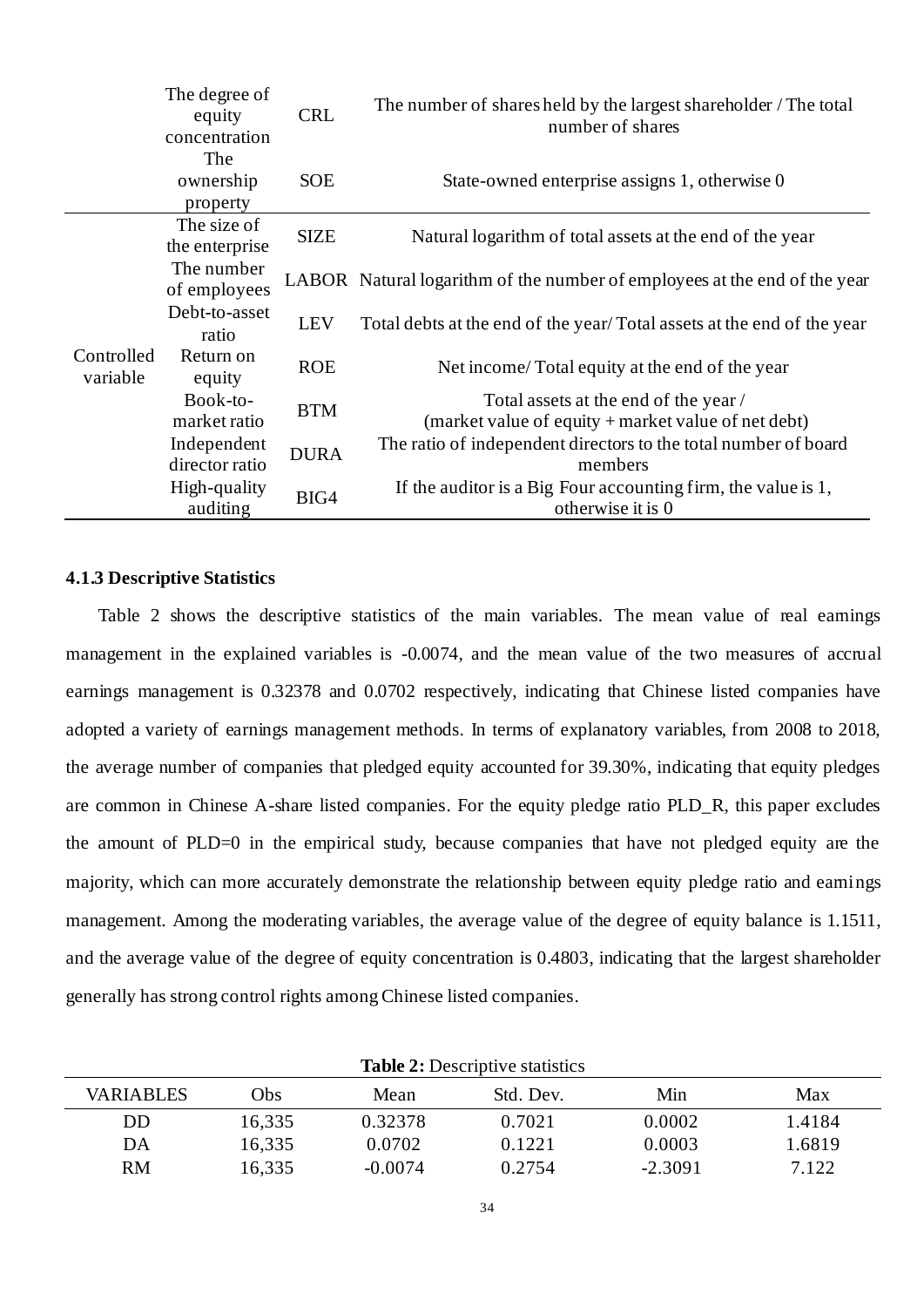| <b>PLD</b>   | 16,335 | 0.3930  | 0.4884  | 0.0000    | 1.0000  |
|--------------|--------|---------|---------|-----------|---------|
| PLD_R        | 6,372  | 0.0633  | 0.0639  | 0.0007    | 0.3156  |
| <b>SIZE</b>  | 16,335 | 22.1795 | 1.3304  | 15.4177   | 28.5199 |
| <b>LABOR</b> | 16,335 | 7.6966  | 1.3377  | 1.9459    | 13.2227 |
| <b>LEV</b>   | 16,335 | 0.4504  | 0.2055  | 0.0577    | 0.9052  |
| <b>ROE</b>   | 16,335 | 0.0585  | 0.4765  | $-1.4823$ | 4.2644  |
| <b>BTM</b>   | 16,335 | 0.4908  | 0.4973  | $-0.7071$ | 13.2228 |
| <b>DURA</b>  | 16,335 | 0.3716  | 0.05471 | 0.333     | 0.8     |
| BIG4         | 16,335 | 0.4272  | 0.4946  | $\theta$  |         |
| EB           | 16,335 | 1.1511  | 0.6521  | 0.219     | 2.8998  |
| <b>CRL</b>   | 16,335 | 0.4803  | 0.1555  | 0.02672   | 0.8813  |
| <b>SOE</b>   | 16,335 | 0.4247  | 0.4943  | 0         |         |

#### <span id="page-35-0"></span>**4.2 Model building**

This paper uses a two-way fixed effect model to estimate the relationship between equity pledge and earnings management, so the following benchmark regression models are constructed:

$$
y_{it} = \alpha_0 + \alpha PLD_{it-1} + \beta X_{it} + \delta_i + \gamma_t + \varepsilon_{it} (7)
$$
  

$$
y_{it} = \alpha_0 + \alpha PLD_R_{it-1} + \beta X_{it} + \delta_i + \gamma_t + \varepsilon_{it} (8)
$$

In the model (7) and (8), y represents earnings management, which is represented by accrual earnings management (DA) and real earnings management (RM). PLD represents a dummy variable for the company's equity pledge. When a company has equity pledge at the end of the year, the value of PLD is 1, otherwise it is 0. PLD\_R represents the corporate equity pledge ratio, which is expressed as the ratio of the amount of the controlling shareholder's equity pledge to the company's total share capital. X is the controlled variable, which is represented by the company size, the number of employees, debt-to-assets ratio, return on equity, the book-to-market ratio, the ratio of independent directors and high-quality auditing.  $\gamma_t$  is the time fixed effect,  $\delta_i$  is the firm fixed effect, and  $\varepsilon_{it}$  is the random disturbance term. In order to better fit the causal relationship between equity pledge and earnings management, this paper lags the core variables by one year for regression.

#### <span id="page-35-1"></span>**4.3 Empirical results**

Table 3 shows the benchmark regression results of whether to pledge equity or not. Judging from the coefficients of whether to pledge equity presented in the table, whether other variables are controlled or not, whether to pledge equity is significantly proportional to the company's accrual earnings management and real earnings management. It shows that under the same conditions, compared with listed companies that do not take equity pledges by controlling shareholders, listed companies with controlling shareholders' equity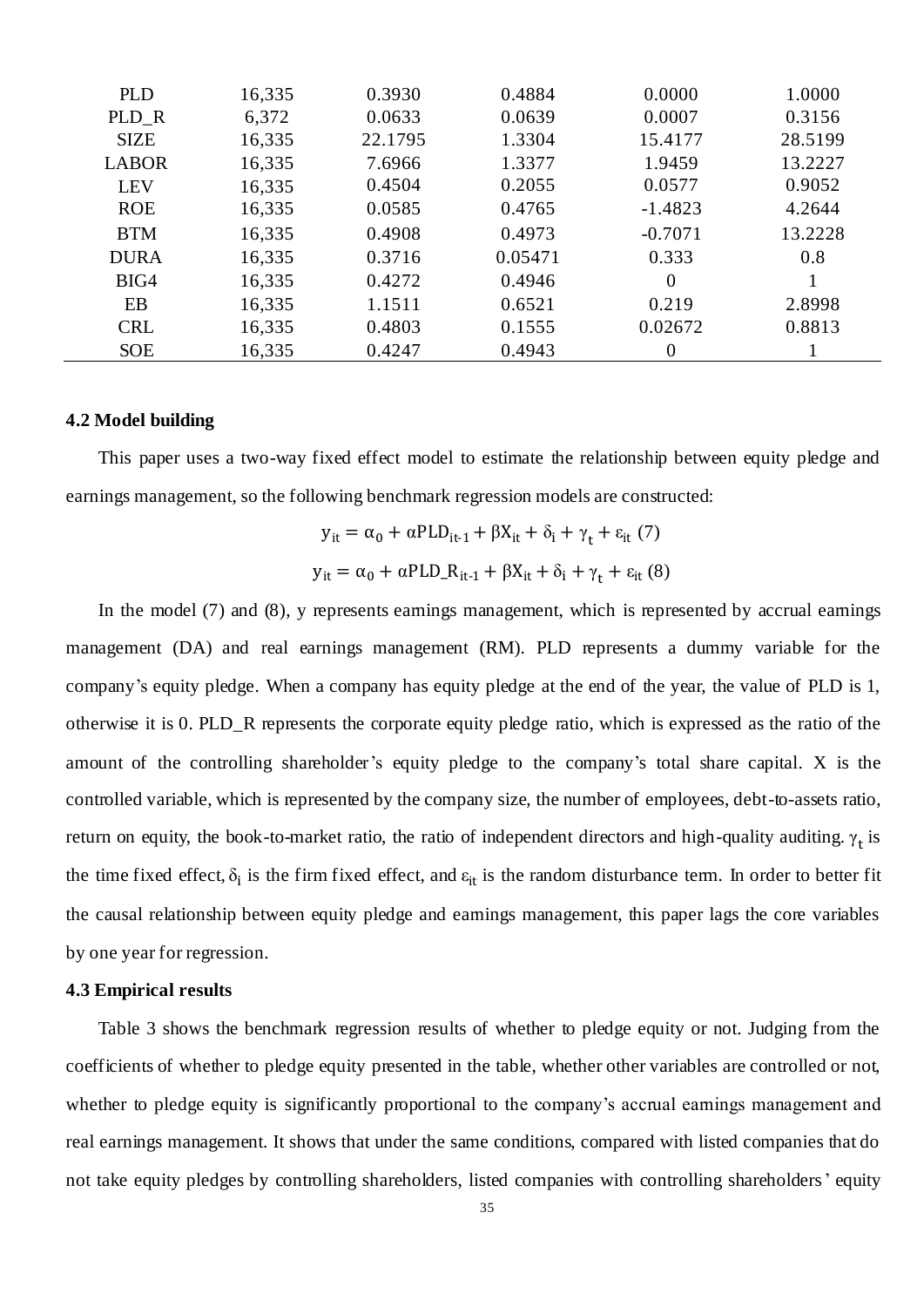pledge will have a relatively higher level of corporate earnings management. This conclusion proves the hypothesis of H1a. In terms of the controlled variables, the corporate size has a significantly positive relationship with accrual and real earnings management. The number of employees has a significantly negative relationship with accrual and real earnings management. The debt-to-asset ratio has a significantly positive relationship with accrual earnings management, and a significantly negative relationship with real earnings management. The return on equity has a significantly negative relationship with accrual earnings management, and a significantly positive relationship with real earnings management. The book -to-market value ratio has a significantly positive relationship with accrual earnings management. The high-quality audit has a significantly negative relationship with accrual earnings management, and a significantly positive relationship with real earnings management.

|                   | (1)         | <b>Table 5:</b> Benchmark regression on whether to pledge equity<br>(2) | (3)         | (4)          |
|-------------------|-------------|-------------------------------------------------------------------------|-------------|--------------|
| <b>VARIABLES</b>  | DA          | DA                                                                      | RM          | <b>RM</b>    |
| <b>PLD</b>        | $0.0182***$ | $0.0140***$                                                             | $0.0193***$ | $0.0146***$  |
|                   | (0.00262)   | (0.00268)                                                               | (0.00472)   | (0.00471)    |
| <b>SIZE</b>       |             | $0.00735***$                                                            |             | $0.0371***$  |
|                   |             | (0.00150)                                                               |             | (0.00299)    |
| <b>LABOR</b>      |             | $-0.0171$ ***                                                           |             | $-0.0411***$ |
|                   |             | (0.00142)                                                               |             | (0.00285)    |
| <b>LEV</b>        |             | $0.0716**$                                                              |             | $-1.265***$  |
|                   |             | (0.0355)                                                                |             | (0.0792)     |
| <b>ROE</b>        |             | $-0.00965***$                                                           |             | $0.0222*$    |
|                   |             | (0.00316)                                                               |             | (0.0115)     |
| <b>BTM</b>        |             | $0.0691***$                                                             |             | 0.0204       |
|                   |             | (0.00819)                                                               |             | (0.0133)     |
| <b>DURA</b>       |             | 0.0221                                                                  |             | $-0.00116$   |
|                   |             | (0.0157)                                                                |             | (0.0355)     |
| BIG4              |             | $-0.00949***$                                                           |             | $0.0112*$    |
|                   |             | (0.00248)                                                               |             | (0.00585)    |
| Time fixed effect | Yes         | Yes                                                                     | Yes         | Yes          |
| Firm fixed effect | Yes         | Yes                                                                     | Yes         | Yes          |

**Table 3:** Benchmark regression on whether to pledge equity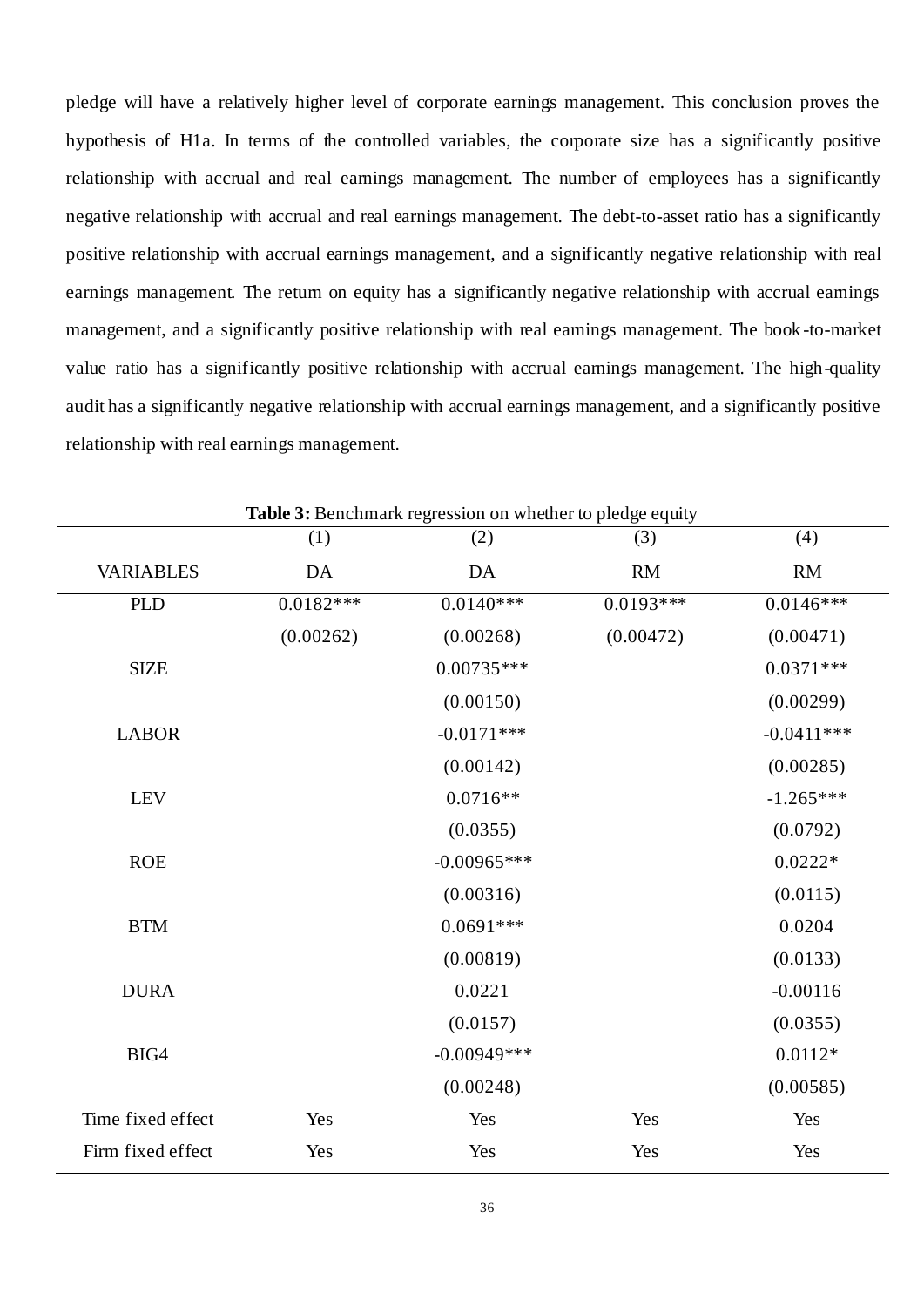| adj. $R^2$ | 0.016      | 0.042      | 0.009      | 0.055      |
|------------|------------|------------|------------|------------|
|            | 48.5443*** | 34.3040*** | 16.8166*** | 65.3229*** |
| N          | 16,335     | 16,335     | 16,335     | 16,335     |

Note: The standard errors in parentheses are robust standard errors. \*\*\*, \*\*, and \* indicate the significance levels of 1%, 5%, and 10%, respectively.

Table 4 shows the benchmark regression results of equity pledge ratio. Judging from the coefficients of the equity pledge ratio presented in the table, whether other variables are controlled or not, the equity pledge ratio is proportional to the company's accrual earnings management and real earnings management. It shows that under the same conditions, the higher the proportion of pledged equity of the controlling shareholder is, the higher the corporate earnings management will be. This conclusion proves the hypothesis of H1b. In terms of the controlled variables, the corporate size has a significantly positive relationship with accrual and real earnings management. The number of employees has a significantly negative relationship with accrual and real earnings management. The debt-to-asset ratio has a significantly positive relationship with accrual earnings management, and a significantly negative relationship with real earnings management. The return on equity has a significantly negative relationship with accrual earnings management, and a significantly positive relationship with real earnings management. The book-to-market value ratio has a significantly positive relationship with accrual earnings management. The high-quality audit has a significantly negative relationship with accrual earnings management, and a significantly positive relationship with real earnings management.

|                  | (1)        | (2)          | (3)        | (4)          |
|------------------|------------|--------------|------------|--------------|
| <b>VARIABLES</b> | DA         | DA           | <b>RM</b>  | <b>RM</b>    |
| $PLD_R$          | $0.142***$ | $0.105***$   | $0.148***$ | $0.0954**$   |
|                  | (0.0385)   | (0.0391)     | (0.0478)   | (0.0431)     |
| <b>SIZE</b>      |            | $0.0167***$  |            | $0.0415***$  |
|                  |            | (0.0031)     |            | (0.0070)     |
| <b>LABOR</b>     |            | $-0.0249***$ |            | $-0.0553***$ |
|                  |            | (0.0026)     |            | (0.0045)     |
| <b>LEV</b>       |            | 0.0455       |            | $0.2785***$  |
|                  |            | (0.0373)     |            | (0.0921)     |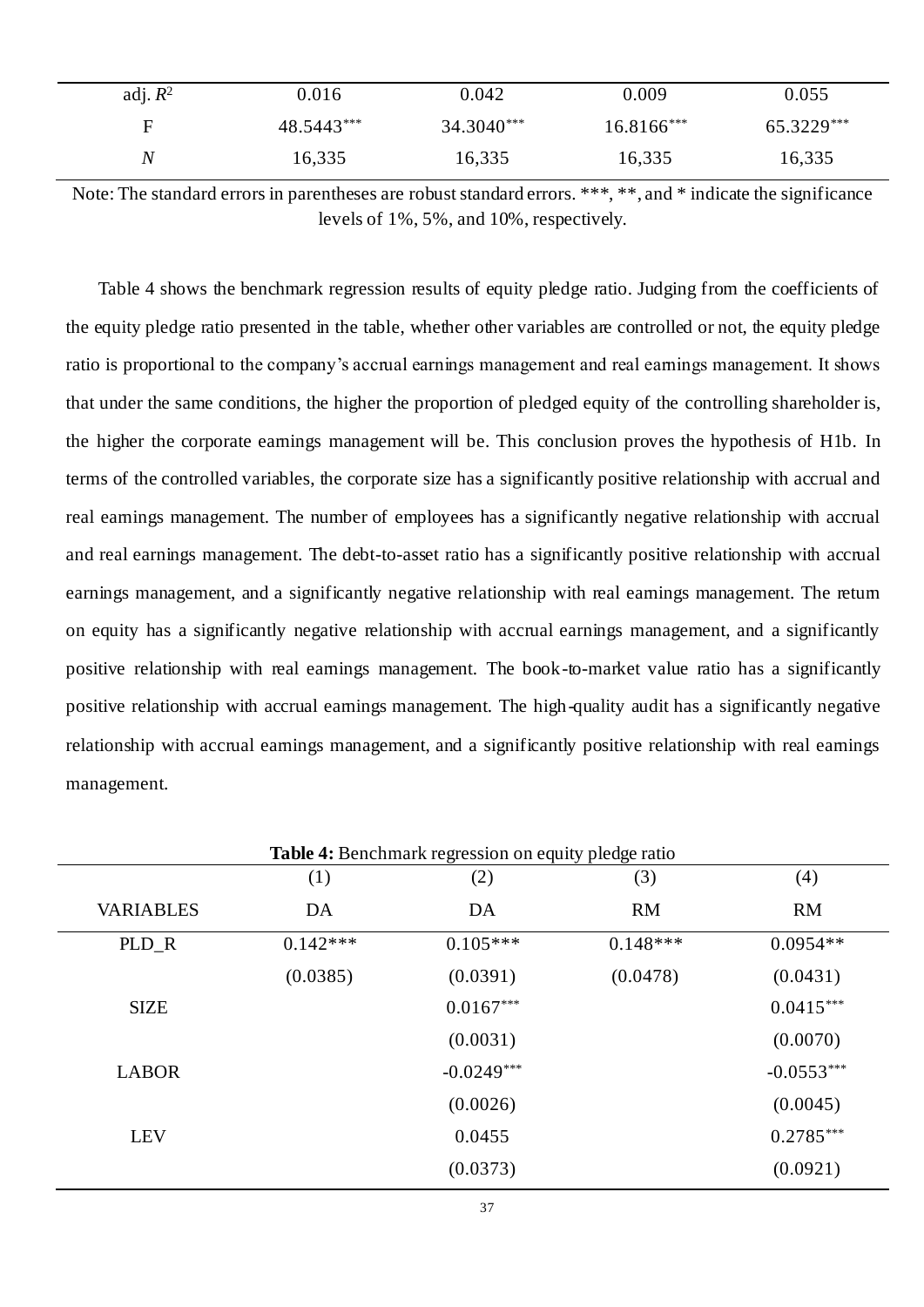| <b>ROE</b>        |        | $-0.0021$  |        | $-0.0697$   |
|-------------------|--------|------------|--------|-------------|
|                   |        | (0.0205)   |        | (0.0448)    |
| <b>BTM</b>        |        | 0.0264     |        | $-0.1222$   |
|                   |        | (0.0367)   |        | (0.0897)    |
| <b>DURA</b>       |        | 0.0108     |        | 0.0734      |
|                   |        | (0.0288)   |        | (0.0638)    |
| BIG4              |        | $-0.0051$  |        | $-0.0176**$ |
|                   |        | (0.0044)   |        | (0.0082)    |
| Time fixed effect | Yes    | Yes        | Yes    | Yes         |
| Firm fixed effect | Yes    | Yes        | Yes    | Yes         |
| adj. $R^2$        | 0.020  | 0.050      | 0.013  | 0.064       |
| $\mathbf F$       | 2.1627 | 18.9972*** | 0.7397 | 29.0360***  |
| N                 | 6372   | 6372       | 6372   | 6372        |
|                   |        |            |        |             |

Note: The standard errors in parentheses are robust standard errors. \*\*\*, \*\*, and \* indicate the significance levels of 1%, 5%, and 10%, respectively.

# <span id="page-38-0"></span>**5 Empirical analysis of the influence of controlling shareholders' equity pledge in Chinese listed companies on earnings management from the perspective of equity structure**

#### <span id="page-38-1"></span>**5.1 Model building**

This chapter examines the moderating effect of equity structure on the relationship between equity pledge and earnings management. Therefore, this paper constructs the following regression models:

$$
y_{it} = \alpha_0 + \alpha_1 PLD_{it-1} + \alpha_2 M_{it-1} + \alpha_3 M_{it-1} \times PLD_{it-1} + \beta X_{it} + \delta_i + \gamma_t + \varepsilon_{it} (9)
$$
  

$$
y_{it} = \alpha_0 + \alpha_1 PLD_{ik-1} + \alpha_2 M_{it-1} + \alpha_3 M_{it-1} \times PLD_{ik-1} + \beta X_{it} + \delta_i + \gamma_t + \varepsilon_{it} (10)
$$

In the model (9) and (10), y represents earnings management, which is represented by accrual earnings management (DA) and real earnings management (RM). PLD represents a dummy variable for the company's equity pledge. When a company has equity pledge at the end of the year, the value of PLD is 1, otherwise it is 0. PLD\_R represents the corporate equity pledge ratio, which is expressed as the ratio of the amount of the controlling shareholder's equity pledge to the company's total share capital. M is the moderating variable, which is equal to EB, CRL, and SOE respectively. EB is the degree of equity balance, CRL is the degree of equity concentration, and SOE is the ownership property. X is the controlled variable, which is represented by the company size, the number of employees, debt-to-assets ratio, return on equity, the book-to-market ratio, the ratio of independent directors and high-quality auditing.  $\gamma_t$  is the time fixed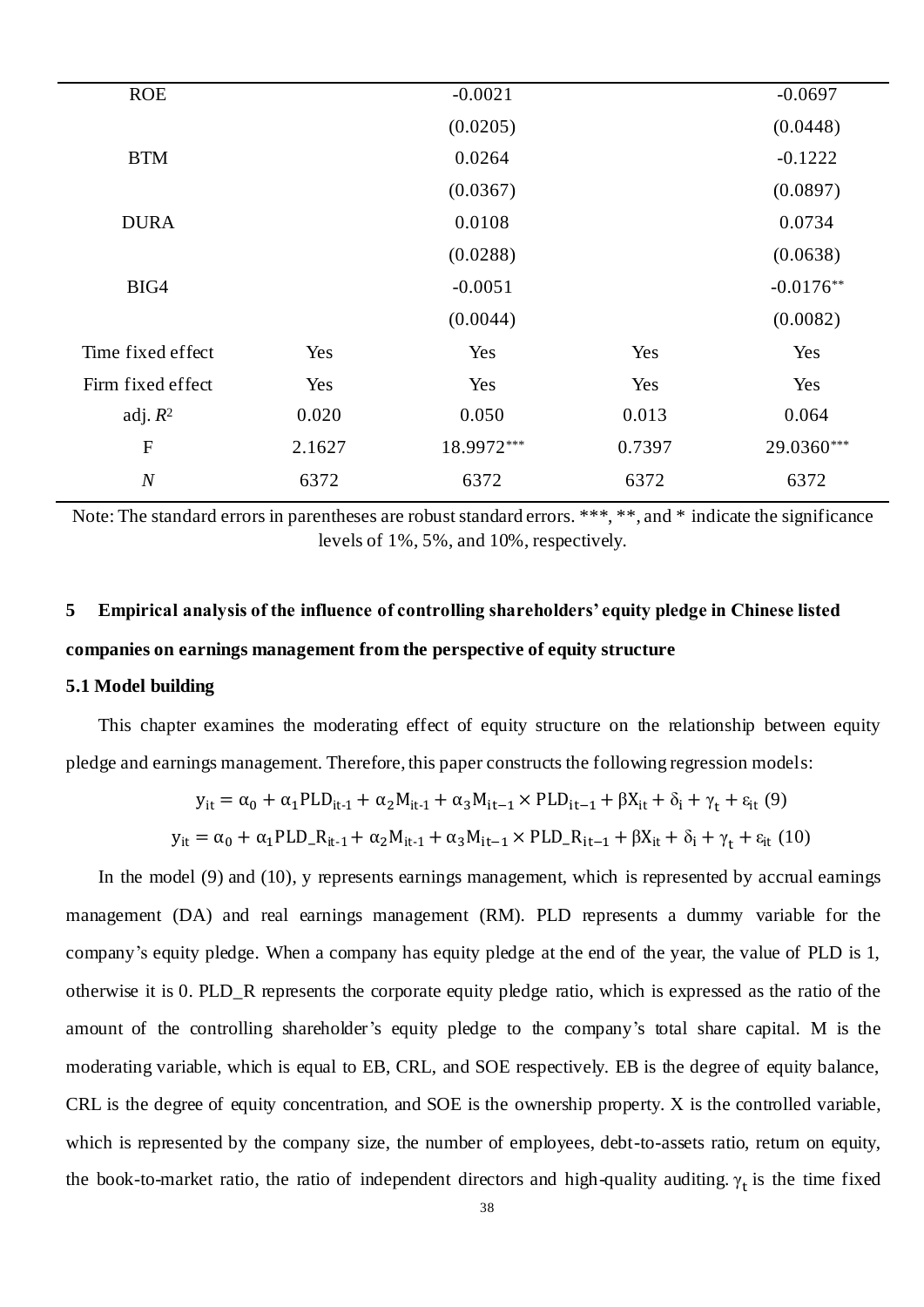effect,  $\delta_i$  is the firm fixed effect, and  $\varepsilon_{it}$  is the random disturbance term. In order to better fit the causal relationship between equity pledge and earnings management, this paper lags the core variables by one year for regression.

#### <span id="page-39-0"></span>**5.2 Empirical results**

#### <span id="page-39-1"></span>**5.2.1 The moderating effect on whether to pledge equity**

When the explanatory variable is whether to pledge equity or not, the equity balance EB, equity concentration CRL, and ownership property SOE are added in sequence. The regression results show in Table 5 that the regression coefficient of the cross-term of EB and PLD is significantly negative, which indicates that the higher the company's degree of equity balance is, the weaker the positive effect of whether the controlling shareholders' equity is pledged on the degree of accrual and real earnings management will be. The regression coefficient of the cross-term of CRL and PLD is significantly positive, which indicates that the higher the company's degree of equity concentration is, the stronger the positive effect of whether the controlling shareholders' equity is pledged on the degree of accrual and real earnings management will be. The regression coefficient of the cross-term of SOE and PLD is significantly negative, which indicates that compared with state-owned holding companies, whether the controlling shareholders' equity is pledged in a private company has a more positive effect on accrual and real earnings management. The conclusions from Table 5 prove the hypotheses of H2a, H3a, and H4a.

| <b>Table 5:</b> The moderating effect on whether to pledge equity |            |              |             |            |             |             |  |
|-------------------------------------------------------------------|------------|--------------|-------------|------------|-------------|-------------|--|
|                                                                   | (1)        | (2)          | (3)         | (4)        | (5)         | (6)         |  |
| <b>VARIABLES</b>                                                  | DA         | DA           | DA          | <b>RM</b>  | <b>RM</b>   | RM          |  |
| <b>PLD</b>                                                        | 0.0266     | $-0.0129$    | $0.0111***$ | 0.0242     | $-0.0231*$  | $0.2660***$ |  |
|                                                                   | (0.0798)   | (0.0852)     | (0.0296)    | (0.1220)   | (0.0139)    | (0.0564)    |  |
| EB                                                                | 0.0923     |              |             | $-0.0062$  |             |             |  |
|                                                                   | (0.0995)   |              |             | (0.0157)   |             |             |  |
| PLD*EB                                                            | $-0.0355*$ |              |             | $-0.0365*$ |             |             |  |
|                                                                   | (0.0199)   |              |             | (0.0211)   |             |             |  |
| <b>CRL</b>                                                        |            | $-0.0534***$ |             |            | $0.0525***$ |             |  |
|                                                                   |            | (0.0164)     |             |            | (0.0156)    |             |  |
| PLD*CRL                                                           |            | $0.0576***$  |             |            | $0.0793**$  |             |  |
|                                                                   |            | (0.0020)     |             |            | (0.0314)    |             |  |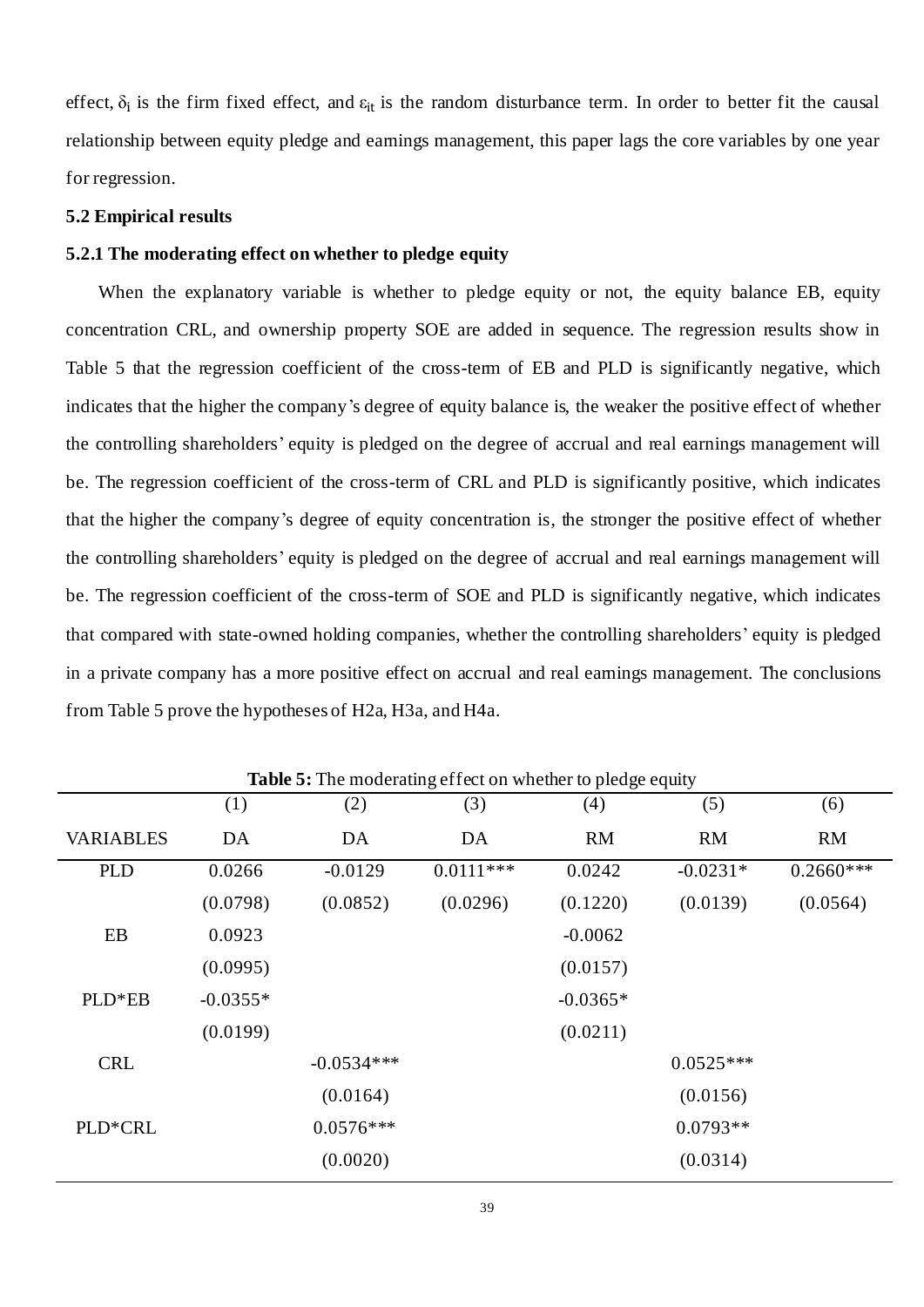| <b>SOE</b>   | $-0.0868$ ***<br>$0.0252***$ |              |              |              |              |              |  |
|--------------|------------------------------|--------------|--------------|--------------|--------------|--------------|--|
|              |                              |              | (0.0271)     |              |              | (0.00541)    |  |
| PLD*SOE      |                              |              | $-0.0205*$   |              |              | $-0.0140*$   |  |
|              |                              |              | (0.0121)     |              |              | (0.0081)     |  |
| <b>SIZE</b>  | $0.0073***$                  | $0.0072***$  | $0.0086***$  | $0.0266***$  | $0.0284***$  | $0.0233***$  |  |
|              | (0.0015)                     | (0.0015)     | (0.0016)     | (0.0032)     | (0.0032)     | (0.0033)     |  |
| <b>LABOR</b> | $-0.0169***$                 | $-0.0168***$ | $-0.0170***$ | $-0.0430***$ | $-0.0428***$ | $-0.0428***$ |  |
|              | (0.0014)                     | (0.0014)     | (0.0014)     | (0.0029)     | (0.0029)     | (0.0029)     |  |
| LEV          | $0.0623***$                  | $0.0599***$  | $0.0653***$  | $0.2123***$  | $0.2170***$  | $0.2152***$  |  |
|              | (0.0219)                     | (0.0218)     | (0.0218)     | (0.0510)     | (0.0508)     | (0.0505)     |  |
| <b>ROE</b>   | $-0.0067*$                   | $-0.0068*$   | $-0.0065*$   | $-0.0303$    | $-0.0302$    | $-0.0306$    |  |
|              | (0.0038)                     |              | (0.0039)     | (0.0263)     | (0.0263)     | (0.0261)     |  |
| <b>BTM</b>   | 0.0013                       | 0.0050       | 0.0013       | $-0.0326$    | $-0.0439$    | $-0.0418$    |  |
|              | (0.0205)                     | (0.0205)     | (0.0202)     | (0.0488)     | (0.0488)     | (0.0484)     |  |
| <b>DURA</b>  | 0.0164                       | 0.0164       | 0.0155       | 0.0273       | 0.0291       | 0.0314       |  |
|              | (0.0161)                     | (0.0159)     | (0.0162)     | (0.0367)     | (0.0367)     | (0.0370)     |  |
| BIG4         | $-0.0071***$                 | $-0.0071***$ | $-0.0068***$ | $-0.0233***$ | $-0.0233***$ | $-0.0237***$ |  |
|              | (0.0023)                     | (0.0023)     | (0.0023)     | (0.0061)     | (0.0061)     | (0.0061)     |  |
| Time fixed   | Yes                          | Yes          | Yes          | Yes          | Yes          | Yes          |  |
| effect       |                              |              |              |              |              |              |  |
| Firm fixed   | Yes                          | Yes          | Yes          | Yes          | Yes          | Yes          |  |
| effect       |                              |              |              |              |              |              |  |
| adj. $R^2$   | 0.043                        | 0.044        | 0.043        | 0.055        | 0.056        | 0.057        |  |
| ${\bf F}$    | 33.8092***                   | 31.7874***   | 29.8435***   | 55.5083***   | 61.0757***   | 58.5923***   |  |
| $\cal N$     | 16335                        | 16335        | 16335        | 16335        | 16335        | 16335        |  |

Note: The standard errors in parentheses are robust standard errors. \*\*\*, \*\*, and \* indicate the significance levels of 1%, 5%, and 10%, respectively.

# <span id="page-40-0"></span>**5.2.2 The moderating effect on equity pledge ratio**

When the explanatory variable is equity pledge ratio, the equity balance EB, equity concentration CRL, and ownership property SOE are added in sequence. The regression results show in Table 6 that the regression coefficient of the cross-term of EB and PLD\_R is significantly negative, which indicates that the higher the company's degree of equity balance is, the weaker the positive effect of the equity pledge ratio on the degree of accrual and real earnings management will be. The regression coefficient of the cross-term of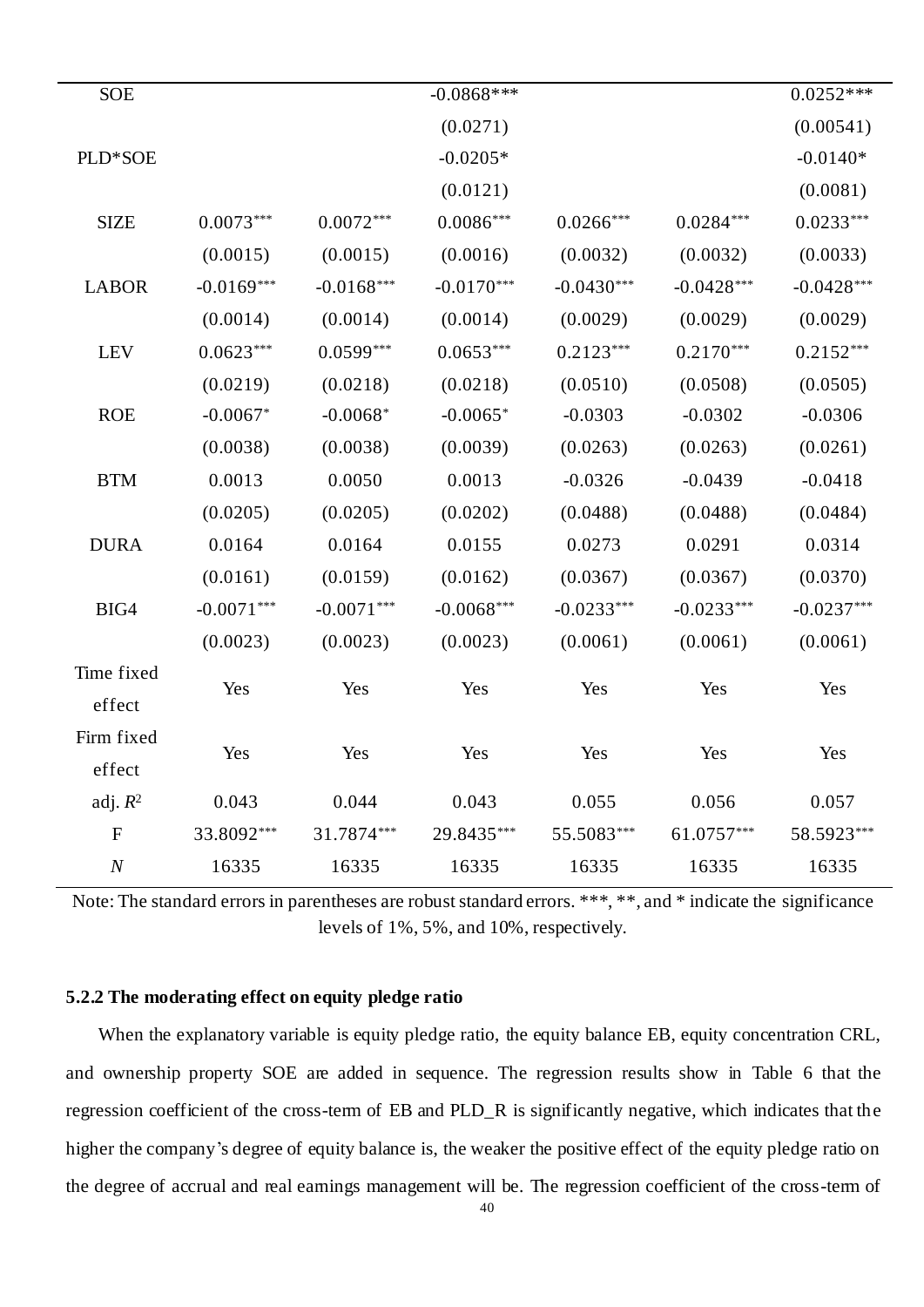CRL and PLD\_R is significantly positive, which indicates that the higher the company's degree of equity concentration is, the stronger the positive effect of the equity pledge ratio on the degree of accrual and real earnings management will be. The regression coefficient of the cross-term of SOE and PLD\_R is significantly negative, which indicates that compared with state-owned holding companies, the equity pledge ratio in a private company has a more positive effect on accrual and real earnings management. The conclusions from Table 6 prove the hypotheses of H2b, H3b, and H4b.

| <b>Table 6:</b> The moderating effect on equity pledge ratio |              |              |              |               |              |              |
|--------------------------------------------------------------|--------------|--------------|--------------|---------------|--------------|--------------|
|                                                              | (1)          | (2)          | (3)          | (4)           | (5)          | (6)          |
| <b>VARIABLES</b>                                             | DA           | DA           | DA           | <b>RM</b>     | <b>RM</b>    | <b>RM</b>    |
| PLD_R                                                        | 0.214        | $-0.126$     | $0.186***$   | 0.228         | 0.0538       | $0.1102*$    |
|                                                              | (0.763)      | (0.845)      | (0.0211)     | (0.172)       | (0.186)      | (0.0569)     |
| EB                                                           | 0.0923       |              |              | 0.001         |              |              |
|                                                              | (0.0995)     |              |              | (0.001)       |              |              |
| PLD_R*EB                                                     | $-0.0112***$ |              |              | $-0.0044$ *** |              |              |
|                                                              | (0.0022)     |              |              | (0.0011)      |              |              |
| <b>CRL</b>                                                   |              | $-0.0236***$ |              |               | $-0.0028**$  |              |
|                                                              |              | (0.0099)     |              |               | (0.0014)     |              |
| PLD_R*CR                                                     |              | $0.0432***$  |              |               | $0.0013***$  |              |
| L                                                            |              |              |              |               |              |              |
|                                                              |              | (0.00101)    |              |               | (0.0004)     |              |
| <b>SOE</b>                                                   |              |              | $-0.0321***$ |               |              | $0.0164***$  |
|                                                              |              |              | (0.0035)     |               |              | (0.005)      |
| PLD_R*SOE                                                    |              |              | $-0.0369*$   |               |              | $-0.133***$  |
|                                                              |              |              | (0.0208)     |               |              | (0.0081)     |
| <b>SIZE</b>                                                  | $0.0157***$  | $0.0150***$  | $0.0173***$  | $0.0428***$   | $0.0429***$  | $0.0411***$  |
|                                                              | (0.0027)     | (0.0027)     | (0.0032)     | (0.0069)      | (0.0068)     | (0.0071)     |
| <b>LABOR</b>                                                 | $-0.0249***$ | $-0.0247***$ | $-0.0249***$ | $-0.0553***$  | $-0.0554***$ | $-0.0554***$ |
|                                                              | (0.0026)     | (0.0026)     | (0.0026)     | (0.0045)      | (0.0045)     | (0.0045)     |
| <b>LEV</b>                                                   | 0.0394       | 0.0324       | 0.0495       | $0.2848***$   | $0.2899***$  | $0.2816***$  |
|                                                              | (0.0378)     | (0.0379)     | (0.0373)     | (0.0941)      | (0.0939)     | (0.0922)     |
| <b>ROE</b>                                                   | $-0.0028$    | $-0.0032$    | $-0.0019$    | $-0.0695$     | $-0.0690$    | $-0.0695$    |
|                                                              | (0.0200)     | (0.0197)     | (0.0204)     | (0.0446)      | (0.0443)     | (0.0447)     |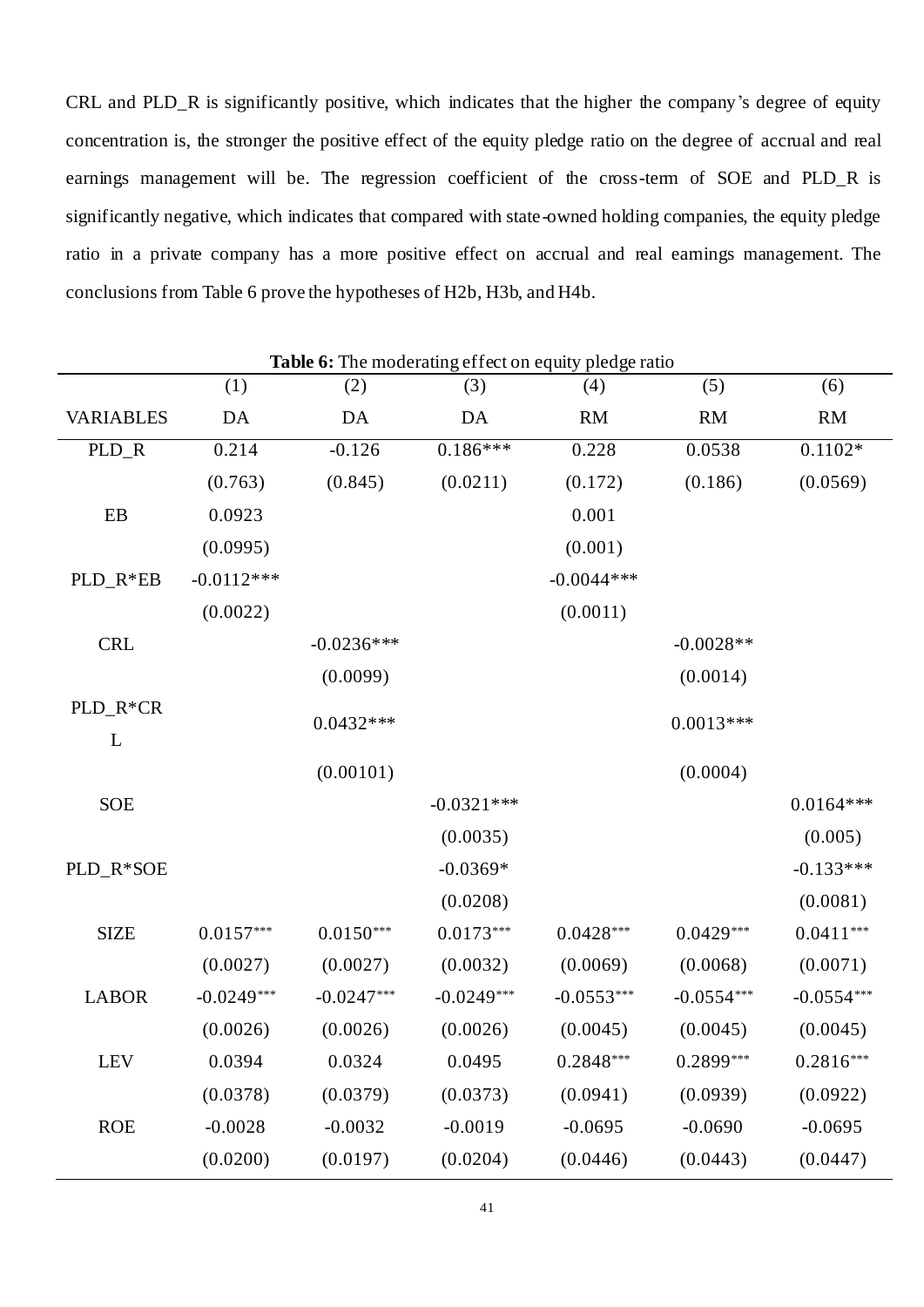| <b>BTM</b>       | 0.0337     | 0.0436     | 0.0249     | $-0.1322$   | $-0.1376$   | $-0.1261$   |  |
|------------------|------------|------------|------------|-------------|-------------|-------------|--|
|                  | (0.0391)   | (0.0397)   | (0.0364)   | (0.0919)    | (0.0924)    | (0.0896)    |  |
| <b>DURA</b>      | 0.0086     | 0.0066     | 0.0037     | 0.0707      | 0.0735      | 0.0776      |  |
|                  | (0.0288)   | (0.0286)   | (0.0302)   | (0.0636)    | (0.0638)    | (0.0644)    |  |
| BIG4             | $-0.0052$  | $-0.0053$  | $-0.0047$  | $-0.0173**$ | $-0.0173**$ | $-0.0175**$ |  |
|                  | (0.0044)   | (0.0044)   | (0.0043)   | (0.0083)    | (0.0082)    | (0.0082)    |  |
| Time fixed       |            |            |            |             |             |             |  |
| effect           | Yes        | Yes        | Yes        | Yes         | Yes         | Yes         |  |
| Firm fixed       |            |            |            |             |             |             |  |
| effect           | Yes        | Yes        | Yes        | Yes         | Yes         | Yes         |  |
| adj. $R^2$       | 0.051      | 0.052      | 0.051      | 0.065       | 0.064       | 0.064       |  |
| $\mathbf{F}$     | 17.3224*** | 17.7146*** | 15.5230*** | 24.6271***  | 26.2194***  | 24.7651***  |  |
| $\boldsymbol{N}$ | 6372       | 6372       | 6372       | 6372        | 6372        | 6372        |  |
|                  |            |            |            |             |             |             |  |

Note: The standard errors in parentheses are robust standard errors. \*\*\*, \*\*, and \* indicate the significance levels of 1%, 5%, and 10%, respectively.

#### <span id="page-42-0"></span>**5.3 Robustness test**

This paper tests the robustness of the above conclusions by using the method of replacing the explained variables. Firstly, replace the accrual earnings management indicator DA with the DD, and re-regress the benchmark regression model. The regression results are shown in Table 7. When the explanatory variable is whether to pledge equity or not, judging from the coefficients of the equity pledge presented in the table, whether other variables are controlled or not, whether to pledge equity is significantly proportional to the company's accrual earnings management. It shows that under the same conditions, compared with listed companies that do not take equity pledges by controlling shareholders, listed companies with contro lling shareholders' equity pledge will have a relatively higher level of accrual earnings management. When the explanatory variable is equity pledge ratio, judging from the coefficients of the equity pledge ratio presented in the table, whether other variables are controlled or not, equity pledge ratio is significantly proportional to the company's accrual earnings management. It shows that under the same conditions, the higher the proportion of pledged equity of the controlling shareholder is, the higher the accrual earnings management will be.

#### **Table 7:** Robustness test of benchmark regression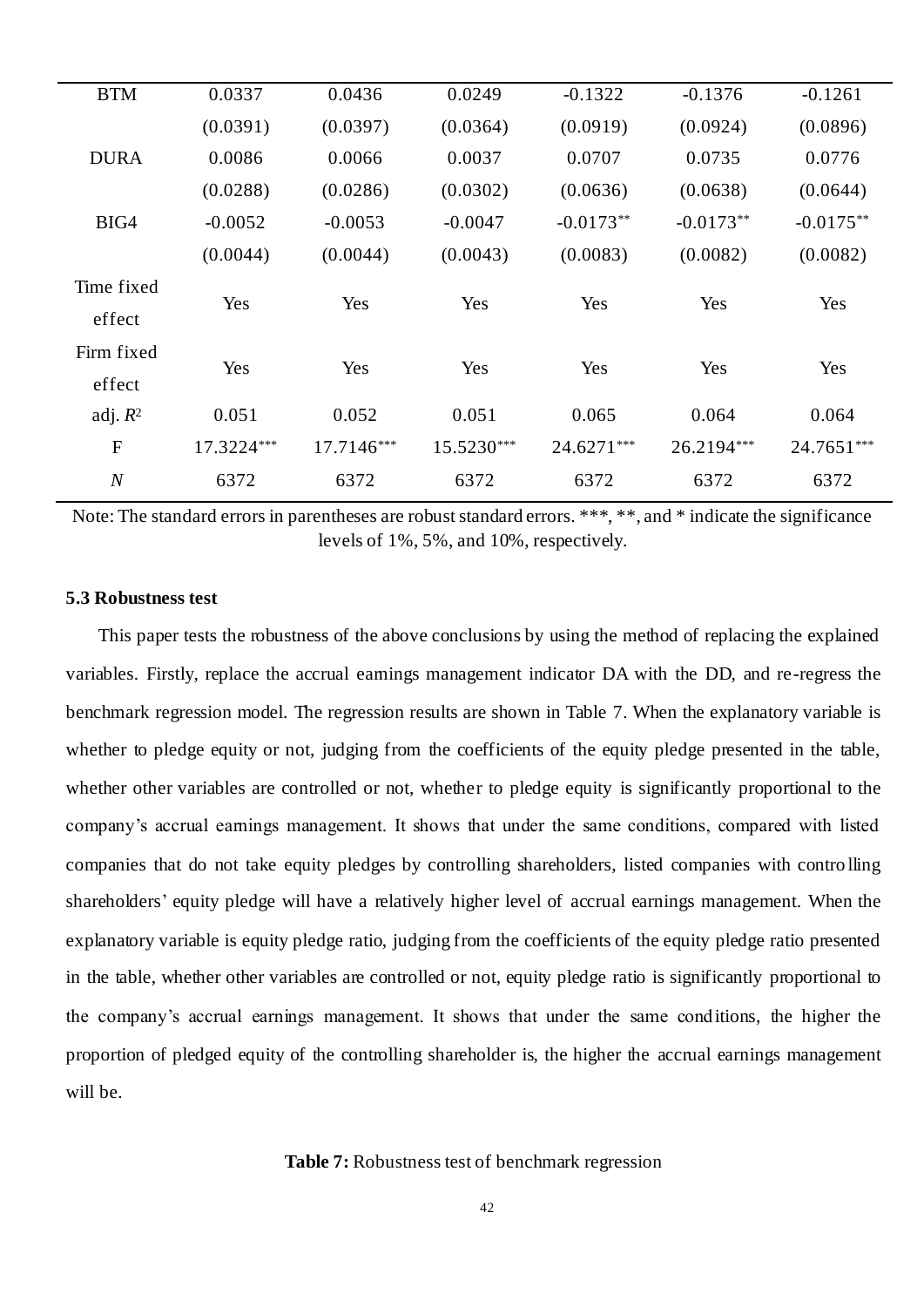|                      | (1)        | (2)          | (3)        | (4)          |
|----------------------|------------|--------------|------------|--------------|
| <b>VARIABLES</b>     | <b>DD</b>  | $\rm DD$     | DD         | <b>DD</b>    |
| <b>PLD</b>           | $0.159***$ | $0.114**$    |            |              |
|                      | (0.0574)   | (0.0582)     |            |              |
| PLD_R                |            |              | $1.256***$ | 1.996*       |
|                      |            |              | (0.103)    | (1.100)      |
| <b>SIZE</b>          |            | $0.3917***$  |            | $0.4142***$  |
|                      |            | (0.0584)     |            | (0.0828)     |
| <b>LABOR</b>         |            | $-0.4317***$ |            | $-0.3929***$ |
|                      |            | (0.0624)     |            | (0.0748)     |
| <b>LEV</b>           |            | 0.7455       |            | 0.9903       |
|                      |            | (0.5499)     |            | (0.8483)     |
| <b>ROE</b>           |            | 0.0478       |            | 0.1705       |
|                      |            | (0.0396)     |            | (0.1286)     |
| $\operatorname{BTM}$ |            | $-0.4243$    |            | $-0.6422$    |
|                      |            | (0.5596)     |            | (0.8270)     |
| <b>DURA</b>          |            | 0.1410       |            | $-0.0504$    |
|                      |            | (0.4823)     |            | (0.6168)     |
| BIG4                 |            | $-0.1008***$ |            | $-0.0836$    |
|                      |            | (0.0379)     |            | (0.0682)     |
| Time fixed effect    | Yes        | Yes          | Yes        | Yes          |
| Firm fixed effect    | Yes        | Yes          | Yes        | Yes          |
| adj. $R^2$           | 0.042      | 0.056        | 0.069      | 0.088        |
| $\mathbf F$          | 7.7053*    | $7.7125***$  | 1.7270     | 3.8095***    |
| $\cal N$             | 16335      | 16335        | 6372       | 6372         |

Note: The standard errors in parentheses are robust standard errors. \*\*\*, \*\*, and \* indicate the significance levels of 1%, 5%, and 10%, respectively.

Secondly, to do the robustness check on the moderating effect, replace the accrual earnings management indicator DA with the DD and add equity balance EB, equity concentration CRL, and ownership property SOE in sequence. The regression results show in Table 8 that the regression coefficient of the cross-term of EB and PLD or PLD\_R is significantly negative, which indicates that the higher the company's degree of equity balance is, the weaker the positive effect of whether to pledge equity and the equity pledge ratio on the degree of accrual earnings management will be. The regression coefficient of the cross-term of CRL and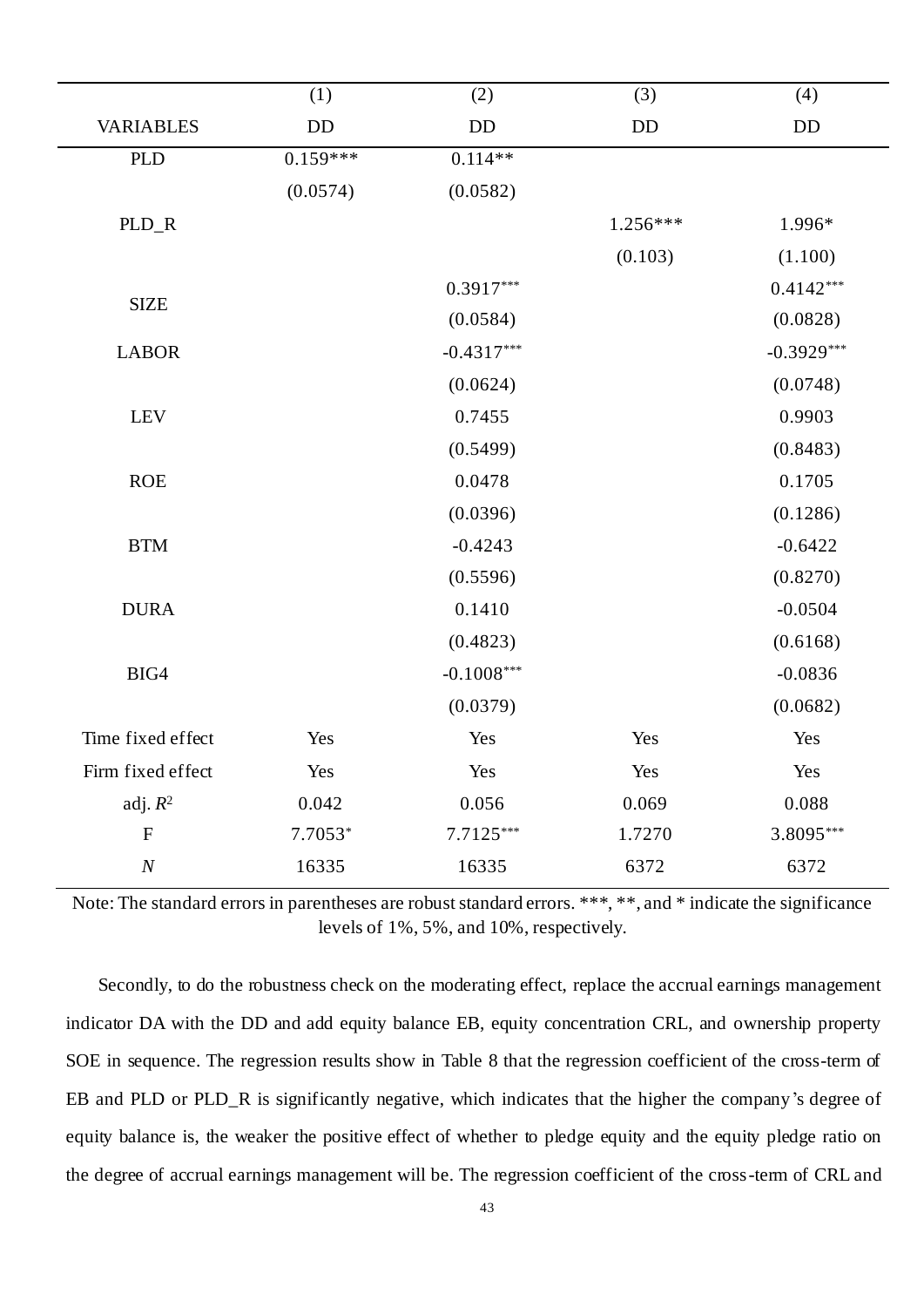PLD or PLD\_R is significantly positive, which indicates that the higher the company's degree of equity concentration is, the stronger the positive effect of whether to pledge equity and the equity pledge ratio on the degree of accrual earnings management will be. The regression coefficient of the cross-term of SOE and PLD or PLD\_R is significantly negative, which indicates that compared with state-owned holding companies, whether to pledge equity and the equity pledge ratio in a private company have a more positive effect on accrual earnings management.

| Table 8: Robustness test of the moderating effect on DD |             |             |             |              |             |             |
|---------------------------------------------------------|-------------|-------------|-------------|--------------|-------------|-------------|
|                                                         | (1)         | (2)         | (3)         | (4)          | (5)         | (6)         |
| <b>VARIABLES</b>                                        | <b>DD</b>   | DD          | DD          | DD           | DD          | <b>DD</b>   |
| <b>PLD</b>                                              | $-0.177$    | $-0.589***$ | 0.0581      |              |             |             |
|                                                         | (0.148)     | (0.186)     | (0.0661)    |              |             |             |
| PLD_R                                                   |             |             |             | $-0.095$     | $-0.0832$   | 0.0432      |
|                                                         |             |             |             | (0.114)      | (0.0963)    | (0.0778)    |
| $\mathbf{E}\mathbf{B}$                                  | $-0.0161$   |             |             | $-0.0356$    |             |             |
|                                                         | (0.0305)    |             |             | (0.0396)     |             |             |
| PLD*EB                                                  | $-0.0885*$  |             |             |              |             |             |
|                                                         | (0.0462)    |             |             |              |             |             |
| PLD_R*EB                                                |             |             |             | $-0.0776***$ |             |             |
|                                                         |             |             |             | (0.0069)     |             |             |
| <b>CRL</b>                                              |             | $-0.0221$   |             |              | $-0.0115$   |             |
|                                                         |             | (0.0285)    |             |              | (0.0386)    |             |
| PLD*CRL                                                 |             | $0.0150***$ |             |              |             |             |
|                                                         |             | (0.0044)    |             |              |             |             |
| PLD_R*CRL                                               |             |             |             |              | $0.0174***$ |             |
|                                                         |             |             |             |              | (0.0013)    |             |
| <b>SOE</b>                                              |             |             | $-0.0970$   |              |             | $-0.0631$   |
|                                                         |             |             | (0.0827)    |              |             | (0.0865)    |
| PLD*SOE                                                 |             |             | $-0.1080*$  |              |             |             |
|                                                         |             |             | (0.0575)    |              |             |             |
| PLD_R*SOE                                               |             |             |             |              |             | $-0.116***$ |
|                                                         |             |             |             |              |             | (0.04301)   |
| <b>SIZE</b>                                             | $0.3874***$ | 0.3898***   | $0.3985***$ | $0.3933***$  | $0.3725***$ | $0.4187***$ |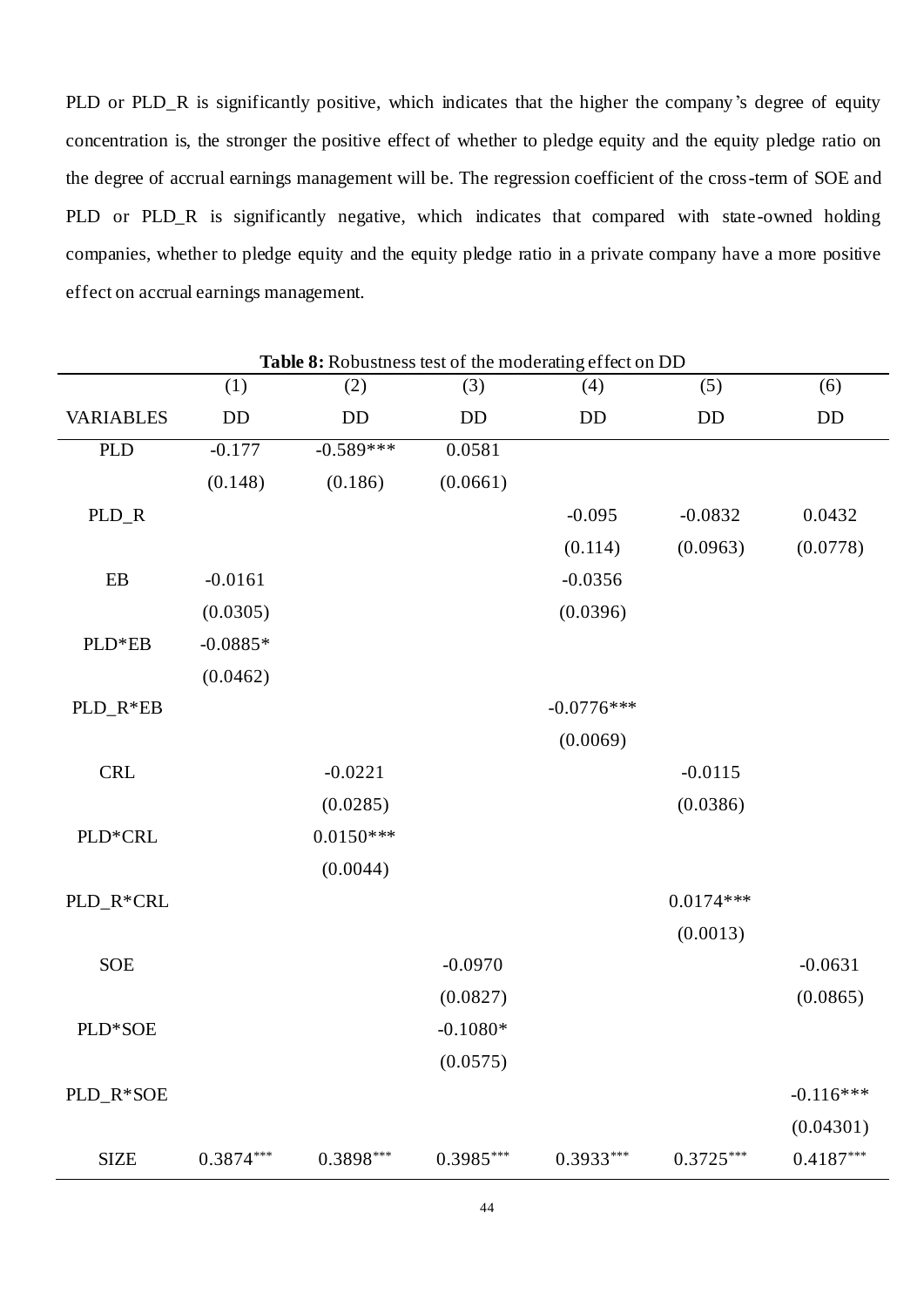|                  | (0.0597)     | (0.0602)     | (0.0591)     | (0.0804)     | (0.0762)     | (0.0839)     |  |
|------------------|--------------|--------------|--------------|--------------|--------------|--------------|--|
| <b>LABOR</b>     | $-0.4305***$ | $-0.4280***$ | $-0.4321***$ | $-0.3925***$ | $-0.3898***$ | $-0.3912***$ |  |
|                  | (0.0623)     | (0.0620)     | (0.0625)     | (0.0747)     | (0.0744)     | (0.0739)     |  |
| <b>LEV</b>       | 0.6914       | 0.6574       | 0.7363       | 0.8767       | 0.6677       | 0.8639       |  |
|                  | (0.5528)     | (0.5487)     | (0.5472)     | (0.8654)     | (0.8579)     | (0.8258)     |  |
| <b>ROE</b>       | 0.0441       | 0.0436       | 0.0480       | 0.1599       | 0.1491       | 0.1620       |  |
|                  | (0.0374)     | (0.0363)     | (0.0391)     | (0.1235)     | (0.1135)     | (0.1255)     |  |
| <b>BTM</b>       | $-0.3888$    | $-0.3536$    | $-0.3961$    | $-0.4970$    | $-0.2088$    | $-0.5215$    |  |
|                  | (0.5596)     | (0.5583)     | (0.5614)     | (0.8449)     | (0.8495)     | (0.8087)     |  |
| <b>DURA</b>      | 0.0984       | 0.0958       | 0.1293       | $-0.0694$    | $-0.0937$    | $-0.0949$    |  |
|                  | (0.4793)     | (0.4811)     | (0.4837)     | (0.6031)     | (0.6116)     | (0.6281)     |  |
| BIG4             | $-0.1014***$ | $-0.1021***$ | $-0.0995***$ | $-0.0859$    | $-0.0863$    | $-0.0897$    |  |
|                  | (0.0379)     | (0.0379)     | (0.0375)     | (0.0682)     | (0.0683)     | (0.0676)     |  |
| Time fixed       |              |              |              |              |              |              |  |
| effect           | Yes          | Yes          | Yes          | Yes          | Yes          | Yes          |  |
| Firm fixed       |              |              |              |              |              |              |  |
| effect           | Yes          | Yes          | Yes          | Yes          | Yes          | Yes          |  |
| adj. $R^2$       | 0.056        | 0.057        | 0.056        | 0.089        | 0.093        | 0.093        |  |
| $\overline{F}$   | 6.4374***    | $6.4071***$  | $6.2002***$  | 3.3585***    | 3.2050***    | 3.0936***    |  |
| $\boldsymbol{N}$ | 16335        | 16335        | 16335        | 6372         | 6372         | 6372         |  |
|                  |              |              |              |              |              |              |  |

Note: The standard errors in parentheses are robust standard errors. \*\*\*, \*\*, and \* indicate the significance levels of 1%, 5%, and 10%, respectively.

# <span id="page-45-0"></span>**6 Research conclusions and policy recommendations**

#### <span id="page-45-1"></span>**6.1 Research conclusions**

Based on the viewpoints of relevant literature, equity pledge theories, information asymmetry theory, principal-agent theory, and incomplete contract theory, this paper deeply explores the relationship between controlling shareholders' equity pledge and accrual earnings management or real earnings management in Ashare listed companies. It also examines the moderating effect of equity structure on the relationship between equity pledge and corporate earnings management. This paper selects 16,335 listed companies from 2008 to 2018 as the research objects, builds a two-way fixed effect regression model for basic regression and robustness regression, uses STATA15.0 software to conduct empirical research, and draws the following conclusions: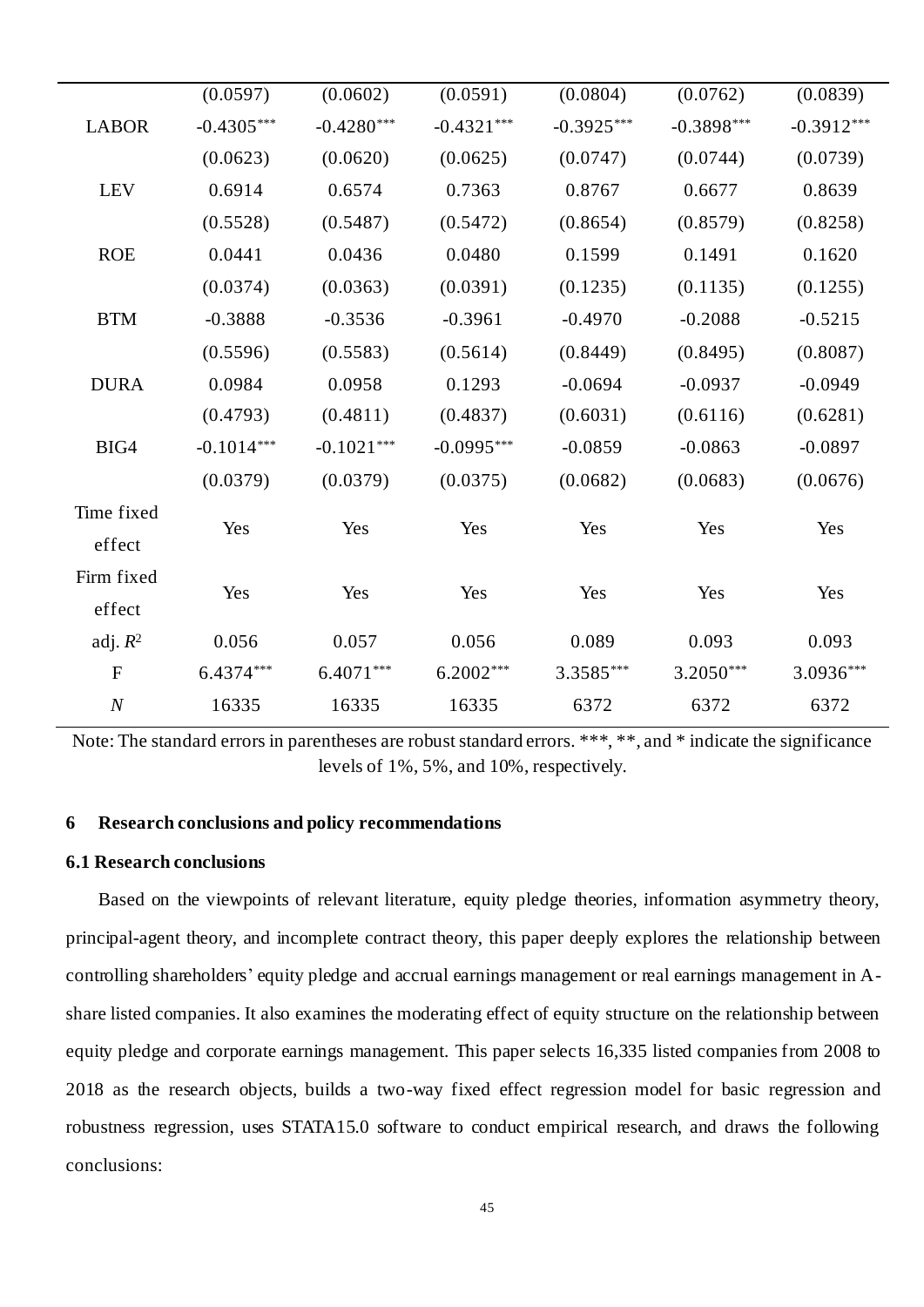The controlling shareholders' equity pledge will increase the degree of accrual earnings management and real earnings management. As the proportion of controlling shareholders' equity pledge increases, the degree of earnings management will continue to increase. After the equity pledge, when the value of the equity drops to the close-out line, the controlling shareholder may be unable to pay off the debt through its own funds. Instead, they have no alternative but to pay off the debts by selling the equity, which will inevitably cause the transfer of the controlling shareholders' control rights. Therefore, in order to avoid the risk of rights transfer, the controlling shareholder will have the strong earnings management motivation during the pledge period.

The ownership structure, including the degree of equity balance, the degree of equity concentration and the ownership property, will play a moderating role in the positive relationship between the controlling shareholders' equity pledge and corporate earnings management. In detail, (1) The degree of equity balance has a negative moderating effect on the equity pledge and earnings management. The higher the company 's degree of equity balance is, the weaker the positive effect of whether the controlling shareholders' equity is pledged and the equity pledge ratio on the degree of accrual and real earnings management will be. (2) The degree of equity concentration has a positive moderating effect on the equity pledge and earnings management. The higher the company's degree of equity concentration is, the stronger the positive effect of whether the controlling shareholders' equity is pledged and the equity pledge ratio on the degree of accrual and real earnings management will be. (3) The corporate ownership property also has a significant moderating effect on the relationship between equity pledge and earnings management. Compared with state-owned holding companies, whether the controlling shareholders' equity is pledged and the equity pledge ratio in a private company have a more positive effect on accrual and real earnings management.

#### <span id="page-46-0"></span>**6.2 Recommendations**

With the improvement of Chinese economy, equity pledge has become a new financing tool in the current capital market. However, Chinese capital market is imperfect compared to European and American countries, and the equity pledge policies lag behind the current equity pledge situation. Therefore, there are still many potential risks in equity pledge and how to prevent risks requires the joint efforts of company itself, stakeholders, and supervision.

#### <span id="page-46-1"></span>**6.2.1 Improve the internal governance mechanism of the enterprise**

The internal governance mechanism is closely related to the quality of the accounting information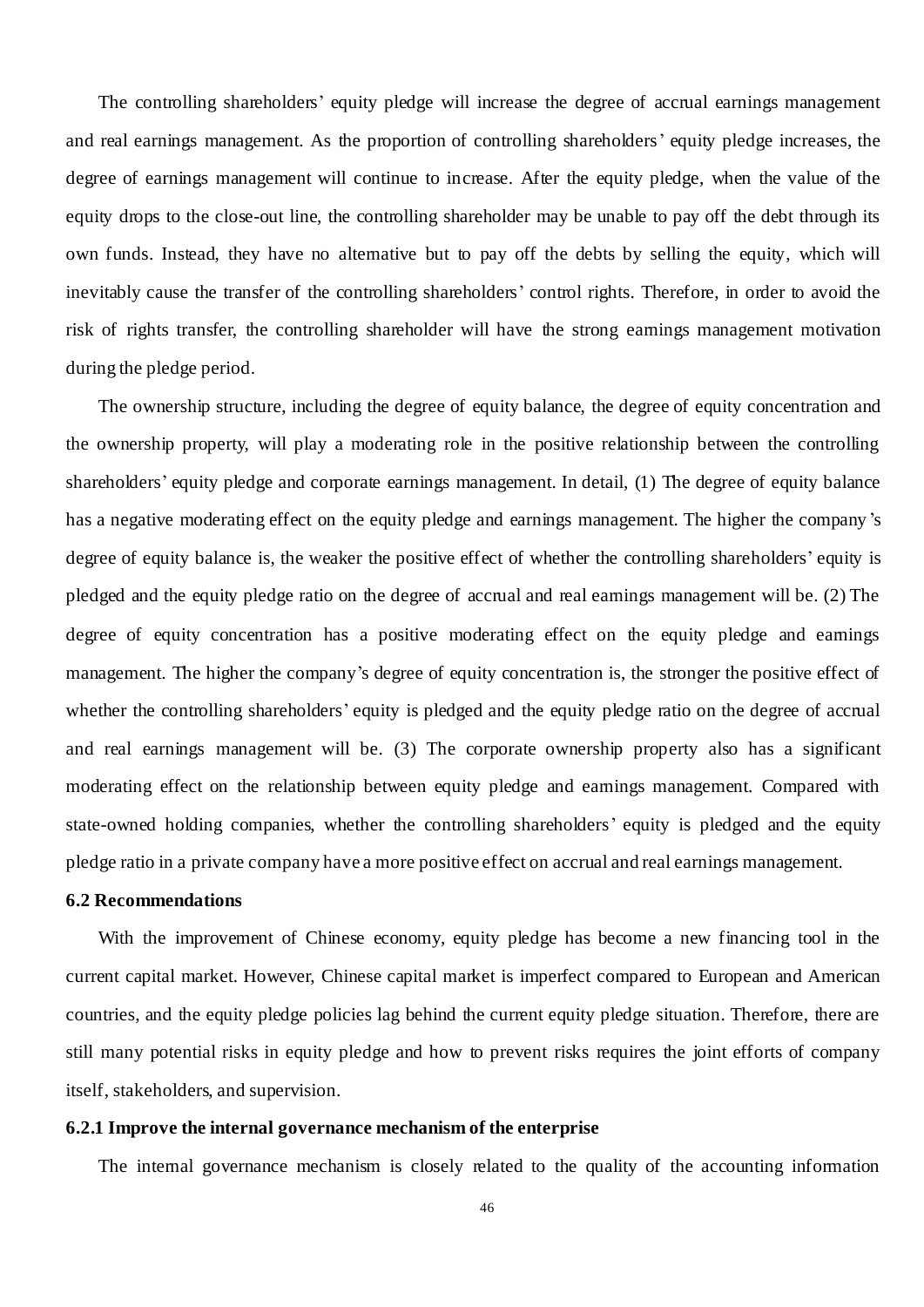disclosed by the enterprise. The perfect internal governance mechanism is the basis for the effective disclosure of accounting information and it also helps to restrain the controlling shareholders and the management from earnings management. The controlling shareholders' manipulation of corporate earnings is intended for the market value management, but it harms the rights of external stakeholders and the interests of the listed company itself. This is a self-interested act and also a "short-term" behavior. The main reason for the internal governance problems is the absolute control of the controlling shareholder. Therefore, it is necessary to improve the internal governance mechanism of the enterprise to reduce the risk of the controlling shareholders' equity pledge.

Improving the internal governance mechanism can start from the following aspects: The first is to optimize the company's equity structure. From the results of empirical research, it can be concluded that the higher the degree of equity balance is, the weaker the positive effect of the controlling shareholders' equity pledge on the degree of accrual and real earnings management will be. Therefore, increasing the shareholding ratio of other major shareholders will reduce the shareholding ratio of the controlling shareholder and then improve the internal equity balance of the enterprise. The second is to improve the supervision and management functions of the internal board of directors and the board of supervisors, conduct real-time supervision behaviors of the company's management, increase the number of meetings of the board of directors, and expand the functions of independent directors. These help to prevent management from abusing functions, and from conspiring with controlling shareholders to harm the value of the enterprise. The third is to improve the internal performance incentive system and the fault accountability system. The internal incentive system has shifted from the promotion and the increase in salary to a stock option mechanism. The standard for equity exercise should be closely linked to the management's long-term performance. The fault accountability system is mainly set for punishing the harmful behavior that the management does to damage the company.

# <span id="page-47-0"></span>**6.2.2 Strengthen the risk prevention mechanism of the pledgee**

When the controlling shareholders' equity is pledged, the financial institution is the funds provider and also the biggest stakeholder. Although the warning line and the close-out line are set when the equity pledge contract is signed, the financial institution is still in high risk because he can't fully grasp the true operation situation of the enterprise such as the future business performance and the price change. Controlling shareholders may create an illusion to convince financial institutions that the company has the high equity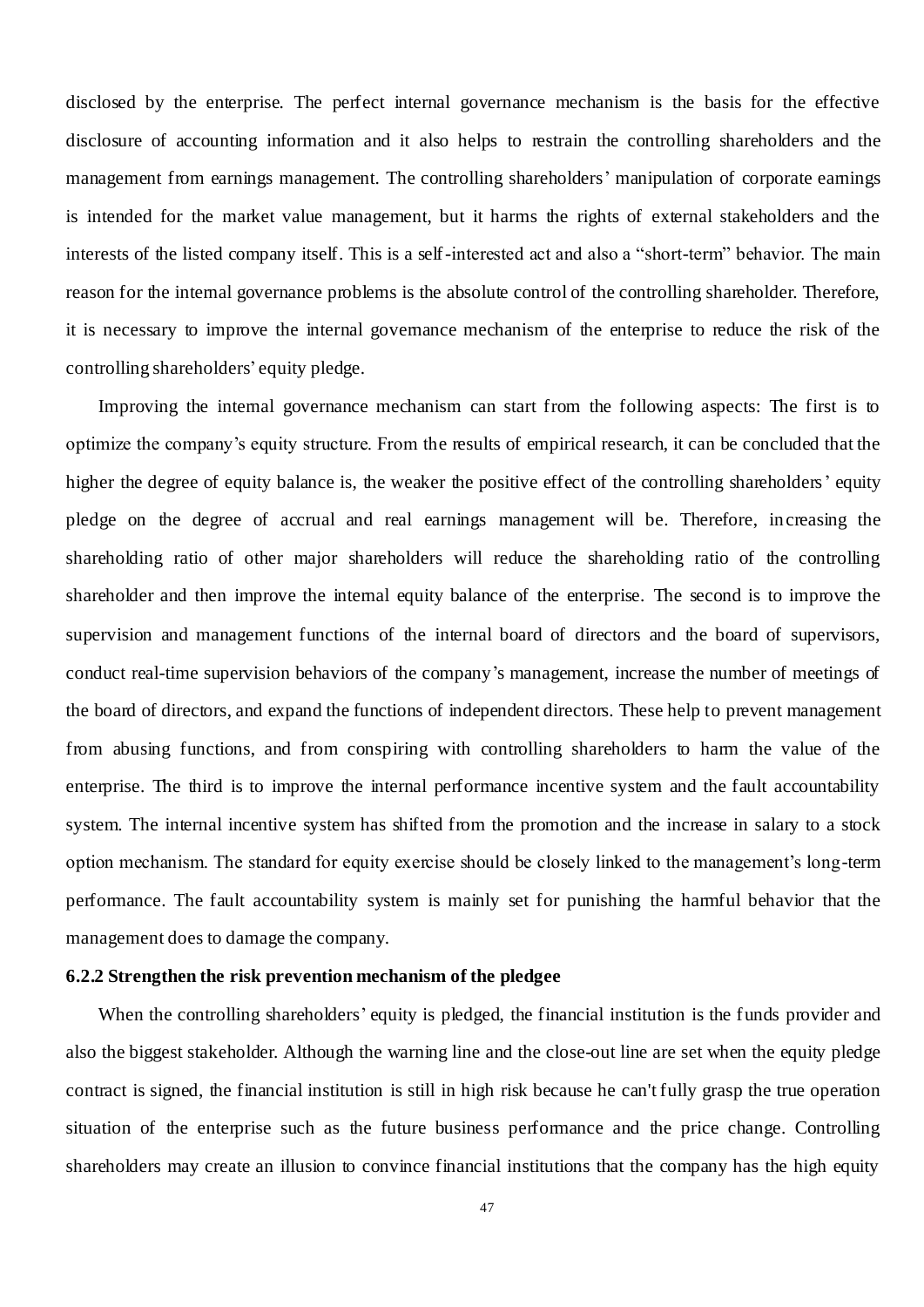value but the real equity value is lower than the stock price, thus transferring the risk of future stock price decline to financial institutions. Therefore, as a pledgee, it is necessary for financial institutions to create an effective evaluation mechanism to comprehensively evaluate the actual risks of the pledgee. According to relevant factors such as the ownership property of the pledger, the pledge rate, and the credit status of the actual controller, the pledgee can classify the risks of equity pledges into three categories: high, medium, and low. Moreover, financial institutions must continue to pay attention to the stock price changes of high-risk companies, equity changes, and negative media reports on the company, and then urge the pledger to improve the performance ability of the contract. When the stock price of the pledged equity touches the close-out line, financial institutions should actively negotiate with the company. They should not use the equity as the first source of repayment, but take the shareholders' own cash instead, in order to prevent shareholders from "emptying" the company.

# <span id="page-48-0"></span>**6.2.3 Improve the equity pledge system and disclosure system**

As a financing guarantee method, equity pledge requires the improvement of the external equity pledge system and disclosure system. The well-established system helps to prevent the adverse effect of the controlling shareholders' equity pledge on the capital market and listed companies. The "Measures of Transactions and Settlement for Equity Pledge Repurchase" implemented in March 2018 effectively curbed the phenomenon of excessively high pledge ratio. However, controlling shareholders can still avoid the excessively high pledge ratio through frequent pledges and releases. Therefore, in addition to controlling the pledge ratio, relevant regulatory authorities also need to introduce a series of policies to regulate the procedures of equity pledges, such as the number of pledges per year. For the pledge of controlling shareholders, more stringent restrictions should be imposed to prevent the controlling shareholders from infringing on the future value of the listed company. In addition, the identity and qualifications of the pledgee should also be restricted. Only financial institutions with corresponding qualifications can become the pledgee of equity pledges. Qualified financial institutions are those that can comprehensively evaluate the financial capabilities of the pledger, timely supervise the potential risks of the pledger, and the financial institution itself has strong financial ability.

The corporate earnings management behavior caused by the equity pledge, to a certain extent, is attributed to the imperfect company's disclosure system. Although the regulatory authorities have set certain requirements for the disclosure of equity pledges, the information disclosed can only reflect the pled ge time,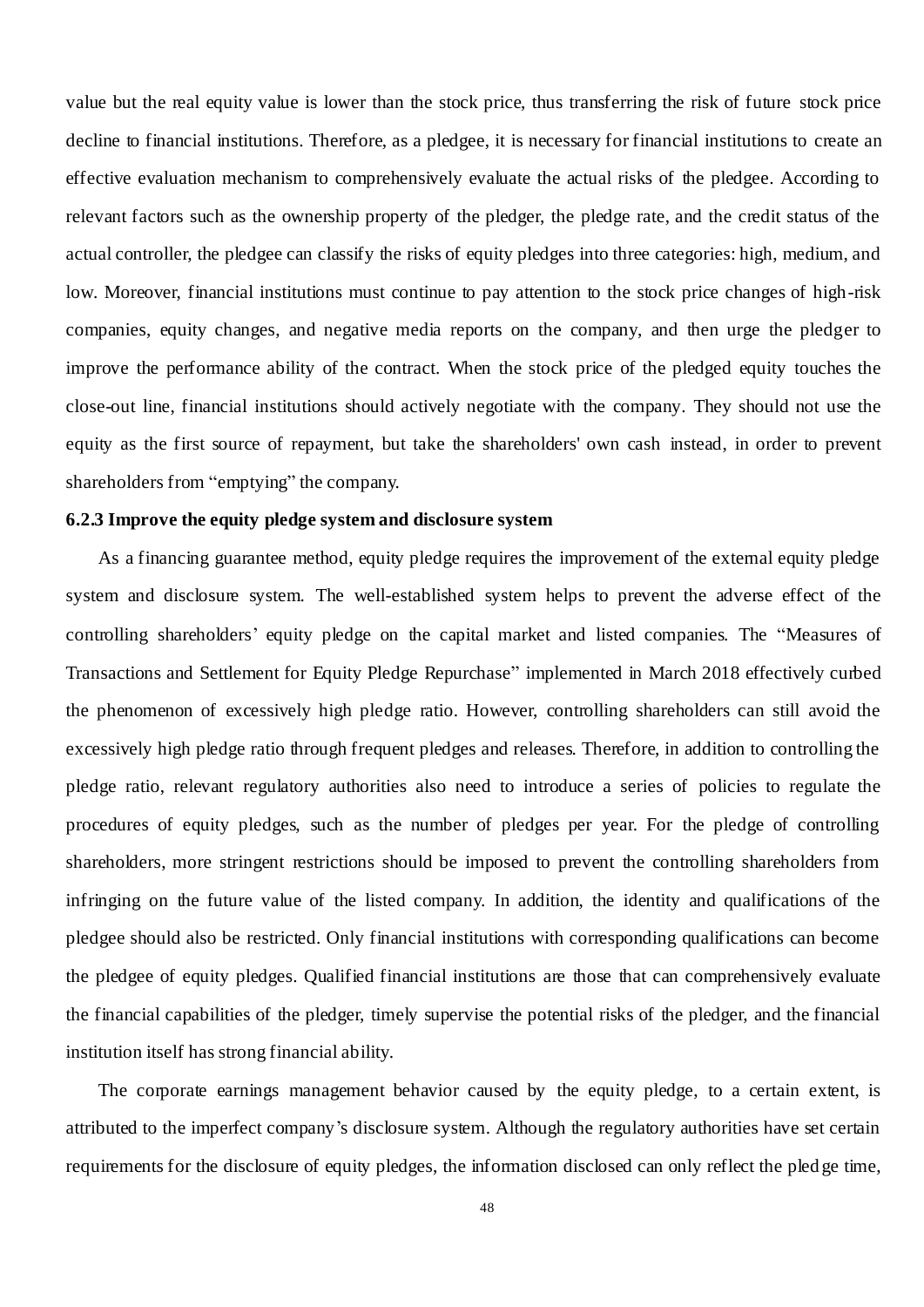pledge period, and general purposes of equity pledge. These information disclosures are not adequate to prevent controlling shareholders from manipulating earnings information. Relevant departments should require the controlling shareholder to disclose the specific use of the funds raised and the timely investment rate of return when the funds are reinvested, so as to reduce the information asymmetry of internal and external stakeholders. At the same time, it is necessary to clarify the standard of the disclosure content, so that the behavior before and after the equity pledge is comparable. In addition, the relevant regulators should strengthen the full-process supervision of information disclosure, and impose severe penalties on the violation of regulations during the pledge period.

# <span id="page-49-0"></span>**6.3 Research prospects**

This paper believes that further research can be conducted around the following areas in the future:

Firstly, the sample size of the research can be expanded. As the equity pledge business is becoming increasingly widespread, more companies and more annual data can be included to increase the accuracy of research in the future.

Secondly, other features of equity pledge can be included. For example, duration, interest rate and financing motives of the equity pledge can also be incorporated into the research on the influence of the controlling shareholders' equity pledge on the earnings management.

Thirdly, more proper indicators of earnings management can be found. Foreign statistical methods are still being used in Chinese academic field currently. Hopefully, more appropriate earnings management indicators that are in line with the domestic capital market environment can be found to improve the applicability and accuracy of the empirical results.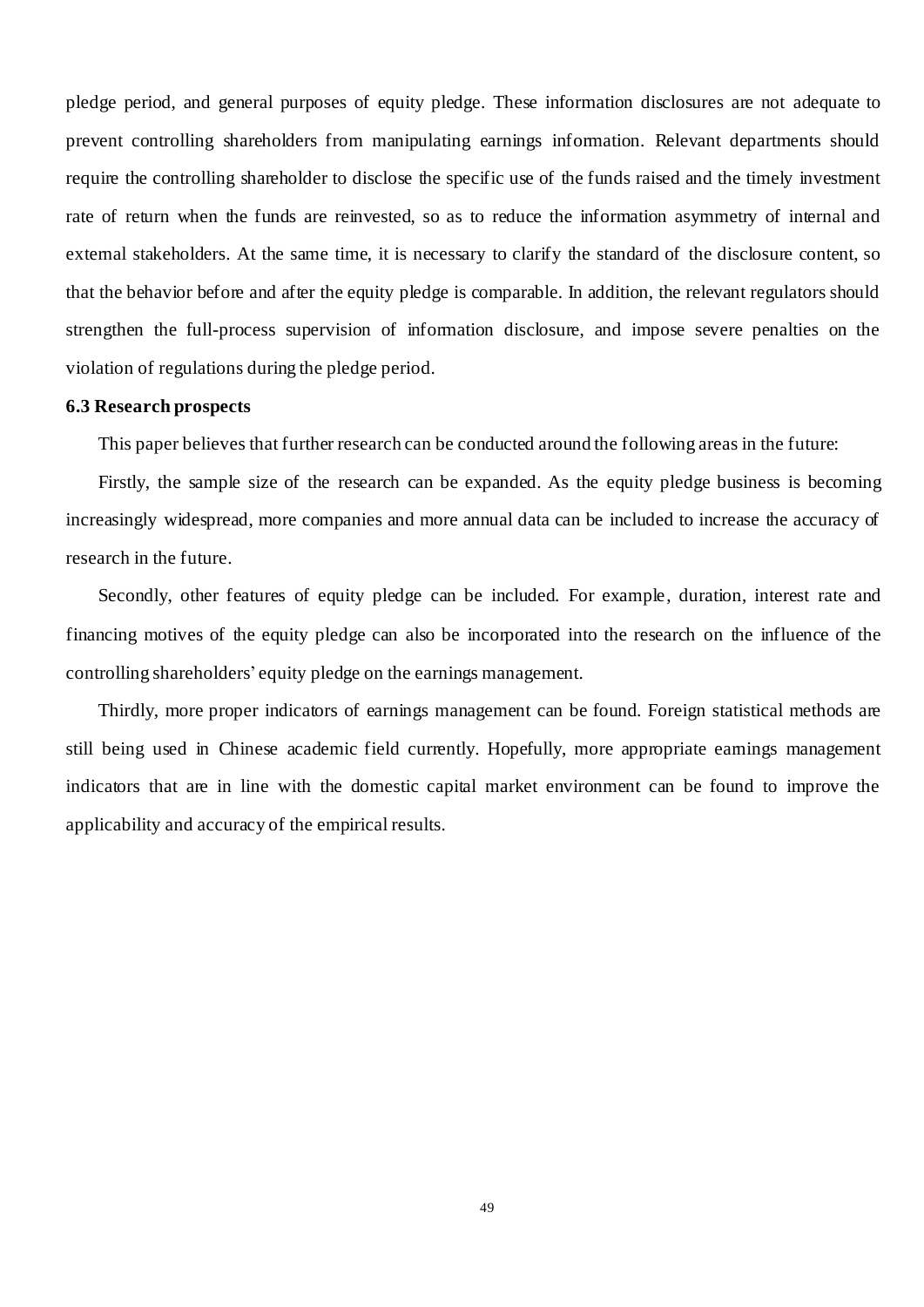#### **Bibliography**

- <span id="page-50-0"></span>1. Badertscher B A. 2011. Overvaluation and the choice of alternative earnings management mechanisms[J]. The Accounting Review, 86(5): 1491-1518.
- 2. Bennedsen M, Wolfenzon D. 2001. The Balance of Power in Closely Held Corporations[J]. Social Science Electronic Publishing, 58(1):113-139.
- 3. Bin Liu, Xing Liu, Shixin Li, Shunwen He. 2003. An Empirical Test of the Interactive Effect between CEO Salary and Corporate Performance[J]. Accounting Research, 000(003):35-39.
- 4. Bin Wang, Anhui Cai, Yang Feng. 2013. Major Shareholder Equity Pledge, Control Transfer Risk and Company Performance [J]. System Engineering Theory and Practice, (07): 1762-1773.
- 5. Bin Wang, Chunxia Song. 2015. Major Shareholders' Equity Pledge, the Nature of Equity and Earnings Management Methods[J]. East China Economic Management, 000(008): 118-128.
- 6. Cahan S F. 1992. The effect of antitrust investigations on discretionary accruals: A refined test of the political-cost hypothesis[J]. Accounting review, 77-95.
- 7. Caiyue Ouyang, Yan Xie, Jiacai Xiong. 2018. Controlling Shareholder's Equity Pledge and Newly Issued Corporate Bond Pricing[J]. Journal of Shanxi University of Finance and Economics, 40(303): 26 - 38.
- 8. Changqing Li, Lianyun Guan. 2004. An Empirical Study on the Relationship between Ownership Structure and Earnings Management [J]. Business Research, (19): 48-53.
- 9. Chengang Ye, Meng Liu. 2018. Analyst Concern, Property Rights and Earnings Management Path[J]. Journal of Zhongnan University of Economics and Law, 228(03):34-43+160.
- 10. Chun Cai, Rong Zhu, Hui He, Xie Liufang. 2012. Choice of Earnings Management Methods, Behavioral Hiddenization and Improvement of Dying Companies: Based on the Empirical Evidence from A-Share Special Handling Companies[J]. Accounting Research, (9):31-39+96.
- 11. Claessens S, Djankov S, Fan J, Lang L. 2002. Disentangling the Incentive and Entrenchment Effects of Large Shareholdings[J]. Journal of Finance, (57).
- 12. Cohen D A, Dey A, Lys T Z. 2008. Real and accrual-based earnings management in the pre-and post-Sarbanes-Oxley periods[J]. The accounting review, 83(3): 757-787.
- 13. Cohen D A, Zarowin P. 2010. Accrual-based and real earnings management activities around seasoned equity offerings[J]. Ssrn Electronic Journal, 50(1):2-19.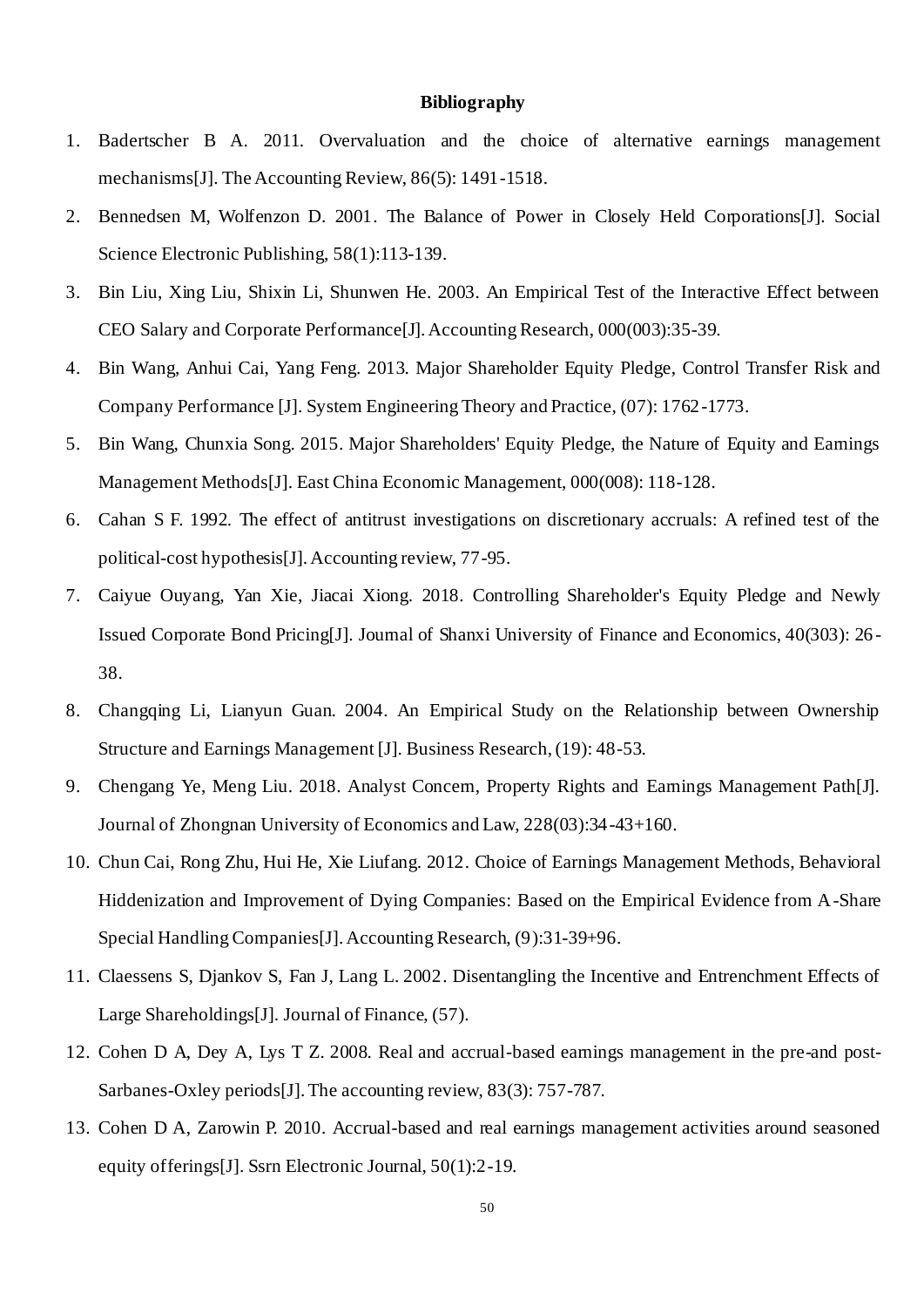- 14. Deping Chen, Xingting Lu. 2017. Research on the Relationship between Equity Pledge and Earnings Management——Based on the Empirical Test of Listed Companies on the Growth Enterprise Market[J]. Accounting Research, 000 (005): 39-44.
- 15. Deren Xie, Ke Liao, Dengjin Zheng. 2017. Controlling Shareholder's Equity Pledge and Implicit Choice of Accounting Policy for Development Expenditure[J]. Accounting Research, 000(003): 30 -38+94.
- 16. Deren Xie, Ke Liao. 2018. Pledge of Controlling Shareholders' Equity and Real Earnings Management of Listed Companies[J]. Accounting Research, (08): 21-27.
- 17. Fama E F, Jensen M C. 1983. Agency problems and residual claims[J]. The journal of law and Economics, 26(2): 327-349.
- 18. Fang Lin, Hui Xu. 2012. Governance Effects of Equity Balances Based on Real Trading Earnings Management[J]. Journal of Shanxi University of Finance and Economics, 000(001): 83-93.
- 19. Fei Cheng, Qingjun Zhang. 2018. Controlling Shareholder's Equity Pledge, Stock Increase and Stock Price Fluctuation [J]. Southern Finance, (11): 49-58.
- 20. Fields T D, Lys T Z, Vincent L. 2001. Empirical research on accounting choice [J]. Ssrn Electronic Journal, 31(1-3):255-307.
- 21. Fisman R. 2001. Estimating the value of political connections[J]. American economic review, 91(4): 1095-1102.
- 22. Guidry F, Leone A J, Rock S. 1999. Earnings-based bonus plans and earnings management by businessunit managers[J]. Journal of accounting and economics, 26(1-3): 113-142.
- 23. Gunny K A. 2010. The Relation Between Earnings Management Using Real Activities Manipulation and Future Performance: Evidence from Meeting Earnings Benchmarks[J]. Contemporary Accounting Research, 27(3): 855–888.
- 24. Healy P M. 1985. The effect of bonus schemes on accounting decisions[J]. Journal of Accounting and Economics, (7):85-107.
- 25. Jiang G, Lee C M C, Yue H. 2010. Tunneling through intercorporate loans: The China experien ce[J]. Journal of Financial Economics, 98(1): 1-20.
- 26. Jianqiao Hong, Hao Xue. 2009. How do Equity Balances Affect the Reliability of Operating Accruals: A Related Party Transaction Perspective[J]. Management World, (01): 153-161.
- 27. Jianqiao Lu. 1999. An Empirical Study on Earnings Management of Loss-making Listed Companies in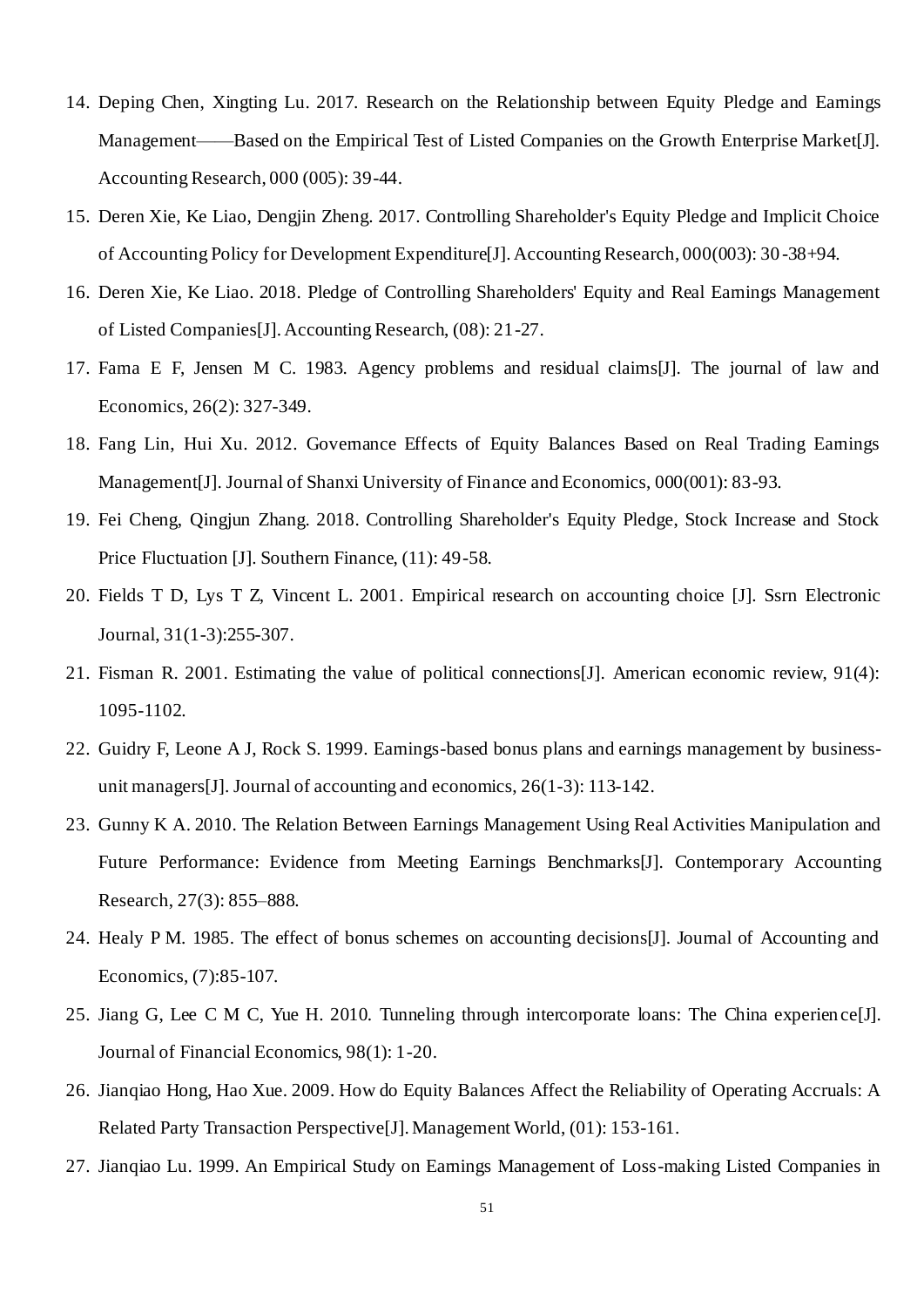China [J]. Accounting Research, 000(009): 25-35.

- 28. Jie Yang. 2013. Empirical Research on IPO Earnings Management of Listed Companies on Chinese Growth Enterprise Market. Finance and Economics, 000(007): 72-75,15.
- 29. Jiwei Yang. 2010. Equity Governance Structure and Earnings Quality: Empirical Evidence in the Postshare Split Era[J]. Economics and Management Research, (08): 14-21.
- 30. Johnson S, Porta R L, Lopez-De-Silanes F. 2000. Tunneling[J]. American Economic Review, 90(2):22- 27.
- 31. Jones J J. 1991. Earnings management During Import Relief Investigation [J]. Journal of Accounting Research, 29(2):193-228.
- 32. Junrui Zhang, Sijia Yu, Zijian Cheng. 2017. Will the Pledge of Major Shareholders' Equity Affect the Auditor's Decision? ——Evidence Based on Audit Fees and Audit Opinions [J]. Audit Research, 000(003): 65-73.
- 33. Kaimin Liao, Yanhua Chen, Hongjiao Ding, et al. 2014. Research on the Influence of Controlling Shareholder's Equity Pledge on the Tendency of Cash Dividend Distribution[J]. China Management Information Technology, (16): 116-118.
- 34. Khwaja A I, Mian A. 2005. Do lenders favor politically connected firms? Rent provision in an emerging financial market[J]. The Quarterly Journal of Economics, 120(4): 1371-1411.
- 35. Koh P S. 2003. On the association between institutional ownership and aggressive corporate earnings management in Australia[J]. The British accounting review, 35(2): 105-128.
- 36. Lanfen Gao. 2002. The Effect of the Agency Problem of the Equity Pledge of Directors and Supervisors on Accounting Information and Company Performance [D]. National Cheng Kung University.
- 37. Lefort F, Urzúa F. 2008. Board independence, firm performance and ownership concentration: Evidence from Chile [J]. Journal of Business Research, 61(6):615-622.
- 38. Longping Zhang, Lin Pan, Caiyue Ouyang, etc. 2016. Does the Pledge of Controlling shareholders' Equity Affect the Auditor's Pricing Strategy? Empirical evidence from Chinese listed companies[J]. Auditing and Economic Research, 031(006):35-45.
- 39. Marra A, Mazzola P, Prencipe A. 2011. Board monitoring and earnings management pre -and post-IFRS[J]. The International Journal of Accounting, 46(2): 205-230.
- 40. Pourciau S. 1993. Earnings management and nonroutine executive changes [J]. Journal of Accounting &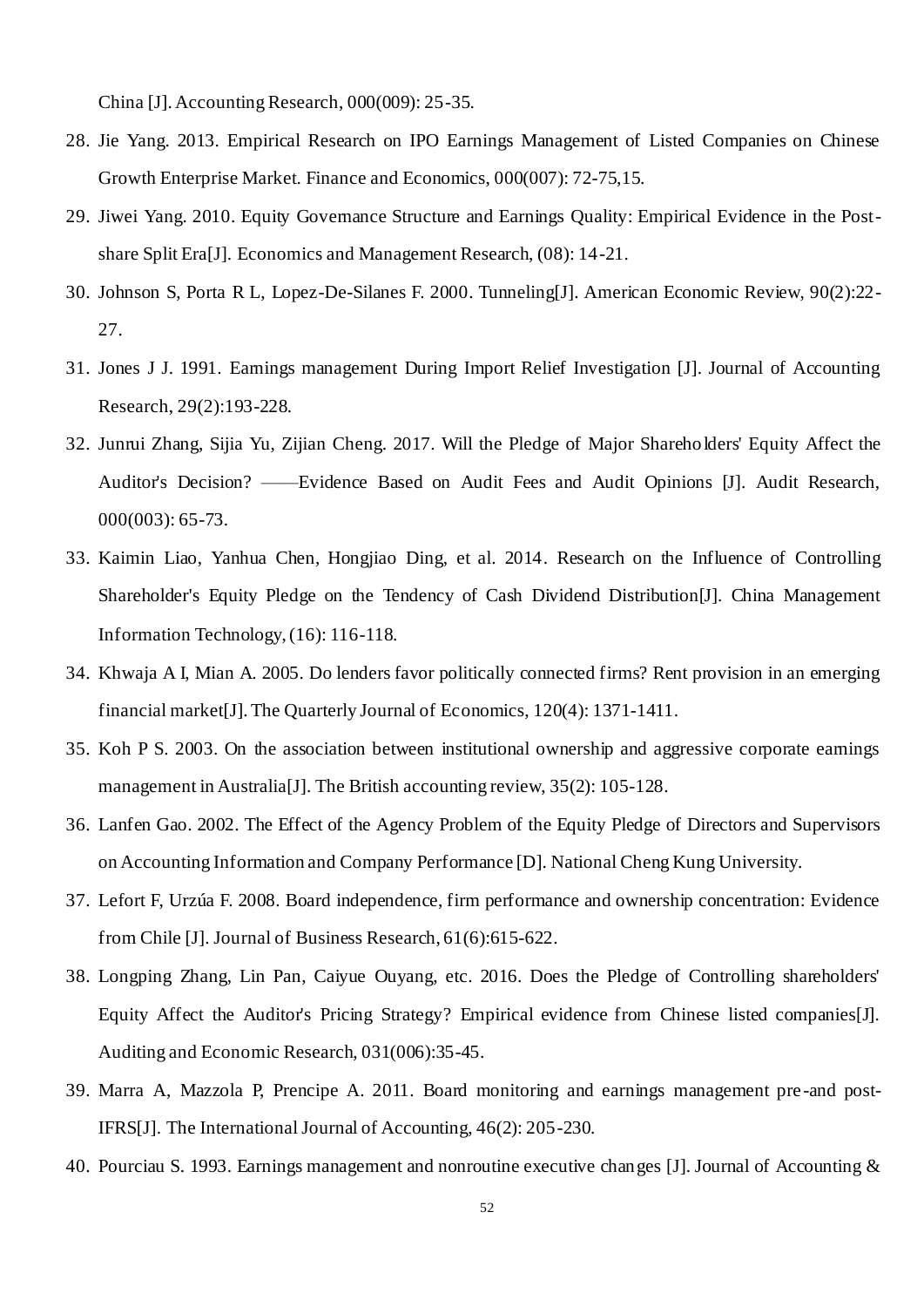Economics, 16(1-3):317-336.

- 41. Qiliang Liu, Jingying Liu, Lihua Tan, Yaman Zhang. 2011. IFRS Mandatory Convergence, Earnings Motivation and Accruals, and Real Earnings Manipulation<sup>[J]</sup>. Accounting Communications, 000(05):9 -15.
- 42. Roychowdhury S. 2006. Earnings management through real activities manipulation[J]. Journal of Accounting & Economic, 42(3):335-370.
- 43. Shleifer A, Vishny R W. 1997. A Survey of Corporate Governance[J]. Journal of Finance, 52(2):737 -783.
- 44. Shu Lin, Minghai Wei. 2000. Profit Management in the Process of China's A-Share Issuing Company's Initial Public Offering. China Accounting and Finance Research, 002(002): 87-103.
- 45. Sweeney A P. 1994. Debt-covenant violation and managers' accounting responses[J]. Journal of accounting and Economics, 17(3):281-308.
- 46. Teoh S H, Welch I, Wong T J. 1998. Earnings management and the long‐run market performance of initial public offerings[J]. The journal of finance, 53(6): 1935-1974.
- 47. Tingting Zhang, Yanxi Li, Weiqiang Zeng. 2018. Research on the Differences in Earnings Management Behaviors of Listed Companies under Media Concerns——A New Way to Govern Earnings Management[J]. Management Review, 30(2): 25-41.
- 48. Weiying Zhang. 1999. Viewing China's State-owned Enterprise Reform from the Corporate Governance Structure. Enterprise Theory and China's Enterprise Reform. Beijing: Peking University Press.
- 49. Wenli Zhu, Xinxin Chen, Lina Kan. 2020. How does Equity Pledge Affect the Value of Listed Companies [J]. Finance and Accounting Monthly, 000(001): 48-55.
- 50. Xie Deren, Cui Chenyu, Xiaoyan Tang. 2018. Motivation to Achieve Performance and Real Earnings Management under Performance-Based Equity Incentives[J]. Nankai Management Review, 21(01):159- 171.
- 51. Xingwen Zhu, Yigang Liao, Shengwen Xie. 2010. Senior Management Change, Equity Characteristics and Earnings Managemecnt: Empirical Evidence from Chinese Listed Companies[J]. Nankai Management Review, 13(002): 23-29.
- 52. Xinhong Wang, Yanyan Li. 2016. The Characteristics of Major Shareholders' Equity and Equity Pledge: Based on the Analysis of Small and Medium-sized Listed Companies[J]. Commercial Research, 000(006): 116-121.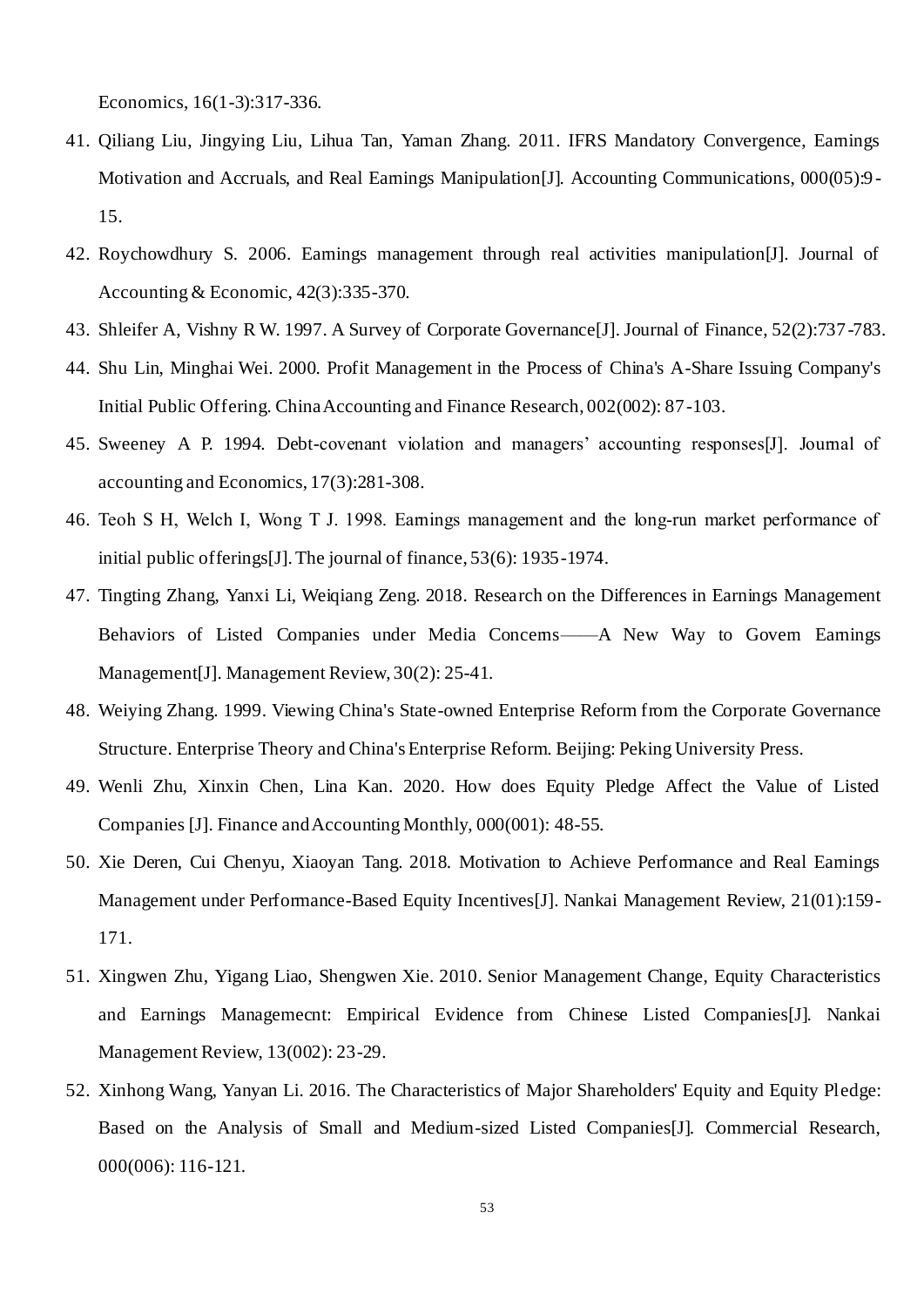- 53. Xuan Qin, Junxiong Fang. 2019. Research on Corporate Earnings Management Behavior Before and After Debt Default Exposure——An Empirical Test Based on the Perspective of Debt Risk Management[J]. China Economic Issues, (6): 119-134.
- 54. Yanxi Li, Shize Bao, Rui Gao. 2007. Salary Incentives, Board Supervision and Earnings Management of Listed Companies. Nankai Management Review, 10(006); 55-61.
- 55. Yifu Lin, Fang Cai, Zhou Li. 1997. The Connotation of Modern Enterprise System and the Reform Direction of State-owned Enterprises[J]. Economic Research, 000(017): 3-10.
- 56. Yufeng Jian, Changsheng Liu. 2013. Research on Equity Concentration, Equity Balances and Corporate Earnings Management——Based on the empirical data of A-share listed companies from 2009 to 2011[J]. Friends of Accounting, 000(004): 74-79.
- 57. Yujian Lu. 2003. Research on Earnings Management of Chinese A-Share Listed Companies Based on Allotment Rights[J]. Journal of Hebei University (Philosophy and Social Sciences Edition), 28(004):89 - 94.
- 58. Yun W P, Shin H H. 2004. Board Composition and Earning Management in Canada[J]. Journal of Corporate Finance, 10(3):431-457.
- 59. Zengfu Li, Qingyi Zeng, Xiahai Wei. 2011. Debt Contract, Nature of Controller and Earnings Management[J]. Economic Review, (6): 88-96.
- 60. Zengfu Li, Youhuan Zheng, Yujun Lian. 2011. Equity Refinancing, Earnings Management and the Performance Deterioration of Listed Companies: A Study Based on Accrual Item Manipulation and Real Activity Manipulation [J]. Chinese Management Science, 19(02): 49-56.
- 61. Zengfu Li, Zhiqiang Dong, Yujun Lian. 2011. Accrued Project Earnings Management or Real Activity Earnings Management?——Based on the Research of Income Tax Reform in China in 2007[J].Management World, 000(006):121-134.
- 62. Zhenwei Gu, Lingnan Ouyang, Mo Qin. 2008. An Empirical Study of "One Share Domination" and Earnings Management[J]. Journal of Chongqing University (Social Science Edition), (05): 54-59.
- 63. Zhizhong Huang, Xiangyun Han. 2014. Major Shareholder Equity Pledge, Capital Embezzlement and Earnings Management[J]. Contemporary Accounting Review, 000(002): 19-34.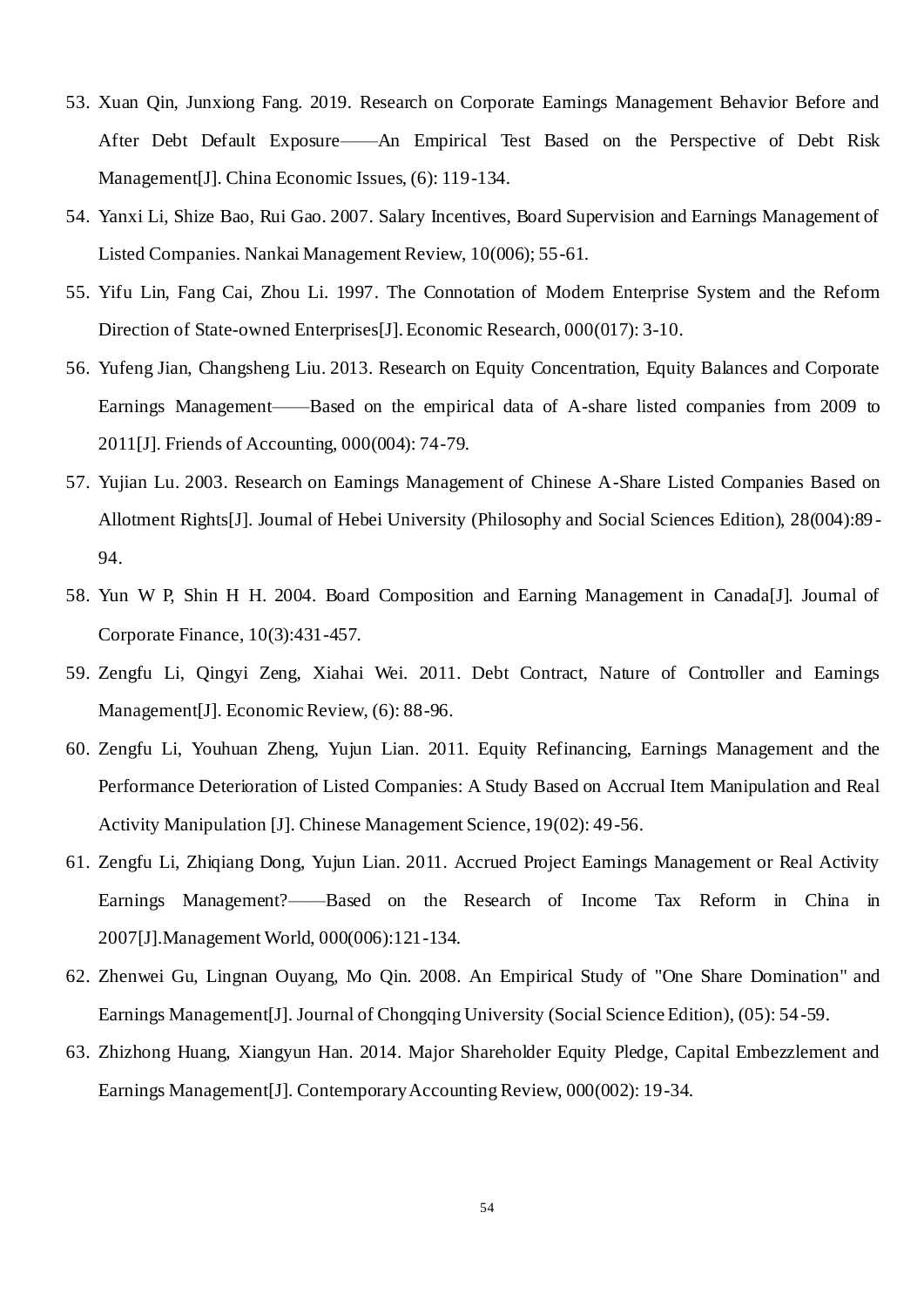#### **Acknowledgements**

<span id="page-55-0"></span>First of all, I want to express my gratitudes to my Chinese and Italian supervisors during the process of thesis writing. Although I often bother Prof. Xu Haoping to consult the empirical analysis of the thesis, she always spares no efforts to help me analyze the problem and tells me the principle of all the steps. It is a pity that I cannot attend courses on Luiss campus because of the COVID-19, but the online courses of Prof. Giovanni Fiori leave a deep impression on me. His lessons are interesting and abundant, which makes me acquire a lot from the course of corporate governance. Despite of the inconvenience of email communication, my supervisor Prof. Giovanni Fiori and co-supervisor Prof. Simone Scettri can always give me a timely reply to the improvement of my thesis. Secondly, I want to thank my parents for their tolerance and support during my studies over the years. I am not particularly confident and prone to anxiety. When encou ntering setbacks and difficulties in studying, you are always the first to comfort me and encourage me, and always choose to believe in me. I am grateful to you for creating a good and comfortable learning environment for me. In the future, when I step into the society, I will remember your teachings to me and follow you as an example. In addition, I also want to appreciate my partners in the study group. We usually encounter with difficulties in learning online courses in Luiss, but we always help and encourage with each other and finally we all achieve satisfactory results in the exams. Finally, I would like to thank all the friends who assisted me during my study and life. It is your concern that makes me better and better.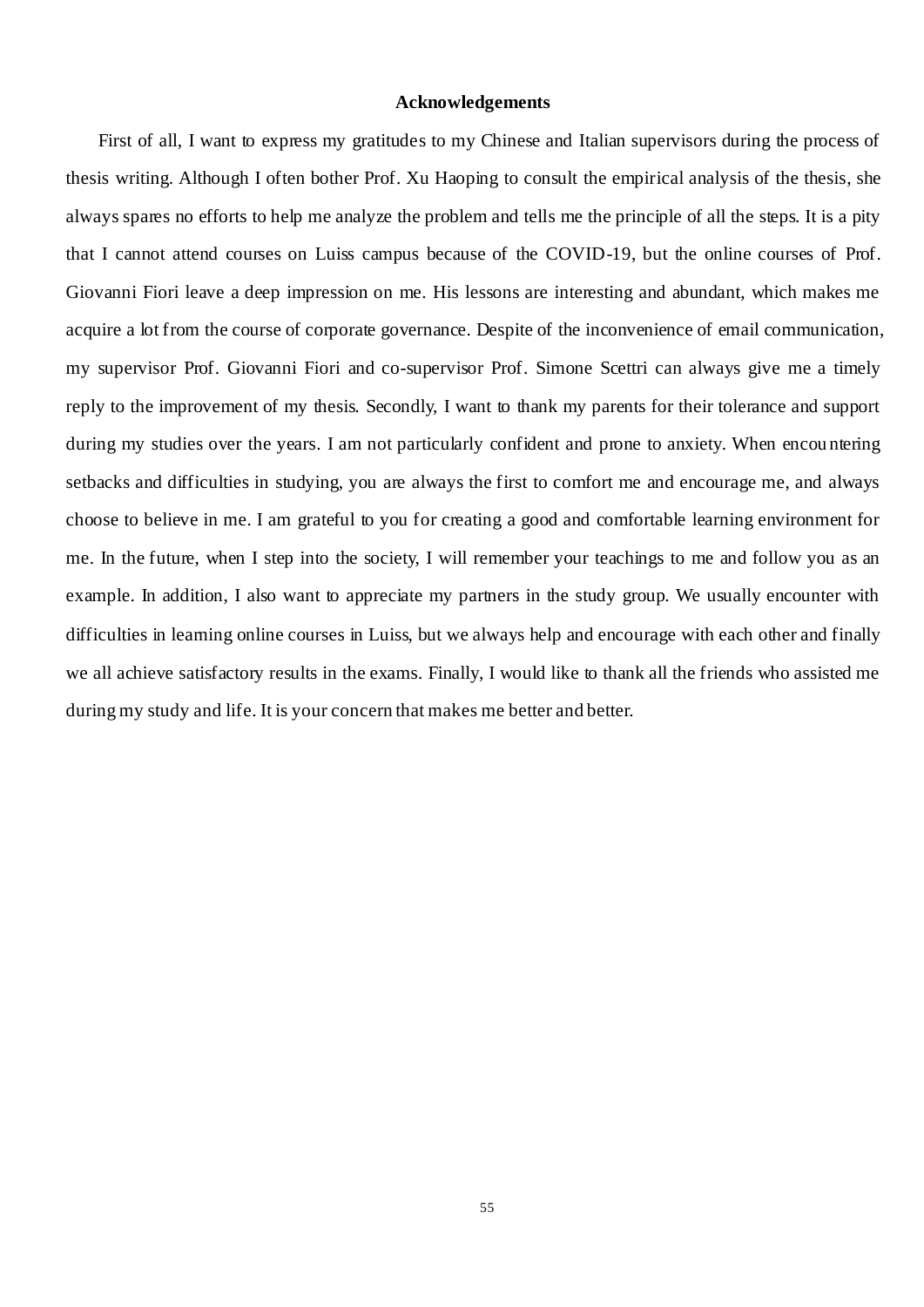# **Summary**

# **1 Abstract**

Equity pledge is one of the most important financing channels for controlling shareholders in China. It has the advantages of low financing costs, convenient procedures, and not influencing the controlling position. Since 2013, equity pledge behavior has shown a surging development, but it itself implies huge risks, which can easily lead to a series of financial crises in listed companies due to excessive earnings management. Therefore, the research questions in this paper are: (1) whether the controlling shareholders will conduct more accrual and real earnings management activities after the equity pledge financing; (2) from the perspective of different equity structures, whether these factors will have the moderating effect on the relationship between controlling shareholders' equity pledge and earnings management. The research contents of this paper are arranged as follows:

Firstly, this paper sorts out relevant literature and theoretical basis. This paper refers to relevant theories of equity pledge, information asymmetry theory, principal-agent theory and incomplete contract theory, consults relevant domestic and foreign literature on controlling shareholders' equity pledge, earnings management and equity structure, summarizes the characteristics and deficiencies of the existing literature, and finally finds new research direction in this paper.

Secondly, this paper analyzes the status quo of equity pledge of listed companies in China. Statistics shows that from 2008 to 2018, the number of Chinese A-share listed companies that pledged equity continued to increase, and the total market value of pledged stocks also increased significantly. Through theoretical analysis, this paper puts forward the research assumptions.

Thirdly, this paper uses the data from CSMAR database and WIND database to conduct an empirical analysis of the relationship between the controlling shareholders' equity pledge of A-share listed companies from 2008 to 2018 and accrual earnings management or real earnings management. The research indicates that the controlling shareholders' equity pledge will increase the degree of accrual and real earnings management. As the proportion of controlling shareholders' equity pledge increases, the degree of accrual and real earnings management will continue to increase. Furthermore, the equity structure will play a role in moderating the positive relationship between controlling shareholders' equity pledge and corporate earnings management. The higher the degree of equity balance is, the weaker the positive effect of whether the controlling shareholders' equity is pledged and the equity pledge ratio on the degree of accrual and real earnings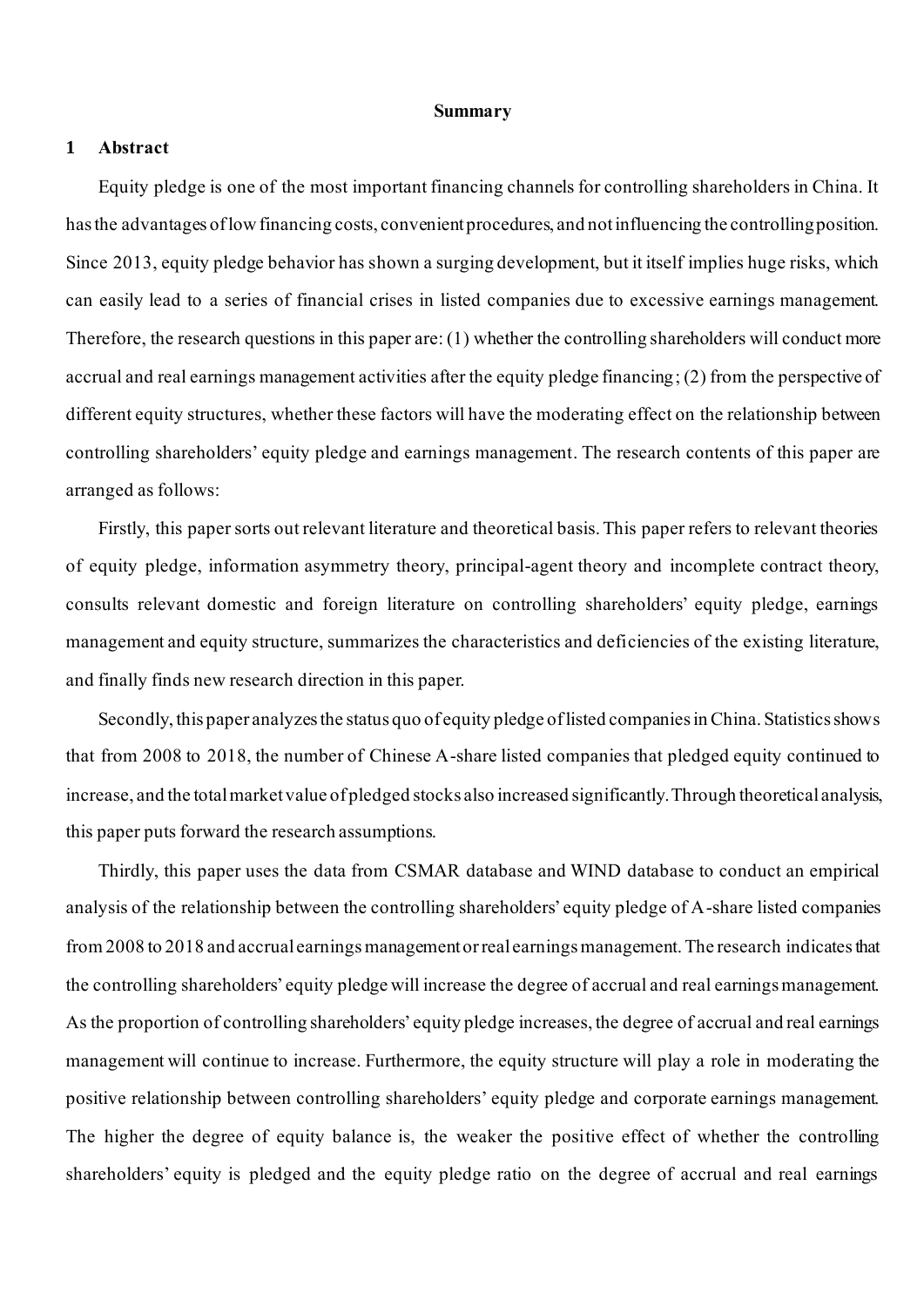management will be. The higher the degree of equity concentration is, the stronger the positive effect of whether the controlling shareholders' equity is pledged and the equity pledge ratio on the degree of accrual and real earnings management will be. Compared with state-owned holding companies, whether the controlling shareholders' equity is pledged and the equity pledge ratio in a private company have a more positive effect on accrual and real earnings management.

Finally, this paper puts forward relevant recommendations and future research prospects.

**Keywords:** controlling shareholder, equity pledge, equity structure, real earnings management, accrual earnings management

# **2 Introduction**

#### **2.1 Research background**

Equity pledge is one of the most important financing channels for controlling shareholders in China. Compared with other financing methods, equity pledge has the advantage of low financing costs, convenient procedures, and does not affect the controlling position for shareholders, which makes controlling shareholders more inclined to alleviate financial pressure through equity pledge. Since the securities company launched the stock pledge repurchase business in 2013, the business has developed rapidly in a few years, and the transaction volume has shown a significant increase. However, it is alarming that although equity pledge has solved the financing needs of listed companies, it also implies huge risks. For the controlling shareholder of equity pledge, after the pledge if the stock price continues to fall and reaches the warning line, the shareholder will face the risk of the pledged shares being closed-out or even the control right being changed. For listed companies, a series of problems arise while the number of pledged stocks continues to increase. Due to the great uncertainty in the value of the pledged equity, once the stock price hits the warning line, the p ledgee will require the controlling shareholder to make up the collateral. If the close-out line is reached and the controlling shareholder is unable to add more collaterals, the pledgee has the right to sell the pledged object in the secondary market to protect the its rights. This will form a negative feedback effect, further trigger stock price fluctuations, and may even make listed companies suffer financial crises and changes in control rights. LeTV's controlling shareholder Jia Yueting made the company's operating environment deteriorate due to large-scale equity pledges, which had extremely adverse effects on the company's operations and management. Therefore, whether the controlling shareholder wants to avoid losing control or to maintain the company 's refinancing ability, the controlling shareholder will adopt a series of measures to maintain the value of the pledge.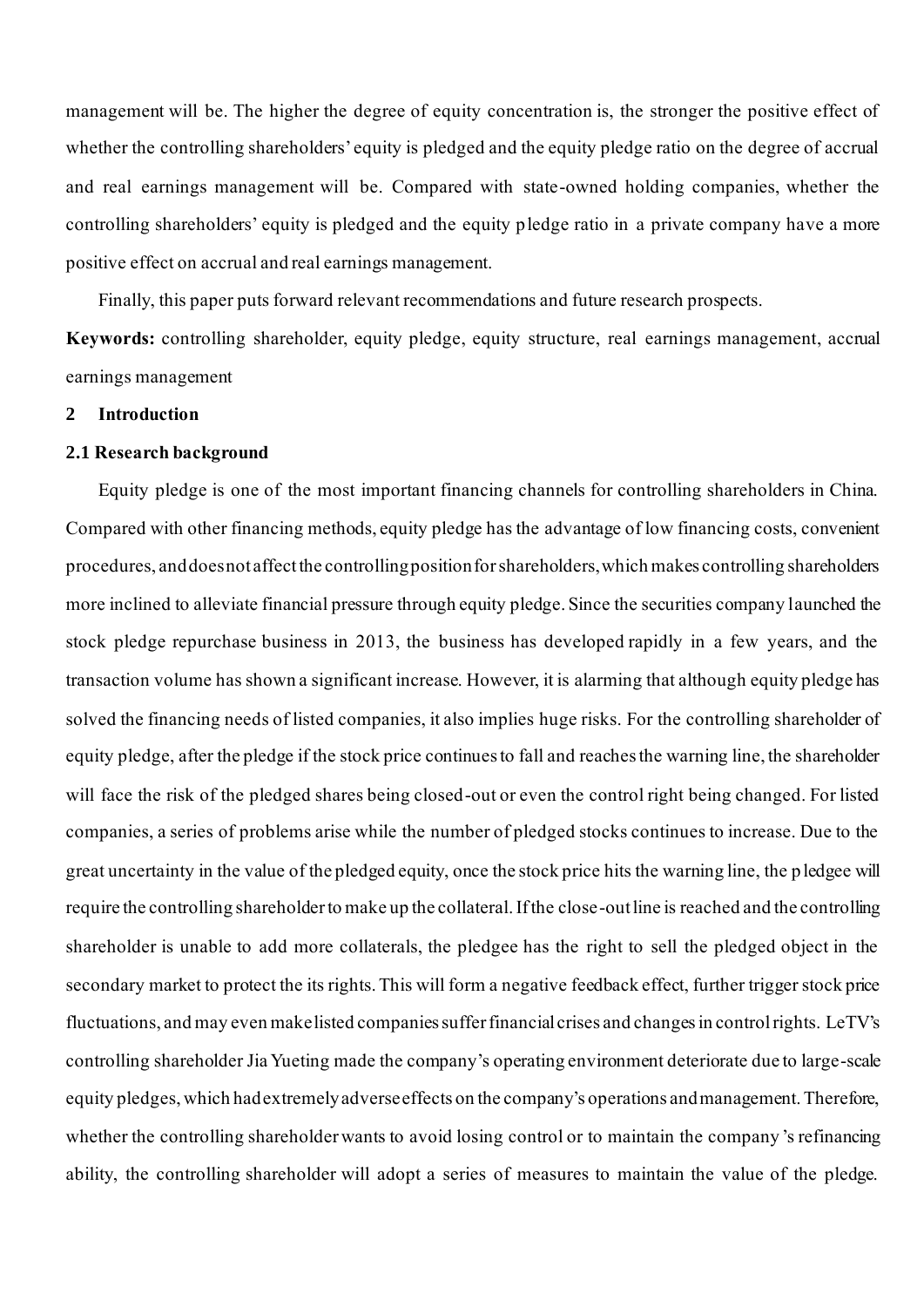Admittedly, the accounting earnings plays an important role in influencing stock prices. Therefore, the main research question of this paper is whether the controlling shareholder will conduct more accrual and real earnings management activities in order to stabilize the stock price after the equity pledge financing. In addition, the internal and external governance environment has a significant effect on the self-interested behavior of controlling shareholders and the earnings management activities of enterprises. Accordingly, from the perspective of different equity structures, what changes will happen to the relationship between controlling shareholders' equity pledge and accrual earnings management or real earnings management? This is the second issue to be solved in this paper.

# **2.2 Research significance**

#### (1) Theoretical significance

In terms of the economic consequences of the equity pledge, although some scholars have explored the impact of equity pledges on earnings management, most of them are limited to the study of accrual earnings management. There are only a few empirical studies that incorporate real earnings management into empirical research. With the improvement of accounting standards and stringent legal supervision, real earnings manipulation has gradually attracted the attention of more listed companies due to its hidden features. An increasingly number of companies have shifted from accrual earnings manipulation to real earnings manipulation for profit adjustment. Therefore, it is particularly important to study the influence of equity pledge behavior on both accrual earnings management and real earnings management at the same time. In addition, it is found that currently most scholars directly study the influence of equity pledge on earnings management, but have not considered that the nature of the enterprise itself will have an impact on earnings management. For companies with different equity structures, the influence of the controlling shareholders' equity pledge on earnings management is likely to be different. Therefore, this paper will focus on how the accrual and real earnings management behavior of listed companies will be affected respectively when the controlling shareholders' equity is pledged, broadening the research of earnings management. Furthermore, this paper will explore the moderating effect of different equity structures on the relationship between the controlling shareholders' equity pledge and earnings management.

# (2) Practical significance

This paper studies the influence of controlling shareholders' equity pledge activities on the company's earnings management, providing corresponding guidance and suggestions for the regulatory authorities and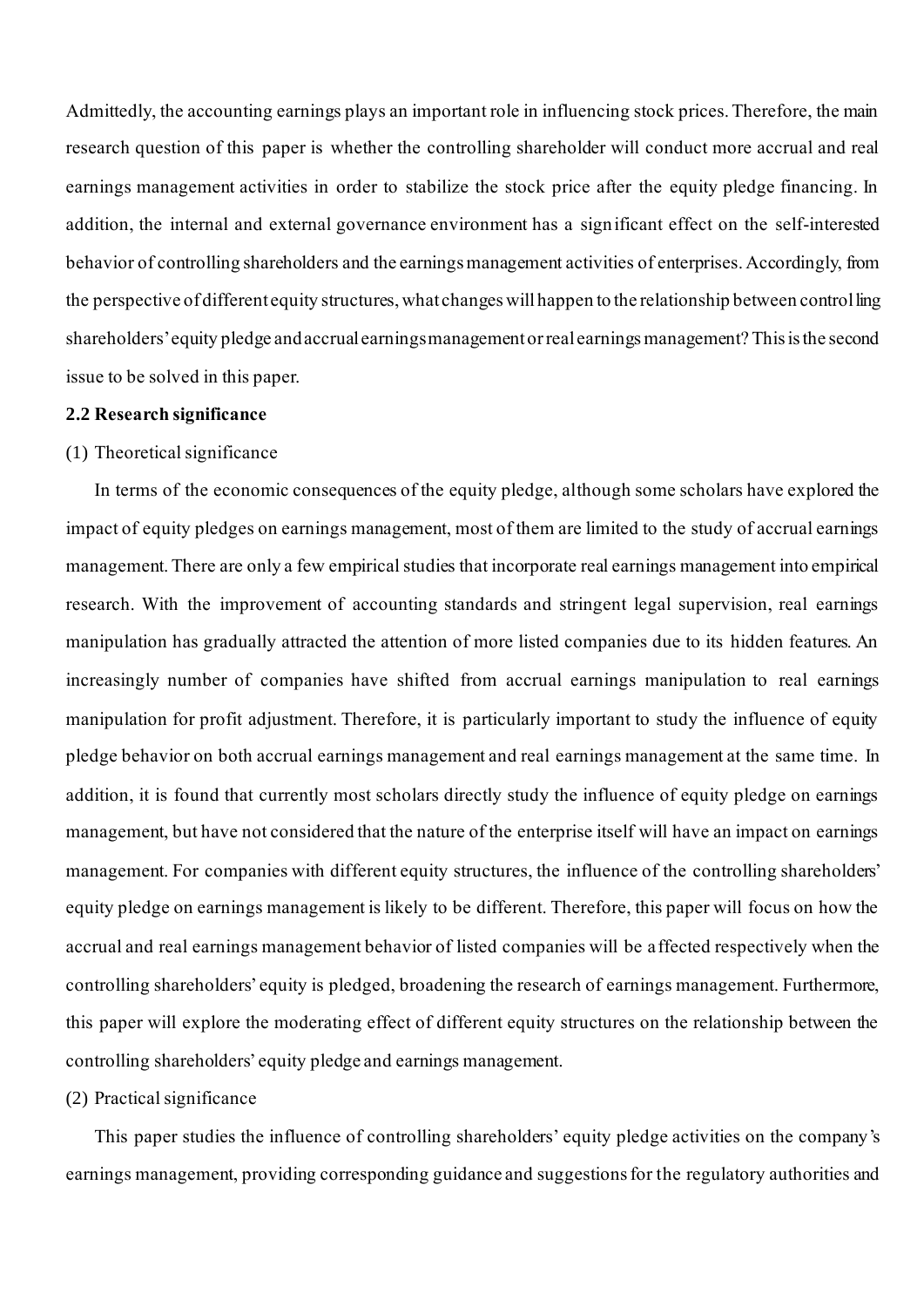listed companies. Firstly, it provides relevant guidance for the securities regulatory authorities about the supervision of equity pledges in the securities market. Equity pledges can solve financing constraints, but frequent and large equity pledges will probably harm business performance and the interests of small and medium shareholders, and hinder the healthy development of the capital securities market. Therefore, the regulatory authorities should pay more attention to the behavior of the controlling shareholders' equity pledge, and formulate more stringent laws and regulations related to the equity pledge financing. The purpose is to prevent controlling shareholders from appropriating the interests of small and medium shareholders to satisfy their own personal interests. The second point is to guide listed companies on how to manage corporate earnings reasonably in order to maintain the stability of the stock price and meanwhile promote the healthy and orderly development of the company. Furthermore, the companies can learn from the paper about how to prevent the instability of stock prices that will cause the transfer of corporate control and damage the rights and interests of small and medium shareholders. Therefore, this paper will further proceed with the perspective of equity structures, systematically analyzing the relationship between controlling shareholders' equity pledge and earnings management.

# **2.3 Research content**

The first chapter summarizes the research background of the thesis in general, clarifies the theoretical and practical significance, elaborates the research content and research methods, and finds out the innovations of the thesis.

The second chapter is to organize related theories and literature. It mainly refers to relevant theories of equity pledge, information asymmetry theory, principal-agent theory and incomplete contract theory and consults relevant domestic and foreign literature of controlling shareholders' equity pledge, earnings management and equity structure. Finally, a suitable direction is found for the research.

The third chapter focuses on the theoretical analysis and research hypotheses. This part first analyzes the status quo of equity pledge in Chinese listed companies. After that it explores the effect of equity pledge on earnings management, and the moderating effect of equity structure on them, and then puts forward the research hypotheses of this paper through theoretical analysis.

The fourth chapter is the benchmark test. It first establishes regression models and performs regressions based on the research hypotheses mentioned above. After the main regression is completed, it needs to be verified whether the research result meets the research hypotheses or not.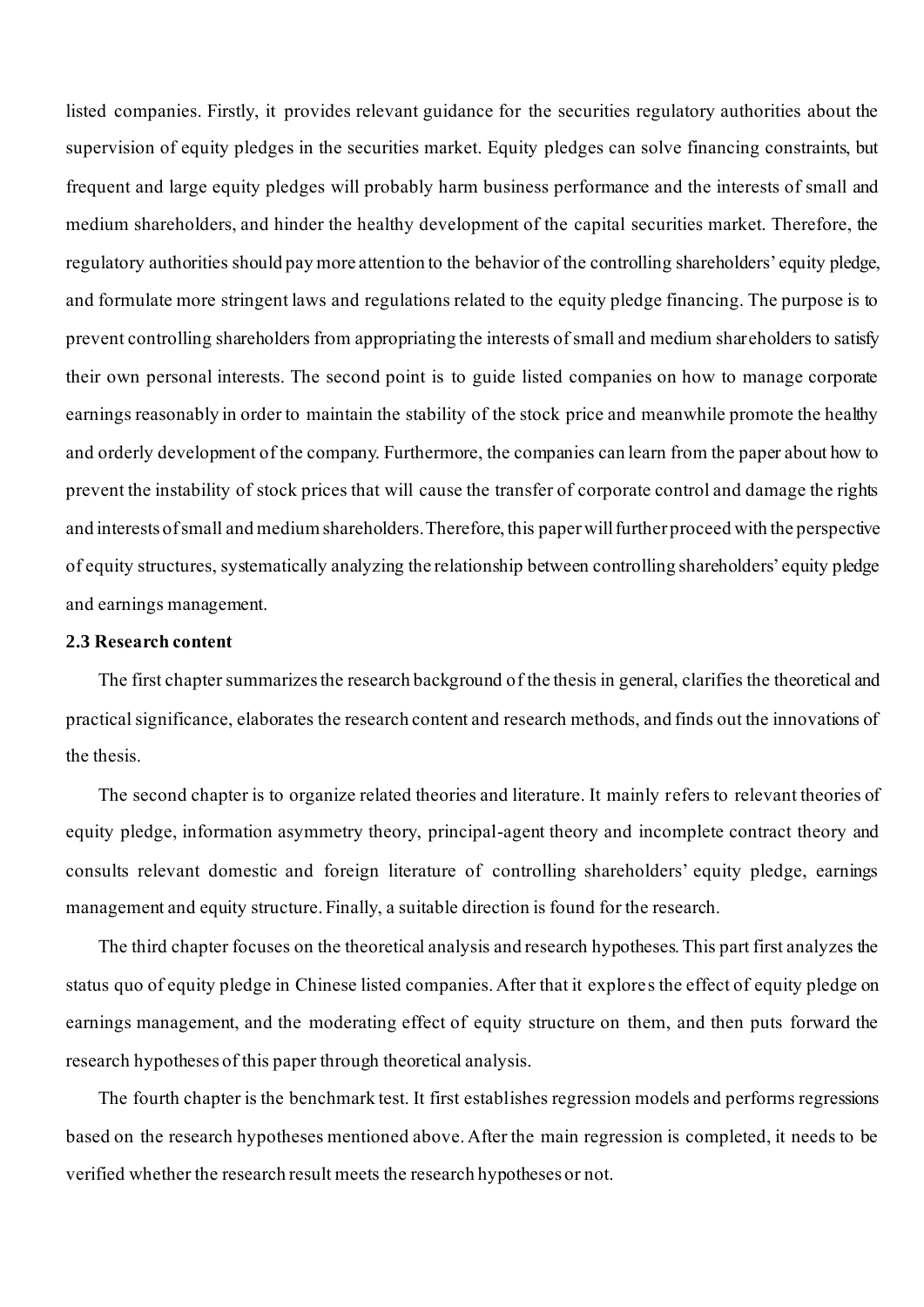The fifth chapter further tests the moderating effect and carries out the robustness check. It first introduces equity structures--equity balance, equity concentration and ownership property--as moderating variables, and then systematically studies how different equity structures can moderate the relationship between the controlling shareholders' equity pledge and earnings management. Finally, the robustness test is carried out to consolidate the main conclusions of the thesis.

The sixth chapter is the research conclusion and recommendations. It analyzes and summarizes the theoretical analysis and empirical results, and then puts forward relevant policy recommendations and possible guidelines for future research.

# **2.4 Research methods**

This paper first summarizes the research theories and literature, based on this puts forward the research hypotheses, constructs multiple regression models, and finally conducts empirical analysis. The methods used in the study of the relationship between the controlling shareholders' equity pledge and earnings management are as follows:

(1) Literature analysis method.

This paper summarizes the characteristics and deficiencies of the existing literature by consulting domestic and foreign related documents on major shareholders' equity pledge, earnings management a nd equity structure. Furthermore, on the basis of relevant theories of equity pledge, information asymmetry theory, principal-agent theory and incomplete contract theory, it analyzes the correlation between controlling shareholders' equity pledge and earnings management, and then puts forward the research hypotheses.

(2) Empirical analysis method.

This paper uses the data of Chinese A-share listed companies from 2008 to 2018. First, it analyzes the influence of controlling shareholders' equity pledge on accrual and real earnings management. Second, it divides equity structures into equity balance, equity concentration, and ownership property and explores whether these three factors promote or inhibit the influence of the controlling shareholders' equity pledge on accrual and real earnings management. Combining descriptive statistics, two-way fixed effect models, and robustness tests, the results of the empirical research are finally analyzed and summarized.

# **2.5 Research innovations**

First, this paper introduces the controlling shareholders' equity pledge into the study of earnings management motivation. Academia has been rich in research on corporate earnings manipulation motives, but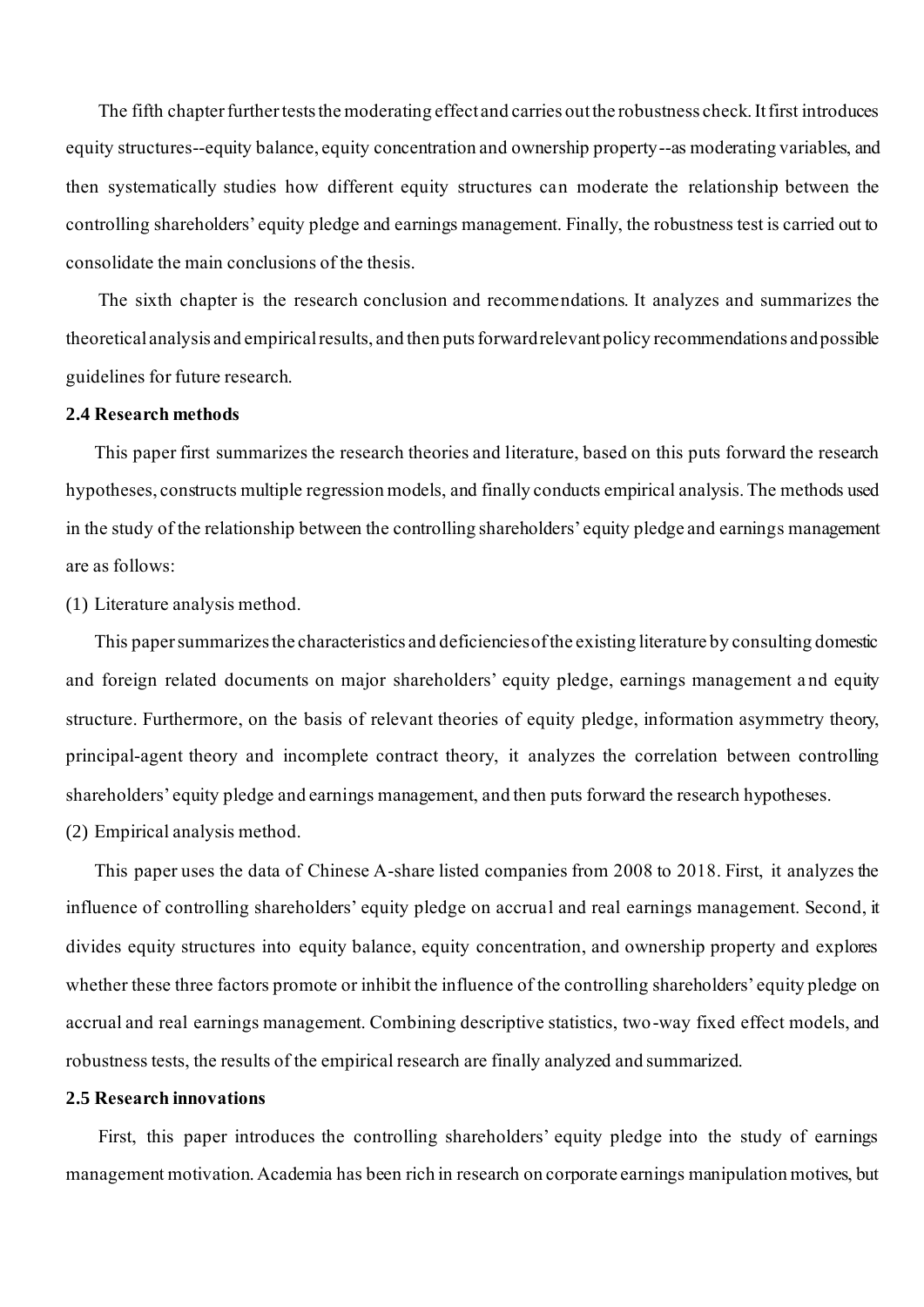only a few scholars specifically studied corporate earnings management motives from the perspective of equity pledges, and the researches mainly focus on accrual earnings management. Therefore, this paper enriches the relevant research on corporate earnings management motivation.

Second, in the research on the influence of equity pledge on earnings management, most scholars ignored the important factor of equity structure. Therefore, the existing literature rarely probes into whether the relationship between controlling shareholders' equity pledge and earnings management is affected by equity structures. Based on theoretical analysis, this paper establishes an empirical model to test the linkage relationship between the company's equity pledge and earnings management, and introduces the equity structure to study its moderating effect on the relationship between the controlling shareholders' equity pledge and earnings management.

### **3 Assumptions**

According to the theoretical analysis, related assumptions are proposed:

H1a: Whether the controlling shareholders' equity is pledged is proportional to the accrual and real earnings management.

H1b: The controlling shareholders' equity pledge ratio is proportional to the accrual and real earnings management.

H2a: The degree of equity balance weakens the positive correlation between whether the controlling shareholders' equity is pledged and accrual or real earnings management.

H2b: The degree of equity balance weakens the positive correlation between the controlling shareholders' equity pledge ratio and accrual or real earnings management.

H3a: The degree of equity concentration enhances the positive correlation between whether the controlling shareholders' equity is pledged and accrual or real earnings management.

H3b: The degree of equity concentration enhances the positive correlation between the controlling shareholders' equity pledge ratio and accrual or real earnings management.

H4a: Compared with state-owned enterprises, whether the controlling shareholders' equity is pledged in a private enterprise has a more significantly positive correlation with accrual and real earnings management.

H4b: Compared with state-owned enterprises, the controlling shareholders' equity pledge ratio in a private enterprise has a more significantly positive correlation with accrual and real earnings management.

## **4 Empirical analysis**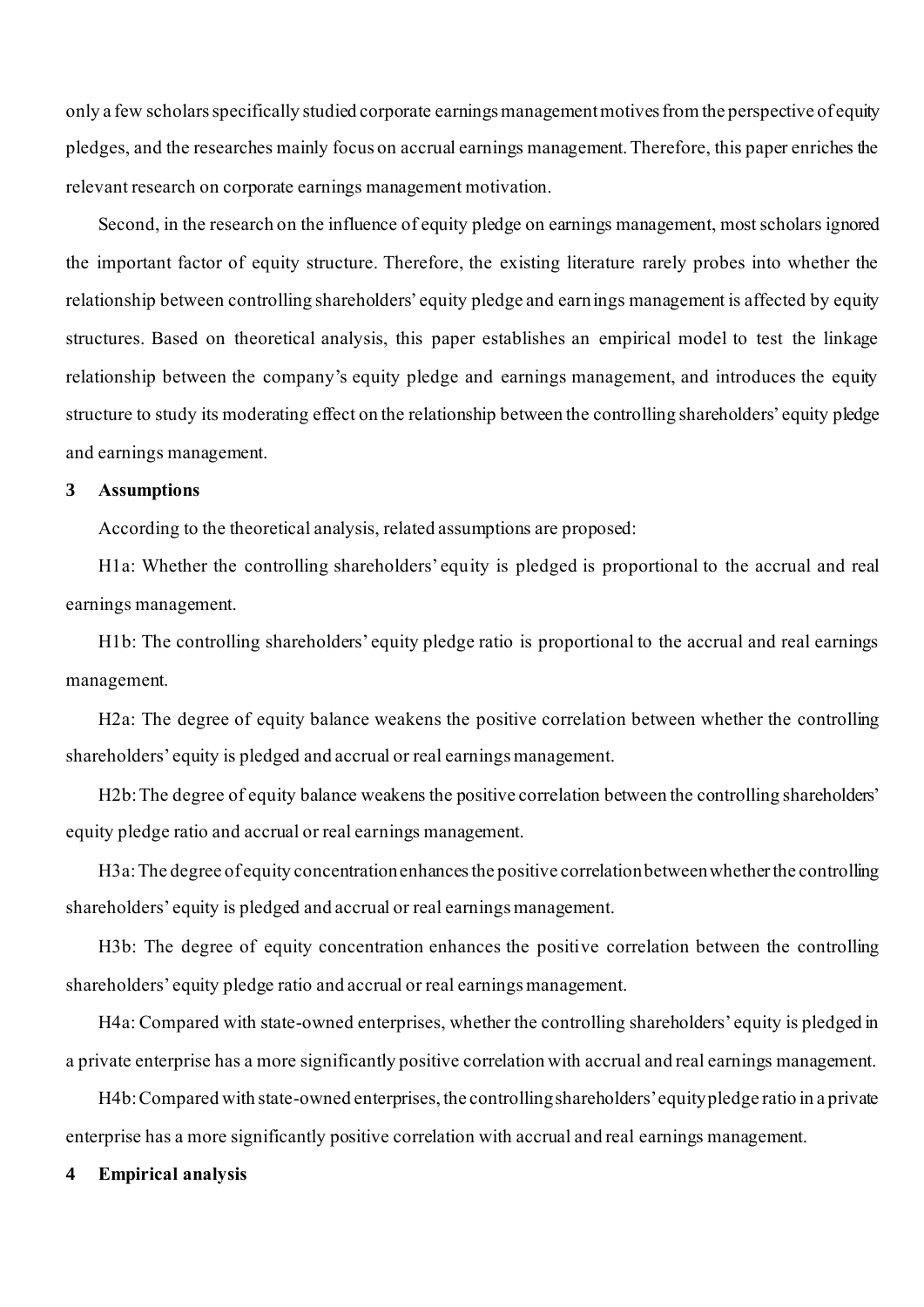# **4.1 Variables introduction**

| Types of<br>variables   | Name                                     | Short<br>name       | Calculation method and description                                                                                                                                                                                        |
|-------------------------|------------------------------------------|---------------------|---------------------------------------------------------------------------------------------------------------------------------------------------------------------------------------------------------------------------|
| Explained<br>variables  | Accrual<br>earnings<br>management        | DA                  | Modified Jones model from Dechow et al. (1995): the absolute<br>value of the regression residual                                                                                                                          |
|                         | Accrual<br>earnings<br>management        | DD                  | Dechow et al. (2002): the absolute value of the regression residual                                                                                                                                                       |
|                         | Real earnings<br>management              | RM                  | Roychowdhury's approach (2006): abnormal production costs-<br>abnormal operating cash flows-abnormal operating expenses                                                                                                   |
| Explanatory<br>variable | Equity pledge<br>Equity pledge<br>ratio  | <b>PLD</b><br>PLD_R | If the controlling shareholder still has the pledged shares at the end<br>of the year, the value is 1, otherwise it is 0.<br>The amount of controlling shareholders' equity pledge / The<br>company's total share capital |
| Moderating<br>variable  | The degree of<br>equity balance          | EB                  | Sum of the second to fifth largest shareholders' shareholding ratio /<br>The first largest shareholder's shareholding ratio                                                                                               |
|                         | The degree of<br>equity<br>concentration | <b>CRL</b>          | The number of sharesheld by the largest shareholder / The total<br>number of shares                                                                                                                                       |
|                         | The<br>ownership<br>property             | <b>SOE</b>          | State-owned enterprise assigns 1, otherwise 0                                                                                                                                                                             |
|                         | The size of<br>the enterprise            | <b>SIZE</b>         | Natural logarithm of total assets at the end of the year                                                                                                                                                                  |
|                         | The number<br>of employees               |                     | LABOR Natural logarithm of the number of employees at the end of the year                                                                                                                                                 |
|                         | Debt-to-asset<br>ratio                   | <b>LEV</b>          | Total debts at the end of the year/Total assets at the end of the year                                                                                                                                                    |
| Controlled<br>variable  | Return on<br>equity                      | <b>ROE</b>          | Net income/Total equity at the end of the year                                                                                                                                                                            |
|                         | Book-to-<br>market ratio                 | <b>BTM</b>          | Total assets at the end of the year /<br>(market value of equity + market value of net debt)                                                                                                                              |
|                         | Independent<br>director ratio            | <b>DURA</b>         | The ratio of independent directors to the total number of board<br>members                                                                                                                                                |
|                         | High-quality<br>auditing                 | BIG4                | If the auditor is a Big Four accounting firm, the value is 1,<br>otherwise it is 0                                                                                                                                        |

Table 4-1 Variables introduction

# **4.2 The formula of earnings management**

⚫ Accrual earnings management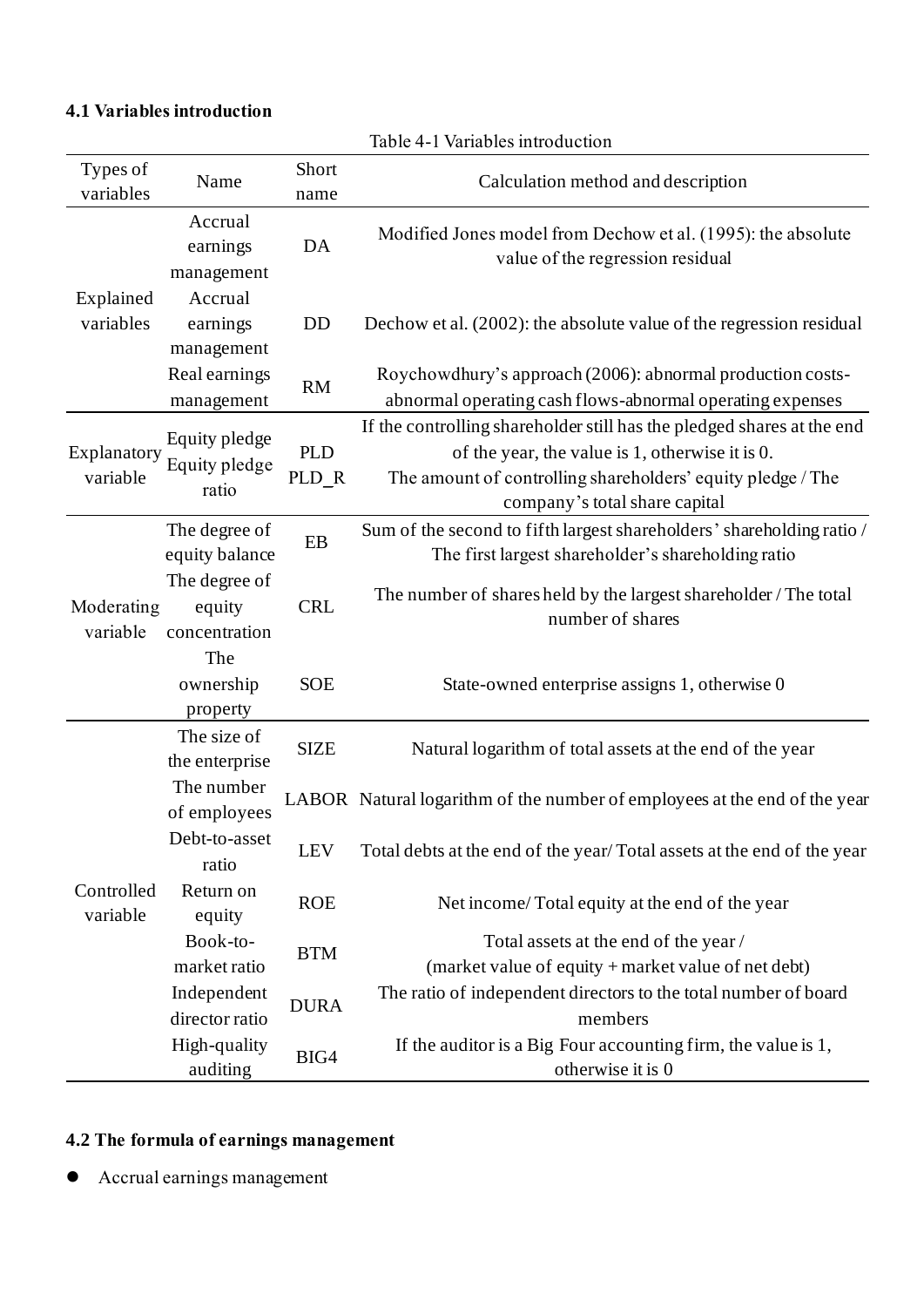This paper first refers to the modified Jones model of Dechow et al. (1995), which uses the manipulable accrual profit DA to construct the accrual earnings management index:

$$
\frac{TA_{it}}{A_{it-1}} = \beta_0 \frac{1}{A_{it-1}} + \beta_1 \frac{\Delta REV_{it} - \Delta REC_{it}}{A_{it-1}} + \beta_2 \frac{PPE_{it}}{A_{it-1}} + \varepsilon_{it} \quad (1)
$$

In formula (1),  $TA_{it}$  is the total accrual profits of the company i in year t, which is equal to the changes in accounts receivable plus the changes in inventory minus the changes in accounts payable minus the changes in taxes payable plus the changes in other current assets.  $A_{it-1}$  is total assets of company i at the end of year t-1.  $\Delta REV_{it}$  is the change in the operating profits of the company i in year t,  $\Delta REC_{it}$  is the change in the accounts receivable of the company i in year t, and  $PPE_{it}$  is total fixed assets of the company i in year t. According to the regression result of  $(1)$ , the absolute value of the regression residual is used to measure the degree of earnings management, which is  $DA_{it} = |\varepsilon_{it}|.$ 

To ensure the robustness of the empirical regression, this paper also uses the accrual earnings management indicator DD proposed by Dechow et al. (2002) to construct the model:

$$
\frac{TA_{it}}{A_{it-1}} = \beta_0 \frac{1}{A_{it-1}} + \beta_1 \frac{CFO_{it-1}}{A_{it-1}} + \beta_2 \frac{CFO_{it}}{A_{it-1}} + \beta_3 \frac{CFO_{it+1}}{A_{it-1}} + \varepsilon_{it} (2)
$$

In formula (2),  $TA_{it}$  is the total accrual profit of the company i in year t, which is equal to the change in accounts receivable plus the change in inventory minus the change in accounts payable minus the change in taxes payable plus the change in other current assets.  $A_{it-1}$  is total assets of company i at the end of year t-1.  $CFO_{it}$  is the net cash flow from operating activities of company i in year t. According to the regression result of (2), the absolute value of the regression residual is used to measure the degree of earnings management, which is  $DD_{it} = |\varepsilon_{it}|$ .

⚫ Real Earnings Management (RM)

This paper refers to the method of Roychowdhury (2006) to measure the company 's real earnings management level. Firstly, model (3), model (4), and model (5) listed as follows are estimated by industry and by year. The residual items estimated in the model are the company's abnormal net operating cash flow (ACFO), abnormal production costs (APROD) and abnormal discretionary expenses (ADISEXP). The valuation models are as follows:

$$
CFO_{it} = \alpha_0 + \alpha_1 \left(\frac{1}{A_{it-1}}\right) + \beta_1 \left(\frac{S_{it}}{A_{it-1}}\right) + \beta_2 \left(\frac{\Delta S_{it}}{A_{it-1}}\right) + \varepsilon_{it} \tag{3}
$$
  

$$
PROD_{it} = \alpha_0 + \alpha_1 \left(\frac{1}{A_{it-1}}\right) + \beta_1 \left(\frac{S_{it}}{A_{it-1}}\right) + \beta_2 \left(\frac{\Delta S_{it}}{A_{it-1}}\right) + \beta_3 \left(\frac{\Delta S_{it-1}}{A_{it-1}}\right) + \varepsilon_{it} \tag{4}
$$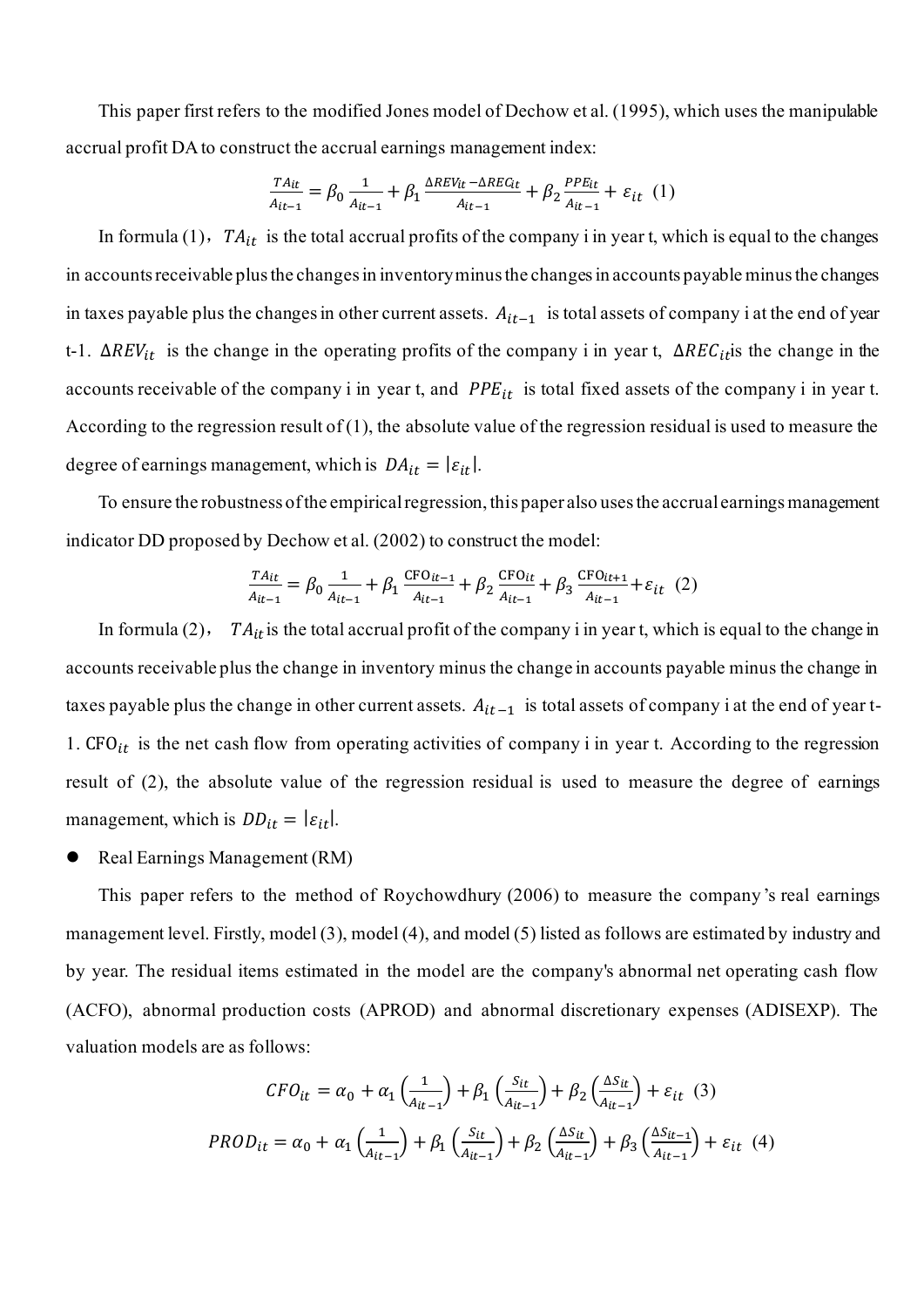$$
DISEXP_{it} = \alpha_0 + \alpha_1 \left(\frac{1}{A_{it-1}}\right) + \beta_1 \left(\frac{S_{it-1}}{A_{it-1}}\right) + \varepsilon_{it} \tag{5}
$$

 $S_{it}$  is the operating income of company i in year t.  $\Delta S_{it}$  is the change in operating income of company i in year t, which is equal to the difference between operating income in year t and operating income in year t-1.  $A_{it-1}$  represents the total assets of company i at the end of year t-1.  $CFO_{it}$  represents the net operating cash flow of company i in year t.  $PROD_{it}$  represents the production costs of company i in year t. DISEXP<sub>it</sub> represents the discretionary expenses of company i in year t. Since listed companies in China do not separately disclose R&D expenses and advertising expenses, and include these two items in sales expenses and administrative expenses instead, the sum of sales and administrative expenses can approximate discretionary expenses.

Nest, the indicator RM is respectively composed of abnormal net operating cash flow (ACFO), abnormal production costs (APROD) and abnormal discretionary expenses (ADISEXP). The specific RM index calculation formula is as follow:

$$
RM = (-1) \times ACFO + (-1) \times ADISEXP + APROD \quad (6)
$$

#### **4.3 Benchmark regression**

This paper uses a two-way fixed effect model to estimate the relationship between equity pledge and earnings management, so the following benchmark regression models are constructed:

$$
y_{it} = \alpha_0 + \alpha PLD_{it-1} + \beta X_{it} + \delta_i + \gamma_t + \varepsilon_{it} (7)
$$
  

$$
y_{it} = \alpha_0 + \alpha PLD_R_{it-1} + \beta X_{it} + \delta_i + \gamma_t + \varepsilon_{it} (8)
$$

In the model (7) and (8), y represents earnings management, which is represented by accrual earnings management (DA) and real earnings management (RM). PLD represents a dummy variable for the company's equity pledge. When a company has equity pledge at the end of the year, the value of PLD is 1, otherwise it is 0. PLD\_R represents the corporate equity pledge ratio, which is expressed as the ratio of the amount of the controlling shareholder's equity pledge to the company's total share capital. X is the controlled variable, which is represented by the company size, the number of employees, debt-to-assets ratio, return on equity, the bookto-market ratio, the ratio of independent directors and high-quality auditing.  $\gamma_t$  is the time fixed effect,  $\delta_i$  is the firm fixed effect, and  $\varepsilon_{it}$  is the random disturbance term. In order to better fit the causal relationship between equity pledge and earnings management, this paper lags the core variables by one year for regression.

# **4.4 Further regression on moderating variables**

Next, this paper examines the moderating effect of equity structure on the relationship between equity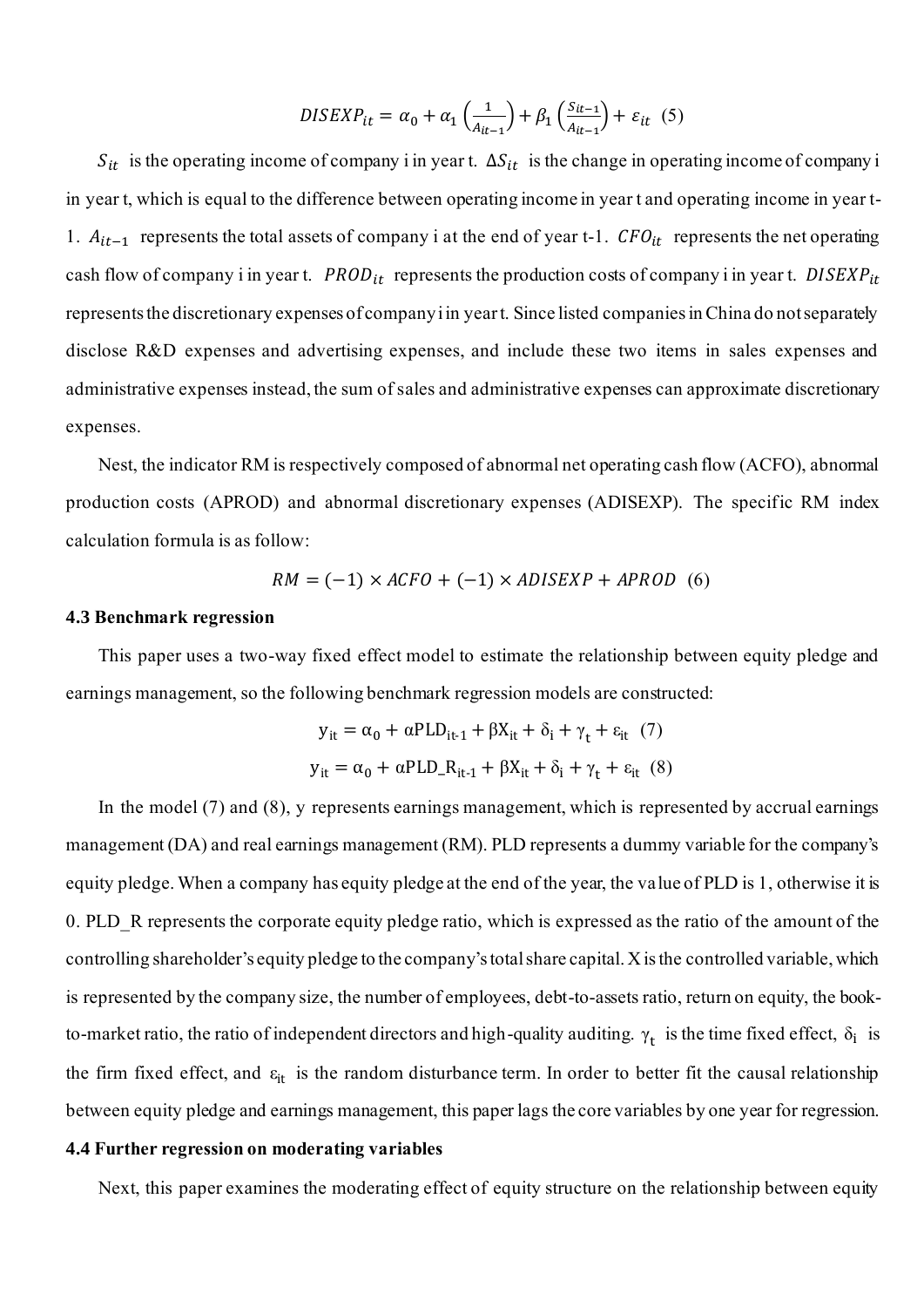pledge and earnings management. Therefore, this paper constructs the following regression models:

$$
y_{it} = \alpha_0 + \alpha_1 PLD_{it-1} + \alpha_2 M_{it-1} + \alpha_3 M_{it-1} \times PLD_{it-1} + \beta X_{it} + \delta_i + \gamma_t + \varepsilon_{it} \quad (9)
$$
  

$$
y_{it} = \alpha_0 + \alpha_1 PLD_R_{it-1} + \alpha_2 M_{it-1} + \alpha_3 M_{it-1} \times PLD_R_{it-1} + \beta X_{it} + \delta_i + \gamma_t + \varepsilon_{it} \quad (10)
$$

In the model (9) and (10), y represents earnings management, which is represented by accrual earnings management (DA) and real earnings management (RM). PLD represents a dummy variable for the company's equity pledge. When a company has equity pledge at the end of the year, the value of PLD is 1, otherwise it is 0. PLD\_R represents the corporate equity pledge ratio, which is expressed as the ratio of the amount of the controlling shareholder's equity pledge to the company's total share capital. M is the moderating variable, which is equal to EB, CRL, and SOE respectively. EB is the degree of equity balance, CRL is the degree of equity concentration, and SOE is the ownership property. X is the controlled variable, which is represented by the company size, the number of employees, debt-to-assets ratio, return on equity, the book-to-market ratio, the ratio of independent directors and high-quality auditing.  $\gamma_t$  is the time fixed effect,  $\delta_i$  is the firm fixed effect, and  $\varepsilon_{it}$  is the random disturbance term. In order to better fit the causal relationship between equity pledge and earnings management, this paper lags the core variables by one year for regression.

# **5 Research conclusions**

Based on the viewpoints of relevant literature, equity pledge theories, information asymmetry theory, principal-agent theory, and incomplete contract theory, this paper deeply explores the relationship between controlling shareholders'equity pledge and accrual earnings management or real earnings management in Ashare listed companies. It also examines the moderating effect of equity structure on the relationship between equity pledge and corporate earnings management. This paper selects 16,335 listed companies from 2008 to 2018 as the research objects, builds a two-way fixed effect regression model for basic regression and robustness regression, uses STATA15.0 software to conduct empirical research, and draws the following conclusions:

The controlling shareholders' equity pledge will increase the degree of accrual earnings management and real earnings management. As the proportion of controlling shareholders' equity pledge increases, the degree of earnings management will continue to increase. After the equity pledge, when the value of the equity drops to the close-out line, the controlling shareholder may be unable to pay off the debt through its own funds. Instead, they have no alternative but to pay off the debts by selling the equity, which will inevitably cause the transfer of the controlling shareholders' control rights. Therefore, in order to avoid the risk of rights transfer,